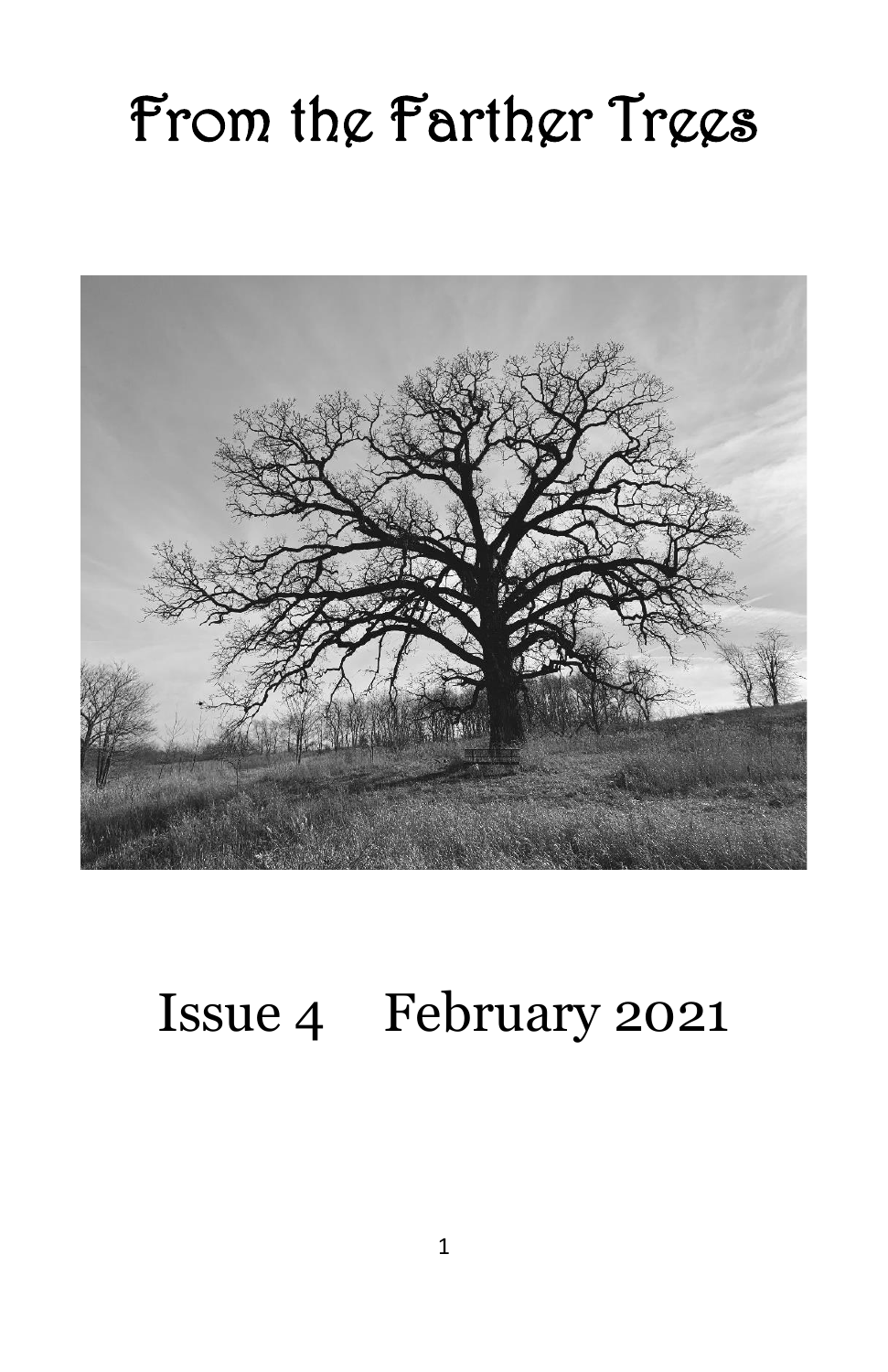# From the Farther Trees

A Magazine of Fantasy

Issue 4 February 2021 farthertrees.wordpress.com Twitter.com/FartherFrom Instagram.com/fromthefarthertrees Etsy.com/shop/FartherTrees

> Editor: Rick Hollon Cover Art: Rick Hollon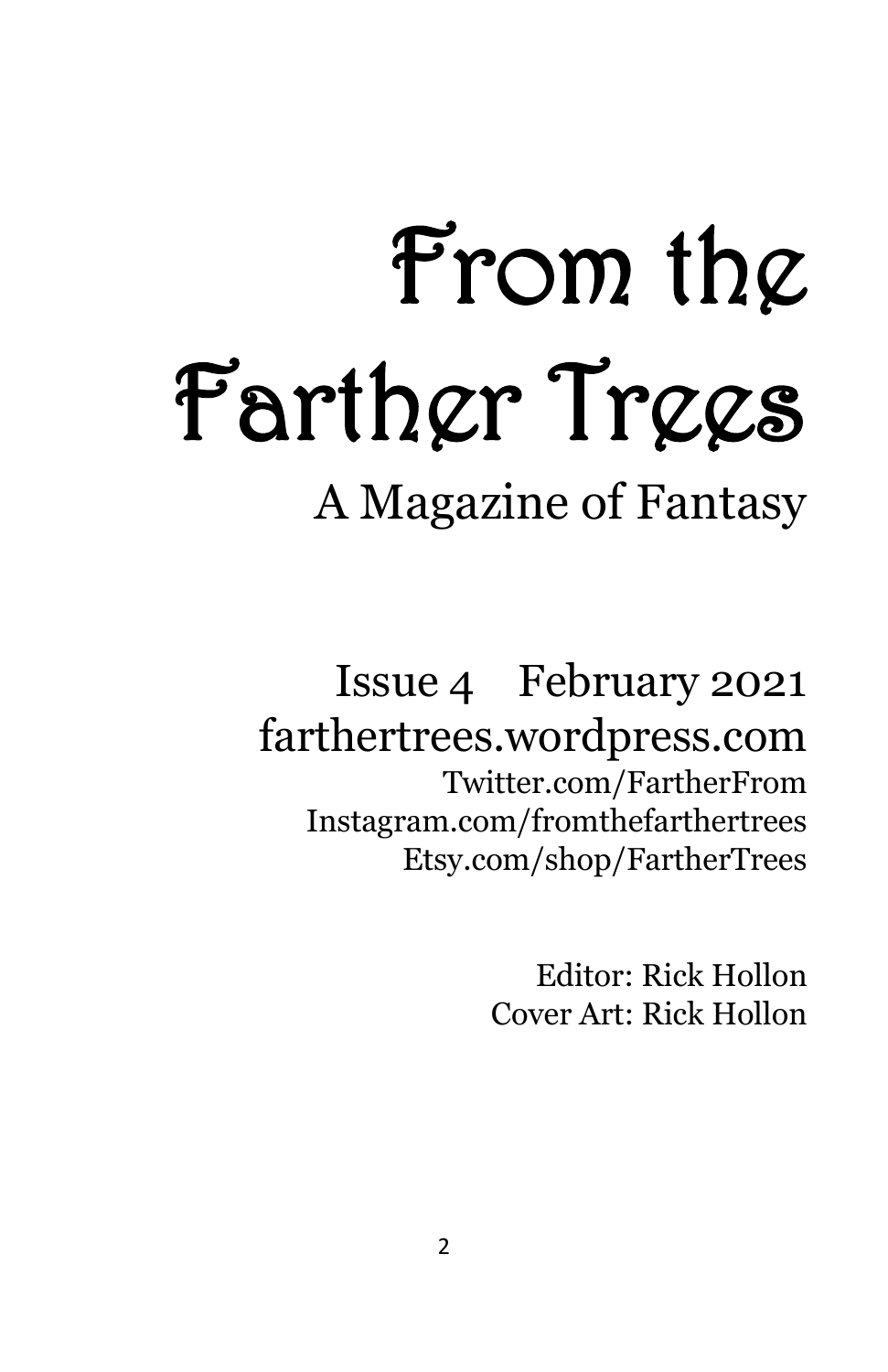# **Contents**

| <u>"Wrapped in Brown Paper" by K.Blair</u>     | 5. |
|------------------------------------------------|----|
| "The Weird Sisters, Hand in Hand"              |    |
| by Anisha Kaul                                 |    |
| "Marnie and Celine" by Mallory Hobson          | 8  |
| "3 Poems for Keys" by Timi Sanni               | 18 |
| "Traces of Ten Visitations"                    |    |
| by Ashley Van Elswyk                           | 20 |
| "Attack, Decay, Sustain, Release"              |    |
| by Sidney Dritz                                | 26 |
| "The Shifting Space Between"                   |    |
| Dreams and Waking" by Brittany Warman          | 33 |
| "So You Want to Fly" by Lynne Sargent          | 37 |
| "Reflections on a Loaf of Rye" by Shelly Jones | 39 |
| "Crystal Hearts and Compasses"                 |    |
| by Andy K. Tytler                              | 42 |
| "Divinity Expansive" by Magi Sumpter           | 56 |
| "Beloved Love" by R. Ruvinsky                  | 60 |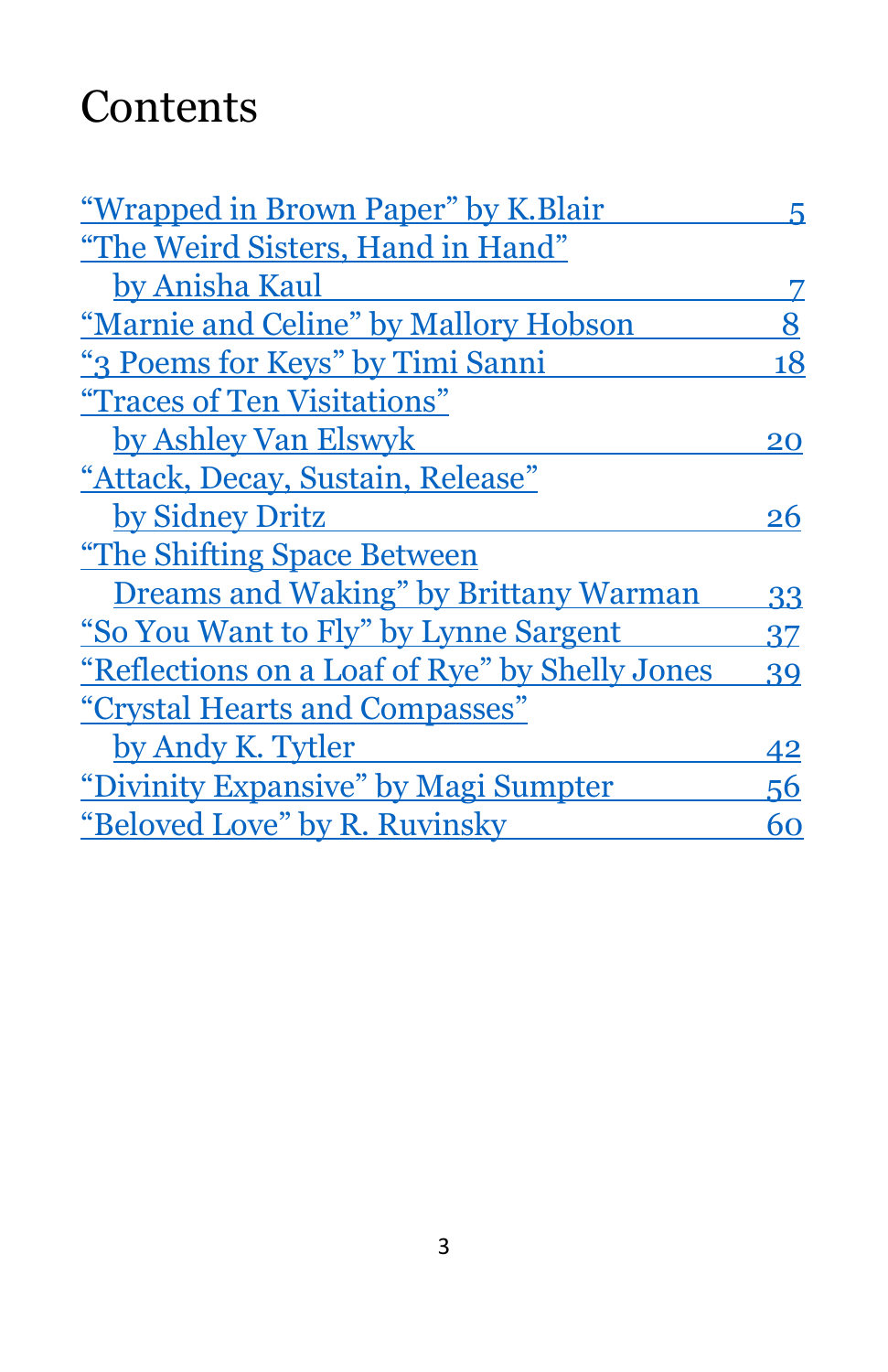All stories, poetry, and artwork copyright © 2021 by their respective creators.

All rights reserved.

No content in this magazine may be reproduced or transmitted in any form by any electronic or mechanical means, including photocopying, recording, or by any information storage and retrieval system without the express written permission of the authors or artists, except where permitted by law.

All stories and poems are works of fiction. Any resemblance to actual persons or events is purely coincidental.

Thank you for supporting small presses!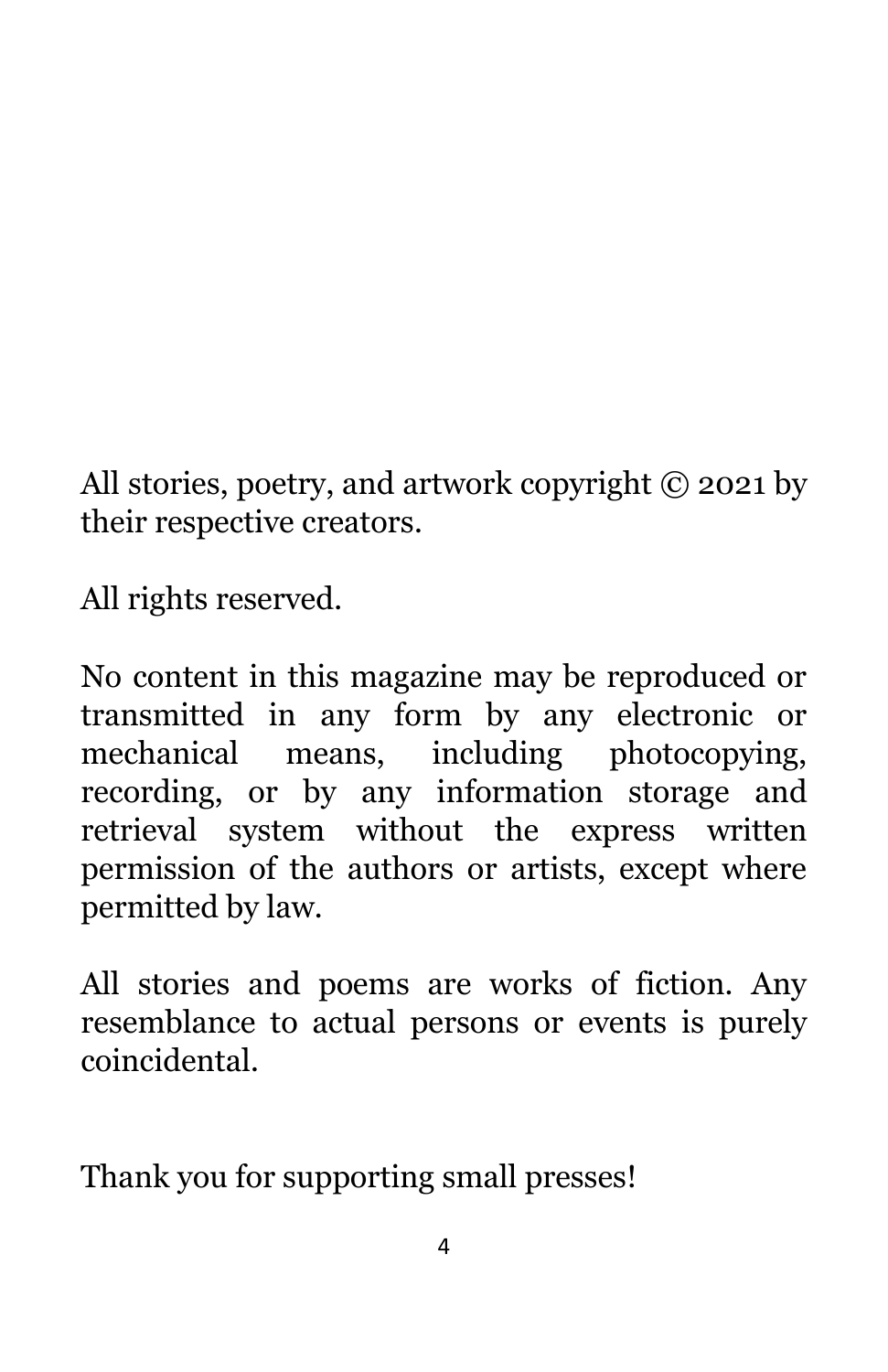# <span id="page-4-0"></span>Wrapped in Brown Paper

## K.Blair

K.Blair (she/they) is a proud member of London Queer Writers and helps to run and host their LGBTQ+ spoken word night, SPEAK =. In June 2017, she took part in creating "A Poem For London" at Spread the Word's Young People's Laureate for London Poetry Lab, and in 2019 was part of Apples and Snakes' project, "The Writing Room." They have been published in *Spoken Word London's Anti-Hate Anthology*, *The Valley Press Anthology of Prose Poetry*, the *Dear Damsels* website, and *Opia* magazine. Their favourite band is The Mountain Goats, their favourite ice cream flavour is mint choc chip, and her husband didn't really die in mysterious circumstances, that's just the way she dresses. Twitter: @WhattheBlair. Instagram: @urban\_barbarian.

"Wrapped in Brown Paper" © 2021 by K.Blair.

ello, are you looking for something? You look a little lost. I'm sure I can help if you show me the address. Oh, I know exactly where I ello, are you looking for something? You show the address<br>It can help if you show me the address<br>that is. Shall I show you? Come along.

Tucked between the optician's, the one with the sign shaped like a monocle, and the launderette that always smells faintly of almonds is the faded door to the Laceflower Bookshop. One might think it's the entrance to a flat, what with the lack of sign and the buzzer with its rain-run labels. None of them are easy to read but if you know about the bookshop then you know which one to press.

I've always hated the stairs up to the shop. They appear uneven. Unstable. I feel as if I'm the olive in a martini glass of an eccentric heiress telling a funny story mostly through hand gestures. Reaching the top is an achievement, at least for me. There's a guarantee I'll slip at some point, fail to properly place my foot on the step and teeter backwards, grasping for the bannister as anxiety floods my veins and I imagine myself sprawled at the bottom, neck broken and blood pooling around me like a shattered bottle of wine on a supermarket floor.

Press the buzzer please, this one right here.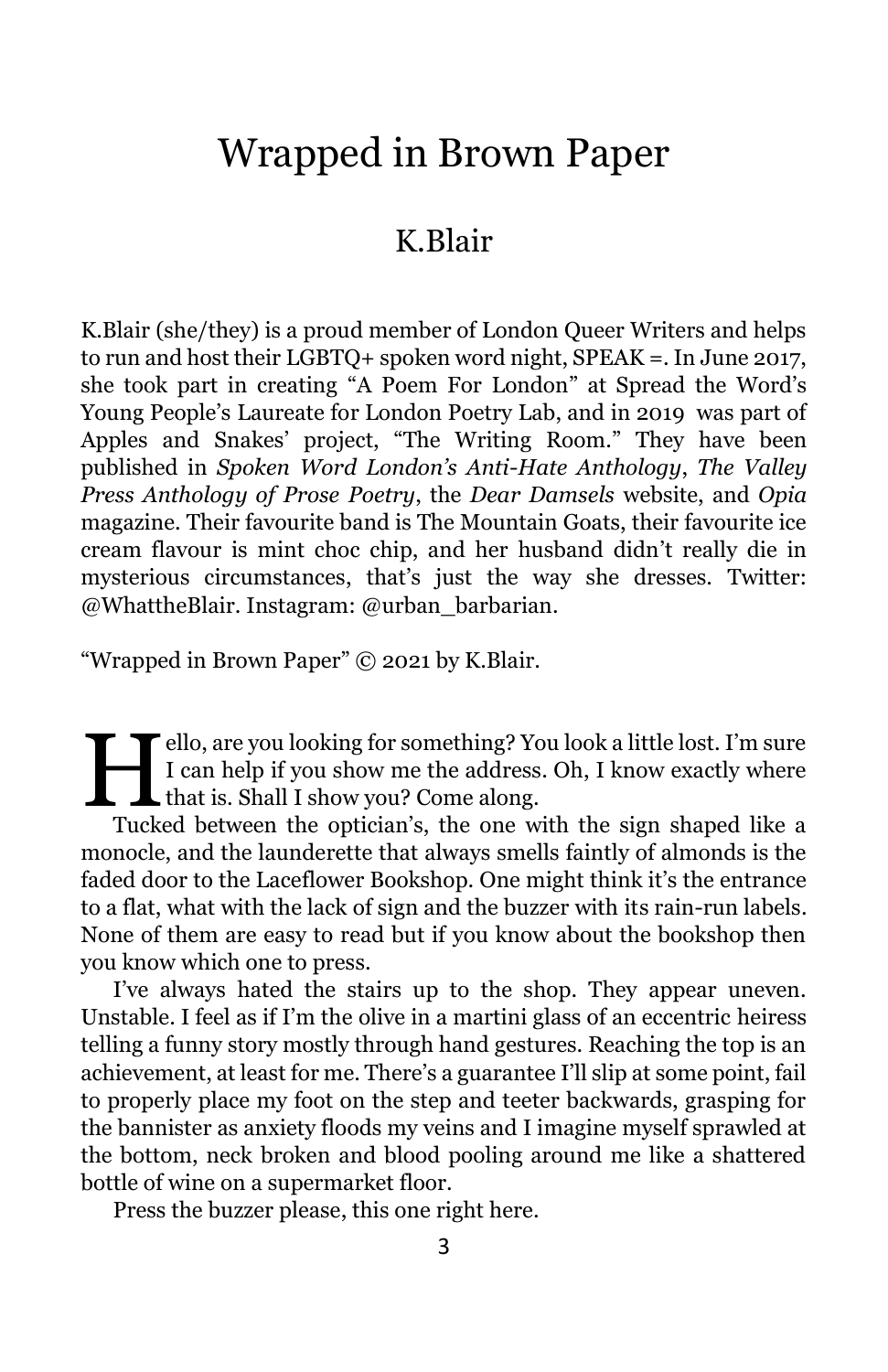The layout of the Laceflower is entirely dependent on who's behind the counter when you arrive, although some features remain the same. The pale pink datura hanging from the ceiling, the bishop's weed growing in the cracks around the windows, the painted gold ram skull behind the counter. The shop is owned and overseen by a married couple, whose real names I've never known as I have never asked, and they have never offered. I have given them each a nickname, although I would never address them in that way. We are familiar but not friends.

Oh, thank you for holding the door, how chivalrous.

I met Arsenic first. I named them this as I have only ever seen them in Paris green dresses, all trimmed lace and bustle, delicate bows and pearl buttons, the colour so vibrant I fear the pigment might really be poisonous. As far as I have seen, their hair is never relaxed, only ever carefully styled into braids or bantu knots or hidden beneath an emerald headwrap.

If it is their turn to mind the merchandise, the shelves are arranged counterclockwise, spiralling in on themselves and if Arsenic likes the look of you, they will provide you with string so that you may find your way out again. Arsenic favours books about obscene poetic forms, the art of puppetry and brutalist architecture; you'll have to navigate your way through those sections first before you find what you need.

Need, never want.

Arsenic believes in the bare minimum of guidance, the slight incline of their head to point you in the right direction but to find the right book requires you to search on your own. It is far more satisfying that way.

Watch your step, this one in the middle likes to play tricks.

Arsenic's partner I nicknamed Guillotine because of the red ribbon always tied around her throat. The ribbon is velvet, carefully tied. A delicate reminder of suffering. Guillotine is tall. She towers over me; in her presence I feel like a blade of grass being inspected by a deer. Sometimes when I arrive, she'll be speaking to someone on the lemon yellow 1930's telephone, whom she refers to as '*sœur*'. Her voice reminds me of pressing a boot against freshly fallen snow.

If Guillotine is not on the phone, then she is willing to guide you through the disordered stacks. She loves the frustration caused by disorder, how nothing is where it should be. There are books about photosynthesis next to books about interpretive dance; all piled on mismatched stacks that could topple over at any time and send their pages spinning over the winedark wooden floor. Guillotine likes novelty buttons, the more obscure and

●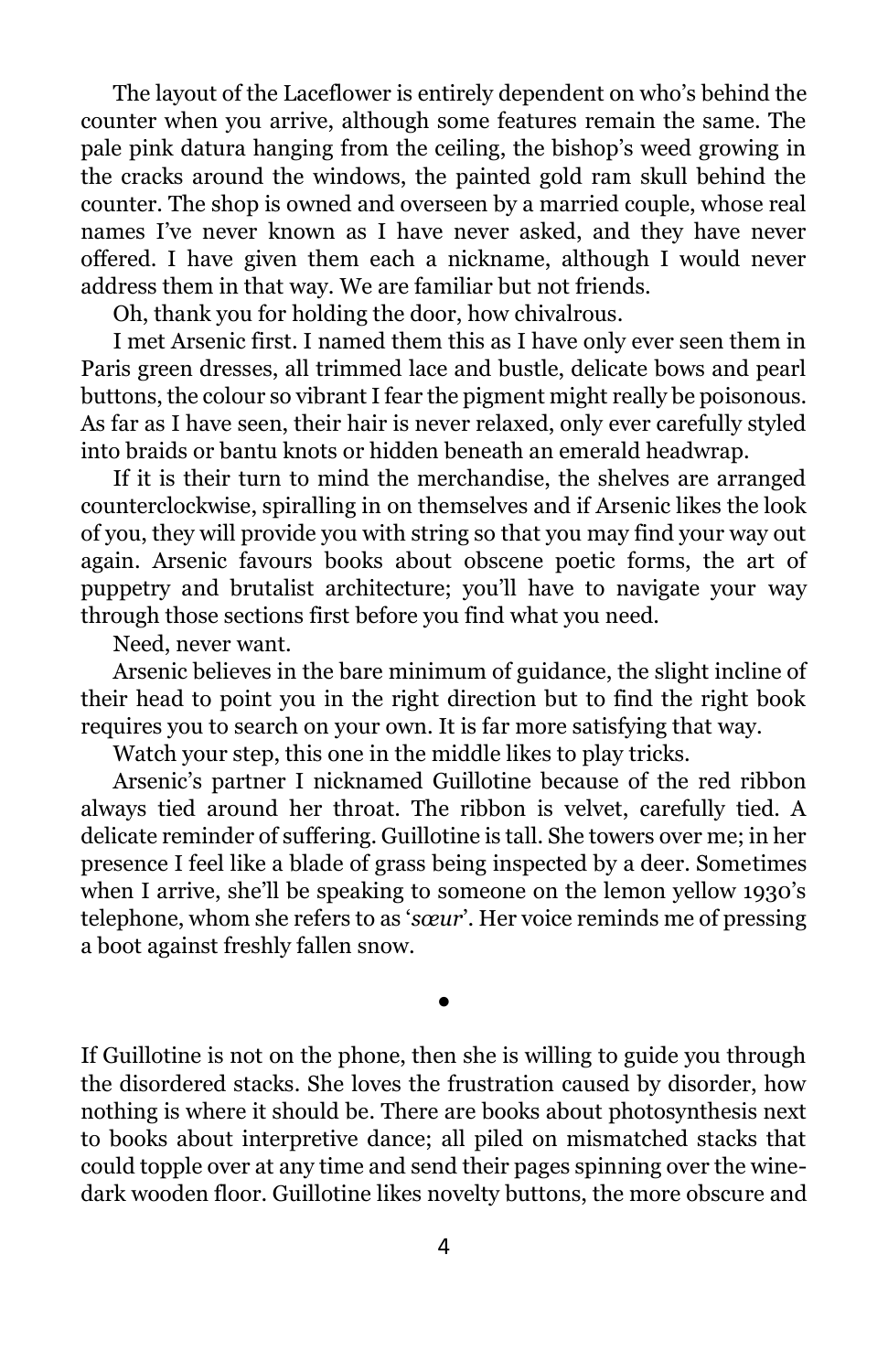fanciful the better. Such a gift will make her guidance helpful rather than deliberately misleading.

The reason I am so forceful about need is that books are tricky things. We think we want them to inspire certain emotions in us, that we must read great works of literature to ascend above others and know the truth about life and death and the meandering path we take between the two. But the reality of the matter is that want, and need are not the same thing so you must listen to Arsenic and Guillotine if either warns you away from a book. Owning a bookshop lends itself to expertise on the matter, they know how to read people, they know the book you're supposed to find but that does not mean that temptation is present along the way. I thought I was ready, I thought I could handle what was waiting to be revealed inside the paper and ink.

I distinctly remember the slam of Arsenic's hand on the satin purple cover, how it reverberated through the shelves.

"Not this one," they said. But still I tugged it from beneath their hand, clutched it close to my chest.

"I'll be fine."

I wasn't.

There are no words to describe the shapeless horror that dwelled in the hollow of my chest after I had finished reading but I will try, for your sake. Do you know the process for preparing ortolans? They're a type of bird; tiny, fragile things. They are drowned in brandy, roasted and served whole. It is custom to place a napkin or veil over your head before eating in order to truly appreciate the aroma. Bitter Armagnac, sweet figs and the hot scent of melting fat. But in reality, the shrouds are to hide your cruelty from the eyes of God as you devour the creature in one mouthful.

In this scenario I am the ortolan. Devoured less for flavour and more for the transcendental experience of suffering.

So, heed my words and theirs, take the book you need and not the book you want.

Here we are, we've made it to the top. A small cause for celebration. Why don't you go in first?

I think Arsenic and Guillotine are together today, which means there will be no shelves, nor towers of novels to navigate around. Instead there will be a polished wooden side table, the kind you might sit at to play a game of chess. Arsenic and Guillotine will be lounging on the window seats, watching you with cat-like disinterest, as you peruse the three packages waiting for you. The books are wrapped in brown paper, tied with string and you'll be expected to pick one. Make sure to pick the right one. You might argue that it is difficult to pick the right one when you cannot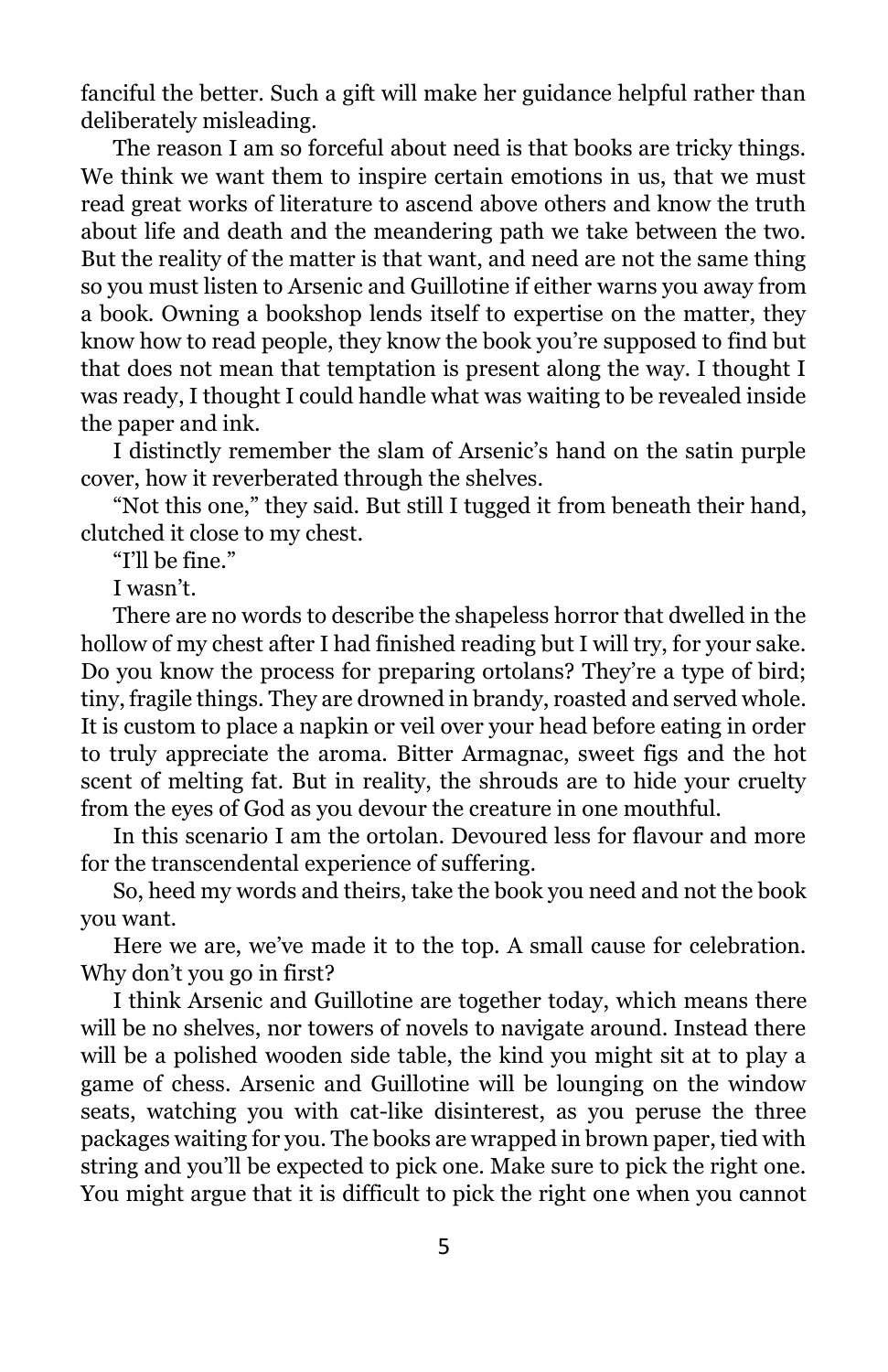see the covers or read the blurbs but bear in mind that you made a choice when you rang the bell.

Choices have consequences; you cannot play these kinds of games and expect to get away unscathed. Not all bookshop staff are benevolent.

Well, in you go. Go on, don't be shy. Haven't I given you enough advice? It's time to decide.

One, two or three?

Oh. That one. An interesting choice but a good one, nonetheless. Don't worry about payment this time, this one's on me though you best make sure you start carrying around old coins and pink lemon sherbets, although strawberry liquorice will do in a pinch.

I'd hurry along if I were you, that novel seems impatient to be read. You can come back to the Laceflower whenever you like now that you know where to find it. Oh me, well, I've still got some browsing to do.

Make sure to close the door behind you on your way out.

I'm sure I'll see you again soon.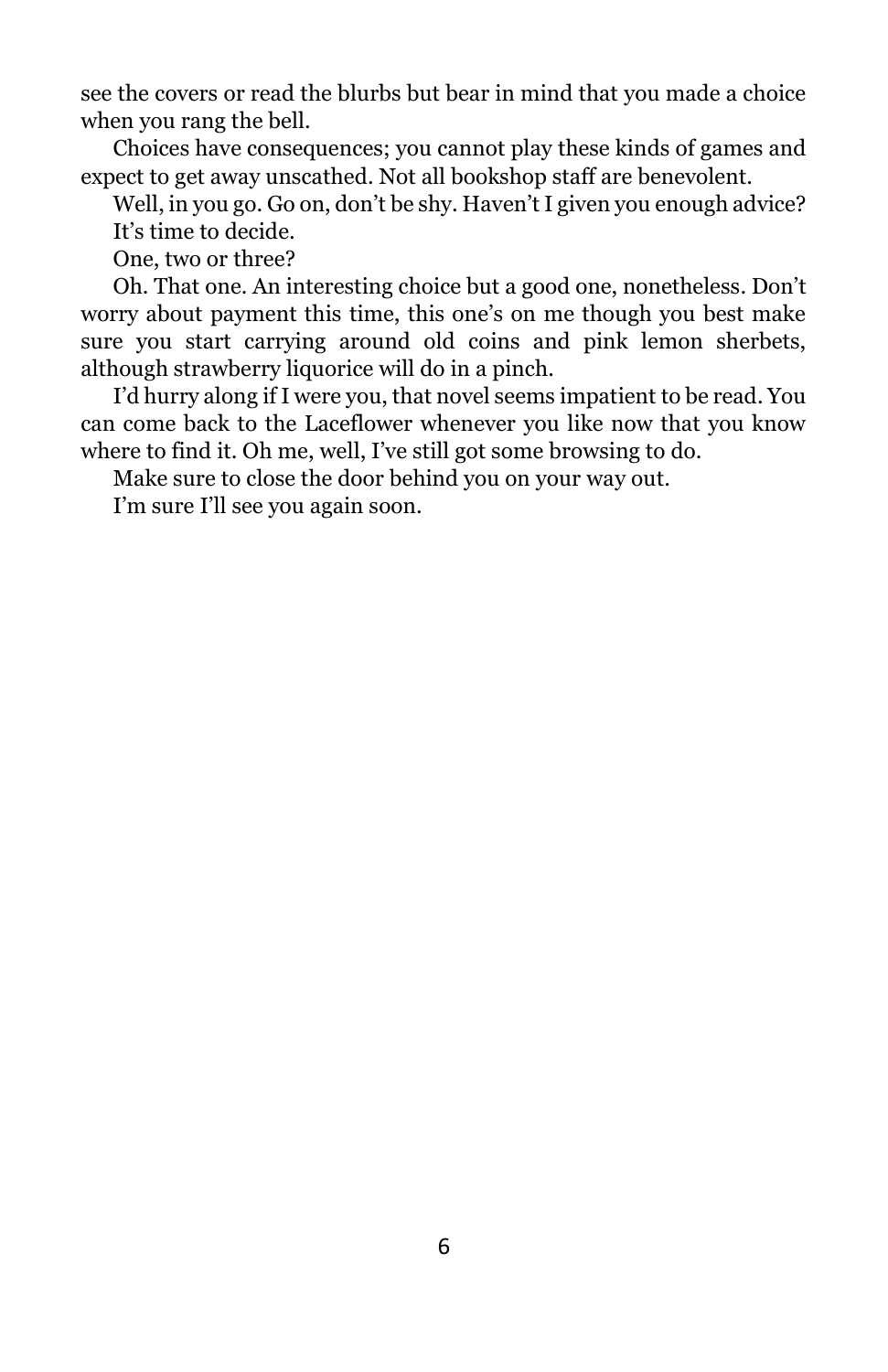# <span id="page-8-0"></span>The Weird Sisters, Hand in Hand

## Anisha Kaul

Anisha Kaul is a poet with Masters in English Literature. Her work is forthcoming or has appeared in *Dwelling Literary*, *The Minison Project, Beir Bua Journal, Small Leaf Press, Analogies & Allegories Literary Magazine*, and *Visual Verse*, among others. You can reach out to her on twitter @anishakaul9.

"The Weird Sisters, Hand in Hand" © 2021 by Anisha Kaul.

Weird in appearance and deed Accompanied by silent familiars Three charming sisters Through sealed lips murmur Unheard rhyming couplets Thunder and lightning. At an unnamed heath They brew a cauldron of prophecies Of which worthy Macbeth sips Though murder still unpronounced The air of Scotland grows foul, and Stranger daggers hang in mid air In paradoxical speech they unveil Weaving crossroads of fate and choice Riders of wind and wings In thin mist, they vanish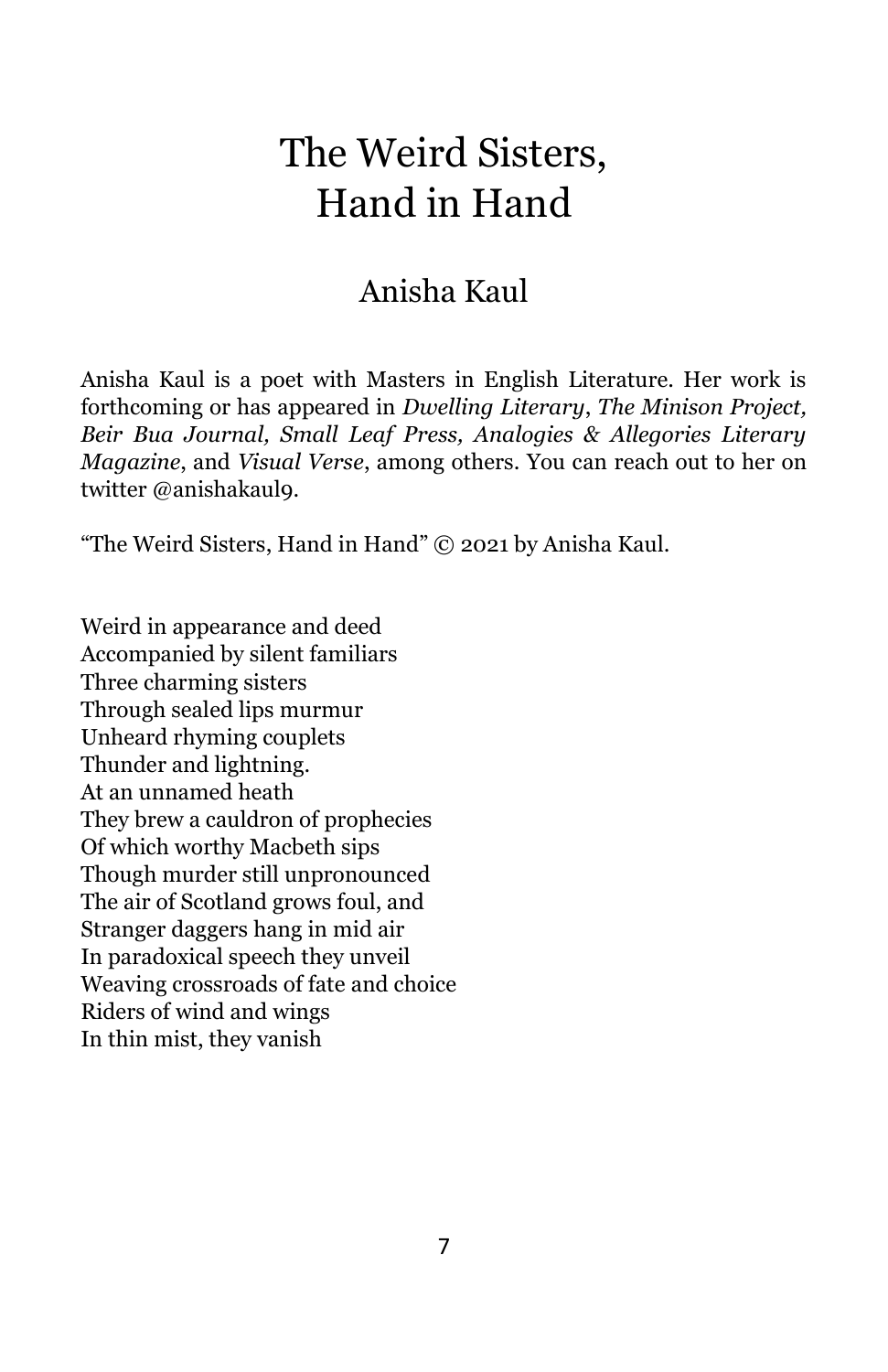# Marnie and Celine

## Mallory Hobson

<span id="page-9-0"></span>Hailing from the rainy Pacific Northwest, Mallory Hobson's work has appeared in such venues as *Hex Magazine*, the *Salal Review, Seshat*, and *Dark Lane Anthology Volume 3*. Her poem "City Dweller" was nominated for Best of the Net 2018. She is the Editor-in-Chief of Washington State University Vancouver's *Salmon Creek Journal*.

"Marnie and Celine" © 2021 by Mallory Hobson.

The has always been part of the ocean—roiling, wild, drowning. She is<br>part of the moonlight, too: pale and ethereal, hair like seaweed,<br>glittering under a wreath of distant stars. She dances in the waves part of the moonlight, too: pale and ethereal, hair like seaweed,  $\mathbf{J}_{\text{glittering under a }\check{\text{a} \text{v} \text{t} \text{a}}$  of distant stars. She dances in the waves under the full moon and slips into the dark waters beneath the new moon, one with the cool silver fish and the dusky sand. In the water, she no longer has skin. No longer even a She, for that matter; no longer a presence at all. Only one with the sea.

During the daylight, when the sun's sharp gaze falls over the scrub grass and the sheep, the little sandpipers and the twists of driftwood, she becomes a form again and clambers into the old shipwreck. No longer even a ship, but a skeletal hull mostly buried beneath the sand, it's a perfect place to rest. Even nature spirits slumber; at least, the smaller ones do. In the sunken cabin, protected by the salted wood and rusted shadows, she dreams of the freedom of night.

By day, too, come the humans. She is older than any mortal thing, and she's seen them all before, over and again. The fisherman, with their handknit sweaters and thick trousers, are a common sight. Sometimes, when she cannot sleep, she drifts beneath their soft grey boats in the early morning, directing the fish towards or away from their lines and nets as her whimsy decrees.

She knows the children as well: they poke and prowl and shout around the shipwreck, although very rarely are any brave enough to clamber inside, and none are so bold to go deep enough to find her dwelling there.

She doesn't begrudge them this noise. She respects the cheerful chaos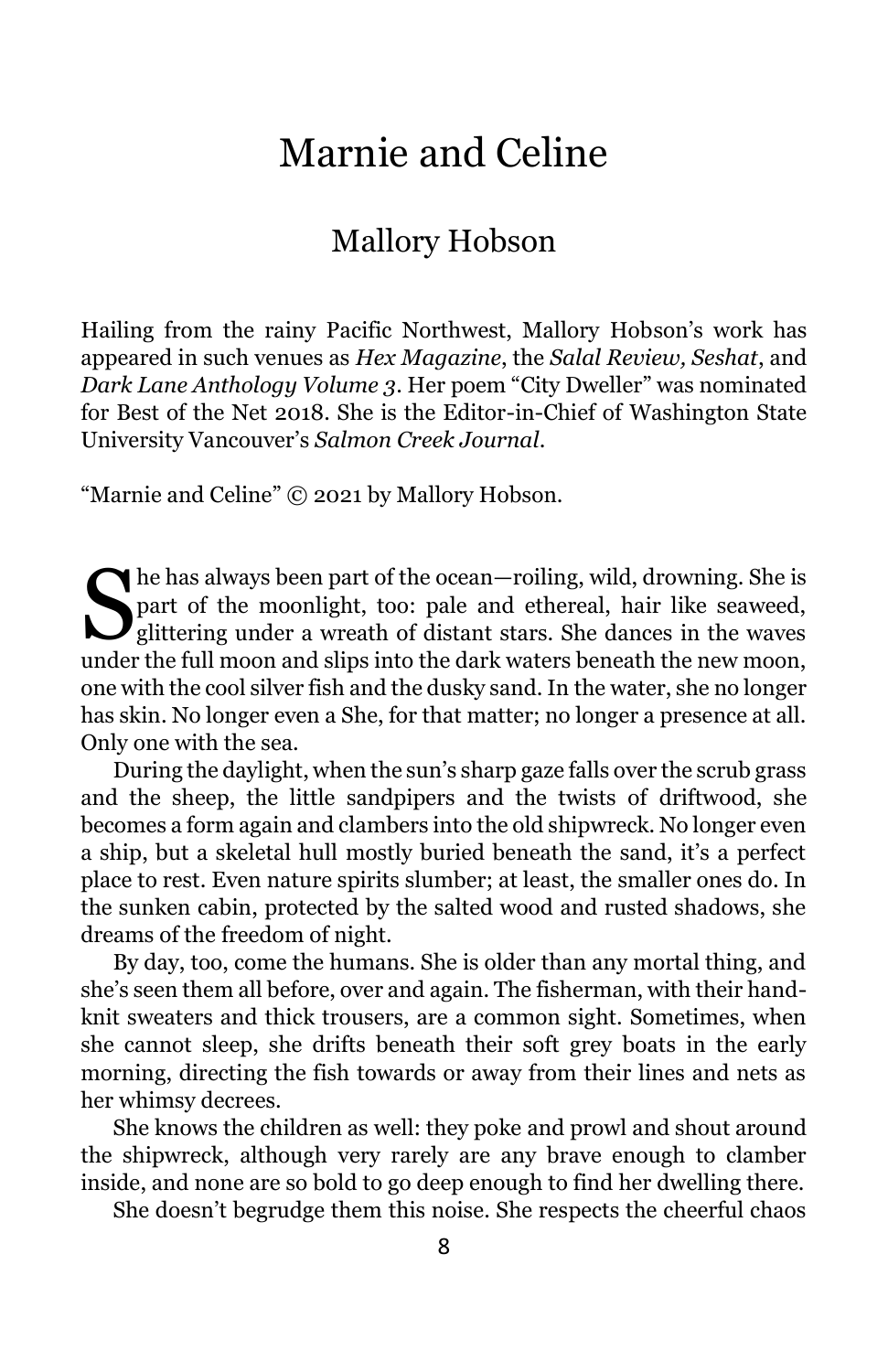of them all, yelling at the waves, collecting shells and shiny pebbles. They dance as she dances—albeit far less gracefully.

She does not know the women. Not well, anyway. The mothers occasionally follow their children to the shore, toting babies too little to toddle through the surf themselves, but they are distant figures. They wear long dresses, knit shawls, sturdy brown shoes. She is always barefoot.

She cannot imagine wearing a shawl.

The night is never quiet. The ocean continues its roaring song, beating like drums against the sand. The wind howls or whispers—sometimes both and the nightbirds shiver and sing. The lights from the village glitter, closer than the pale stars above but far less tasteful to her.

●

She is quiet. She has no one to speak to. She dances and leaps to the sea's ceaseless rhythm, and dives in and out of the waves, silent as the fish around her.

The dawn breaks quietly as well, but soon enough comes the raucous gulls, the laughing men. She waits in the sea, or in the shadowed hull; her form is not for them to see. Soon the sun will be overhead, and the children will tumble in with the afternoon; then the fishermen will come back as the sun drifts low.

Perhaps her mistake was in assuming herself to always be the watcher.

Perhaps she has simply grown so comfortable in this endless routine of cycling moon and wheeling sun, days and nights of waves and sand, that she thought herself untouchable.

Regardless of the reason: with the earliest streaks of dawn coloring the grey sky above, she does not notice the woman until it is far too late to hide.

The woman is equally startled. Wide brown eyes: amber eyes, earthen eyes. A shawl—a dusty-colored thing, all looping knots and patterns—and a skirt. The woman's hair is a muted red, brown in the dull light, bobbed below her ears, wind-tossed.

She is naked. She always is. No shoes, no shawl. No short red hair, just a dark tangle that never dries enough to reveal its true color. She does, however, have the same shocked expression. She is not sure she has ever felt so suddenly, horribly exposed. She doesn't need to breathe, not really, but somehow her breath is catching in her chest.

Finally, the woman speaks. "Do you live here? In the shipwreck?"

She doesn't reply. She simply launches herself in a desperate, fluid motion away from the wreck and across the sand, and in three long strides,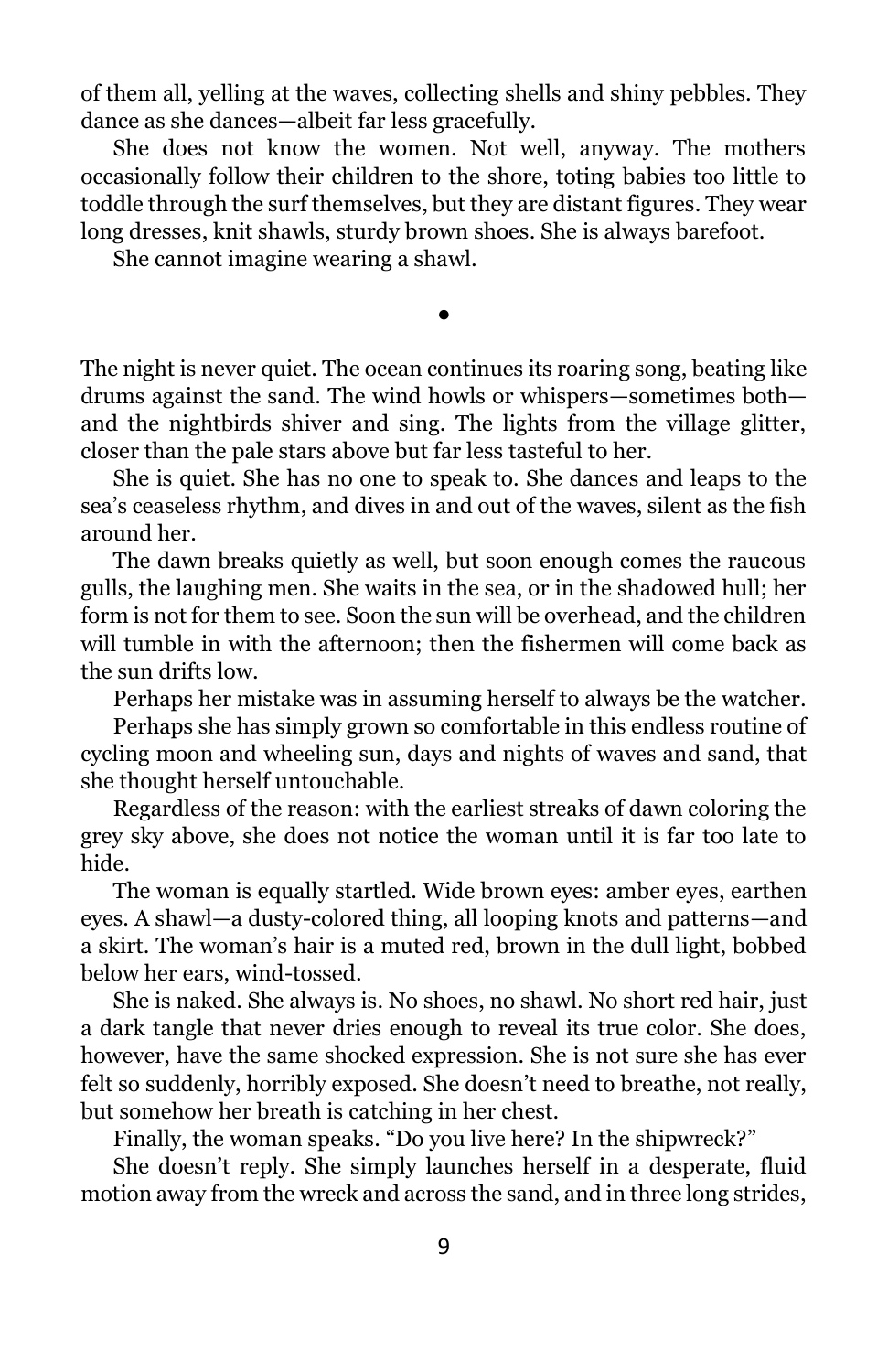●

She doesn't emerge from the water for a long while. At first it's novel, watching the sun scatter across the waves from underneath: a vision she hasn't seen in a long, long while. But soon enough the light loses its novelty; she misses the moon and the shipwreck.

Finally, in the dark of the new moon, she climbs carefully out of the ocean, across the sand, into the sunken hull. What she considers to be her cabin is untouched: it's really too deep within the creaking structure for even curious humans to easily find.

By the opening of the wreckage, however, in a basket covered with a woven-plaid shawl, is a quilt made in shades of blue and grey.

There's also a bowl of milk, slightly sandy now, but kept cool by the cold sea air. An offering for house spirits: the kind that keep hearths warm and babies safe, not wild nature spirits.

But she supposes the thought is kind enough.

She takes the quilt into the deepest cabin, curls up on top of it, and sleeps.

She wakes with the moonrise, and waits, this time, in the shipwreck. She doesn't dance in the surf, or dive through the waves, only sits, perched on a salt-crusted piece of the ancient ship.

The woman doesn't appear until dawn. The woman is wearing a different skirt, she notices, but the same shawl.

"Hello," the woman says. The woman's eyes are very round again surprised to find her here, she supposes. Surprised it wasn't a dream. She has not spoken with any human in a long, long time. Do they still believe in fairytales, in folklore? Some superstitions must have been passed down, for the woman did bring the bowl of milk.

But not passed down very *well*, since she brought a bowl of *milk*, after all.

She doesn't say anything, just watches and waits.

"Are you..." the woman's voice is soft. Cautious, but not fearful. "You're a selkie? Fae? You live in the shipwreck?"

"Not selkie." Her own voice is odd. A little rough, a little low. She has not spoken English for a long time, and her accent is older than that of the woman's. "Fae, I suppose."

Now it is the woman's turn for silence—this time in awe, it seems.

"Thank you." She has not forgotten politeness. "The quilt."

"You're welcome," the woman replies. "I just... I thought the shipwreck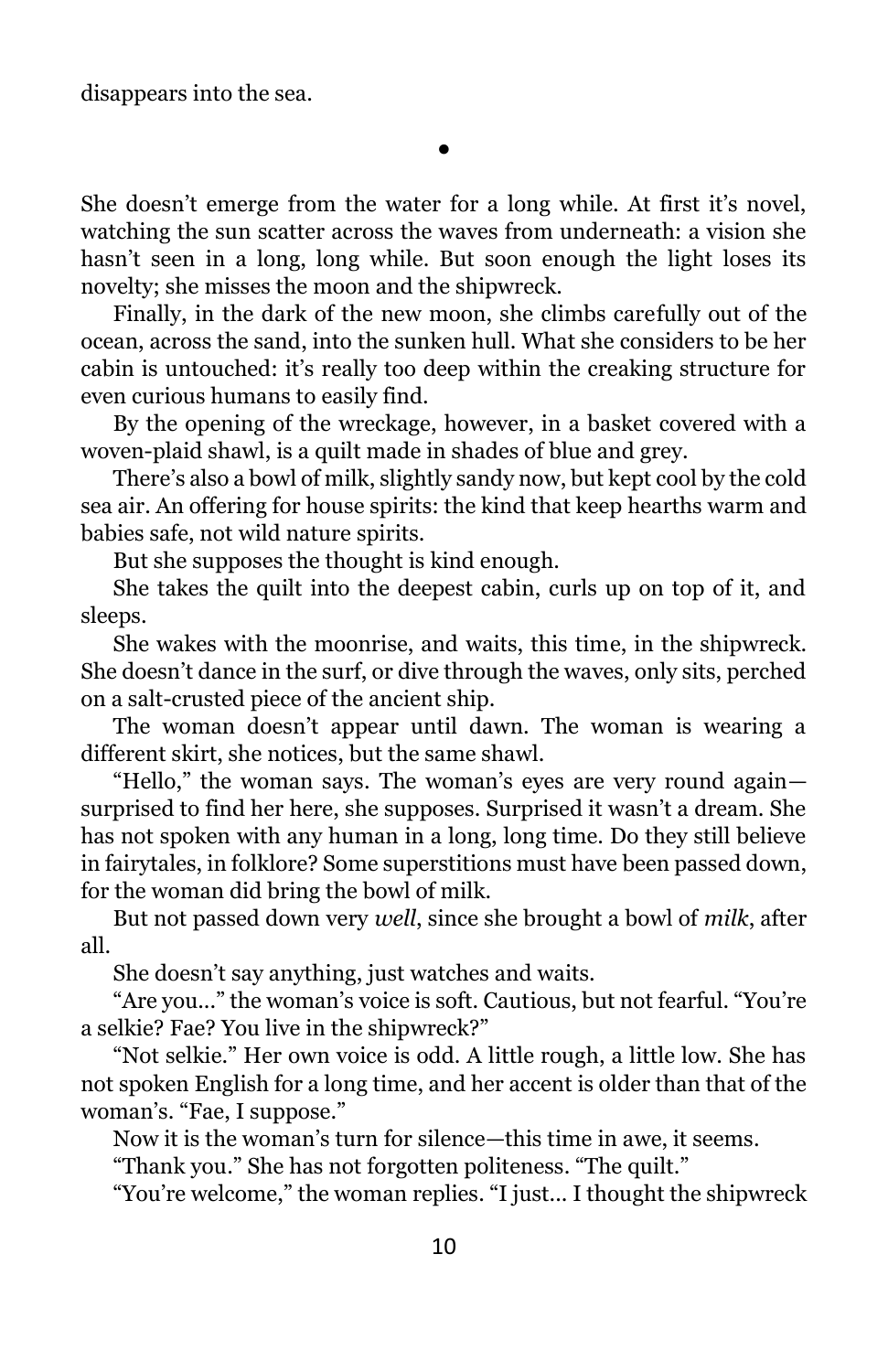looked cold."

"It is," she says simply.

"What's your name?" the woman asks. "I'm Marnie."

"Marnie." She pauses. She doesn't really have a name —not one she can remember, anyway. "I'm..." she tries again. "I'm... my own self. The water. The shore, here."

Marnie shivers, glancing at the horizon. The sun, though growing brighter, does little to ward off the chill in the air. "No name?"

"No name."

"That's alright." Marnie pauses, then asks: "How long have you lived out here?"

●

"Longer than you," is the only answer she can give.

She knows the short conversation between her and the woman will not be the end of it. Humans are curious. They dig and dig until they find what they're looking for, be it clams or gold or lost cabins in sunken wreckage. She steels herself for the others, for Marnie to lead them with picks and shovels to pull up the rusted planks, to demand favors and wishes and fairy wine. It's what humans do, and she readies herself to dive back into the waves and disappear until they all forget once more.

Instead, the next morning, there is another basket. This one has scones, and a small pillow embroidered with hills of heather over the sea, stuffed with soft wool.

She isn't sure what to make of this. Not the quilt, nor the pillow, nor the visits that continue, quietly, without picks or shovels or demands for three careful wishes. They meet as the sun rises, in a dawn-place that's not quite day and not quite night.

She has not had a friend in a long, long time. Or rather: she was her own friend, only ever holding her own hand as she fell into water. So it is curious, even thrilling, to suddenly have this entire new person by her side. Marnie is enthralled by everything: by the small gritty pearls she can find with ease, with the dances she teaches Marnie in the moonlit surf, by the way she can become water or woman, creature or spirit.

She finds herself, likewise, intrigued by Marnie. The woman brings her blankets and baubles, even a shawl, for the shipwreck: she does not wear the shawl, but keeps it draped across the bed-nest she's made from Marnie's mortal quilts. They eat sandwiches on blankets swept over the crabgrass, and Marnie tells her of the town, of things she has never dreamed of. While she was happy with her aimless life, humans were not: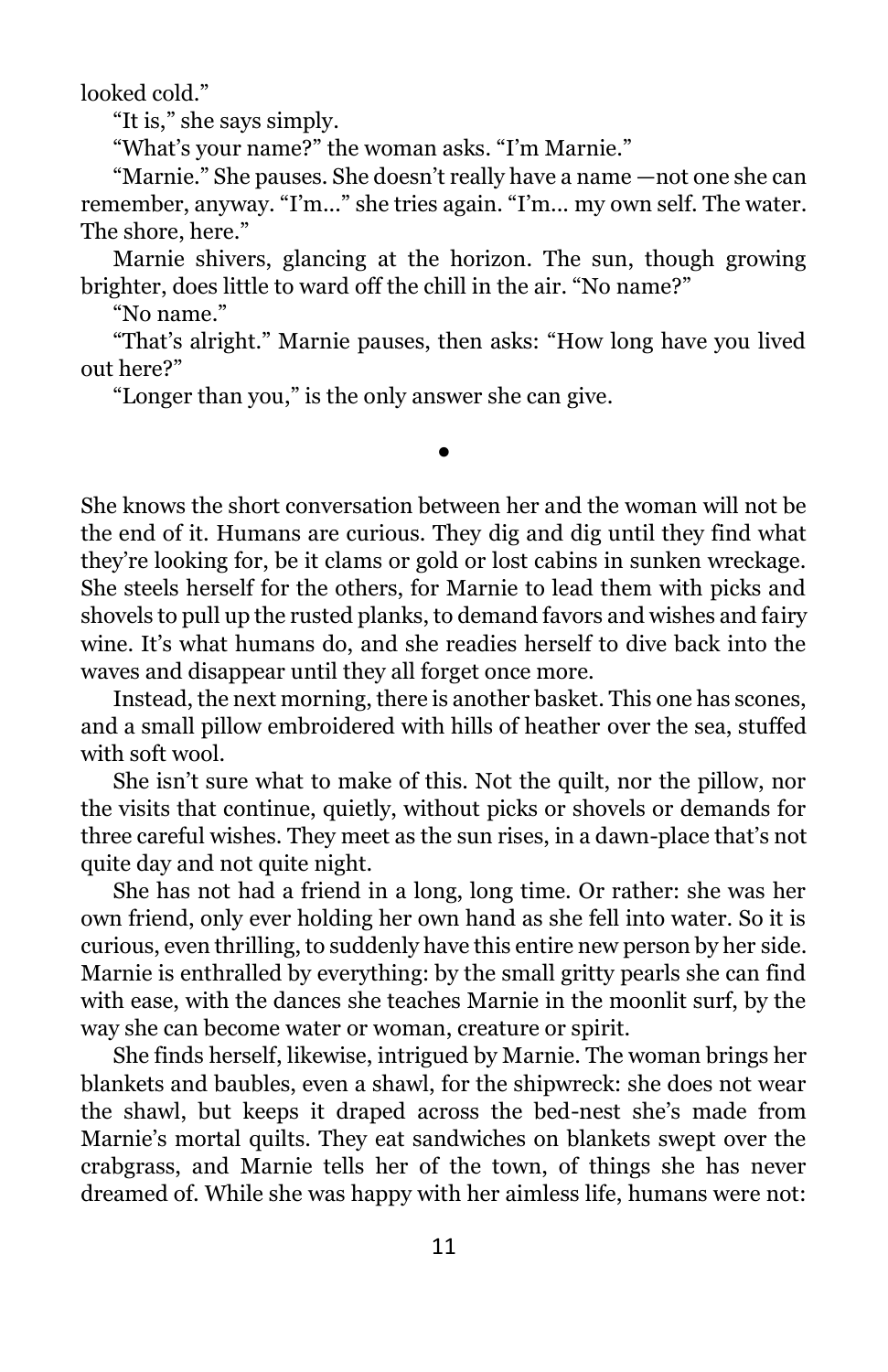they moved, it seems, ever onward. Automobiles! Telegrams, telephones! Radios! Airplanes! Marnie tells her of ships so unlike the little wooden fishing boats they have here, she almost doesn't believe the woman.

"May I give you a name?" Marnie asks one morning.

She's taken aback, stunned into temporary silence. She has never been offered this before, and she's not sure how to feel.

"What name?" she finally asks.

"Celine," Marnie says. "Like the moon, and the sea."

"Yes," Celine says. "I would like that."

While Celine remains the same, she realizes, one day, that Marnie does not. She knows, of course, that humans age and grow, but she was not prepared to *care* about them doing so.

●

"You're older," she says to Marnie, and she can't keep the concern from coloring her tone. She studies Marnie's face: the faintest of lines are gathered in the corners of her eyes.

"Yes," Marnie laughs, "and I plan on being even more so, someday."

And then, before she knows it, Marnie marries: a fisherman, of course, because they are *all* fishermen here, or fathers or wives or cousins of fishermen. A man with the same faint, faint lines in his eyes.

"I'd like you to meet him," Marnie says one almost-morning, just before the sun has risen. "I really think you would like him. And I know he would like you."

Celine dips one pale foot into a tidepool, stirring up chaos for the tiny crabs and urchins within. "I will love him because you love him. But I will not meet him."

"Why not?" Marnie's hair is longer now, curling at the ends, and the wind tosses it into her face.

"You are more than enough humanity for me," Celine finally says, and Marnie nods her understanding, unhappy but accepting.

Marnie is calm and kind, Celine knows.

But she also knows that most are not like Marnie.

She spends the day not in the cozy confines of the wreckage, but under the waves, rising with the tides and the fishing boats. She finds the boat that belongs to Marnie's lover, and quietly coaxes the fish into his nets.

She is not a particularly strong spirit—she can nudge the sea life and dance with the waves, but she cannot control the ocean—but she does have some small sway, and when rain threatens to fall over the men, she whispers it away.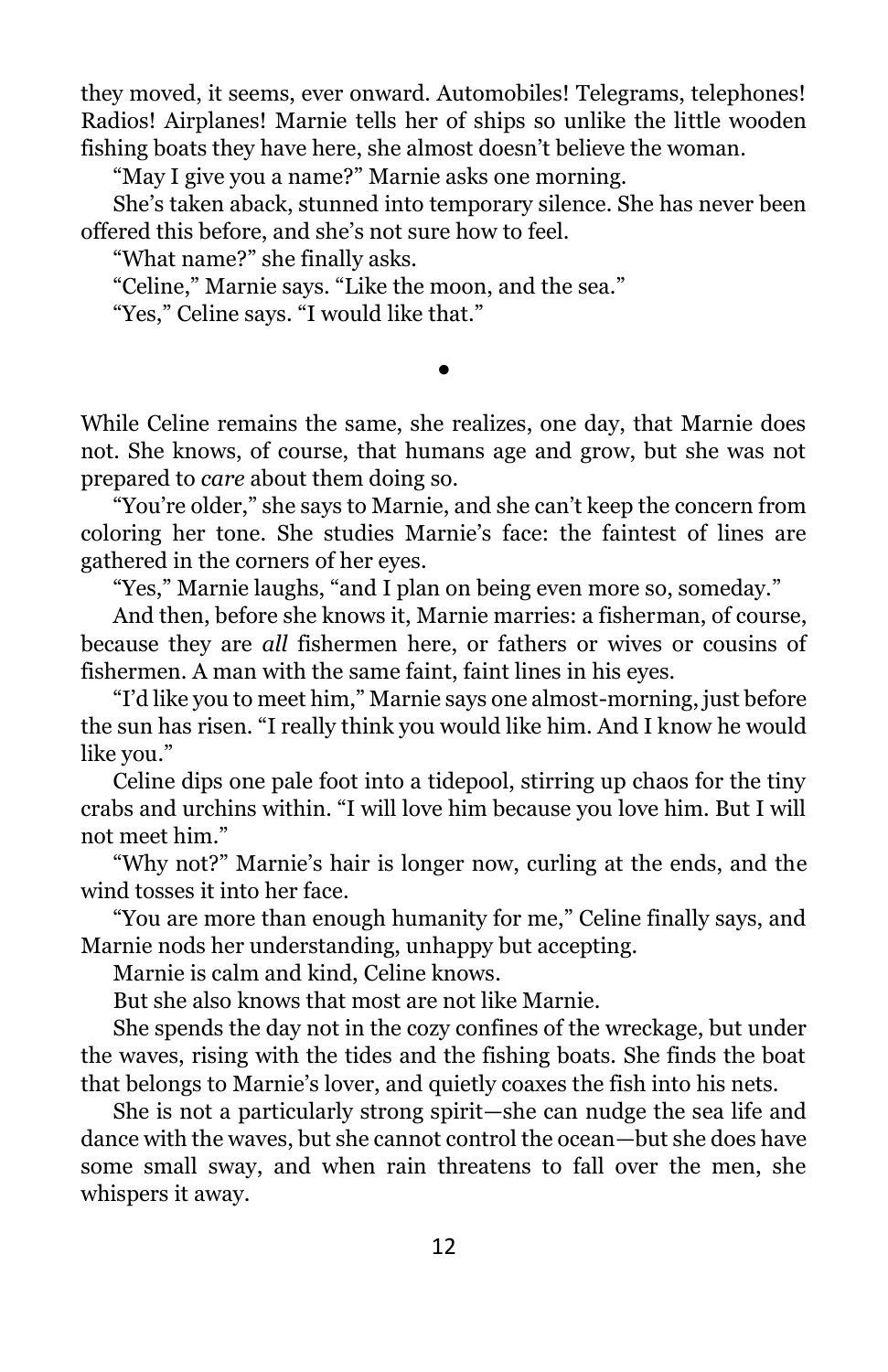There is a new routine, now. Celine slumbers in the evenings, for the nights are for gamboling carefree beneath the starlight, and the dawn is for seeing Marnie—and the first half of the day, now, is not for sleeping.

Instead, she watches over Marnie's Fred, pushing away what small gales she can, helping him with his catches. Marnie can tell she does, and is openly grateful; Celine shrugs it off, feeling oddly shy about this new trick, this helpfulness.

This new routine is broken, occasionally, with new guests. Celine intends to stand steadfast in her old rule (only Marnie, no Fred or any other humans), but finds herself making allowances.

First is Georgie, with a little white outfit hand-knit by Marnie's mother. Then, when Georgie's crumpled pink face has finally grown into something rather more rosy and loud, another small exception by the name of Henry is brought before Celine.

"He is so ugly, and so small," Celine marvels politely, as Marnie beams proudly. Georgie giggles from behind his mother's skirts, making small grabbing gestures until Celine takes his hand to find shells and bits of seaglass under the cloudy sky.

Marnie leaves, taking Georgie and Henry with her, and the clouds continue to build, darker and more violent as the day grows. The storm sweeps in, dark and thundering, and there is nothing Celine can do about it. It tosses her the same as it tosses the boats, and though she drags five men to shore, none of them are the right man.

"I'm sorry," is all Celine can say when Marnie comes next. "I'm so sorry. I tried, Marnie, I tried. I'm sorry..."

She did not love the fisherman, but for her friend's sake, she mourns.

Marnie keeps growing older, and Celine doesn't know how to stop it. The red in her hair is fading, and she no longer brings the babies.

●

"You have no sense of time," Marnie teases. "They're not even babies anymore. George is twenty-eight."

"Henry, too?" Celine asks.

"Oh, Celine." Marnie just laughs, and Celine touches the grey in her fading red hair.

"It's the same color as the sea," Marnie says cheerfully. "My mother greyed early, too. I thought it was pretty when I was little. I still do now."

"It is pretty," Celine says. "I wish it wasn't there."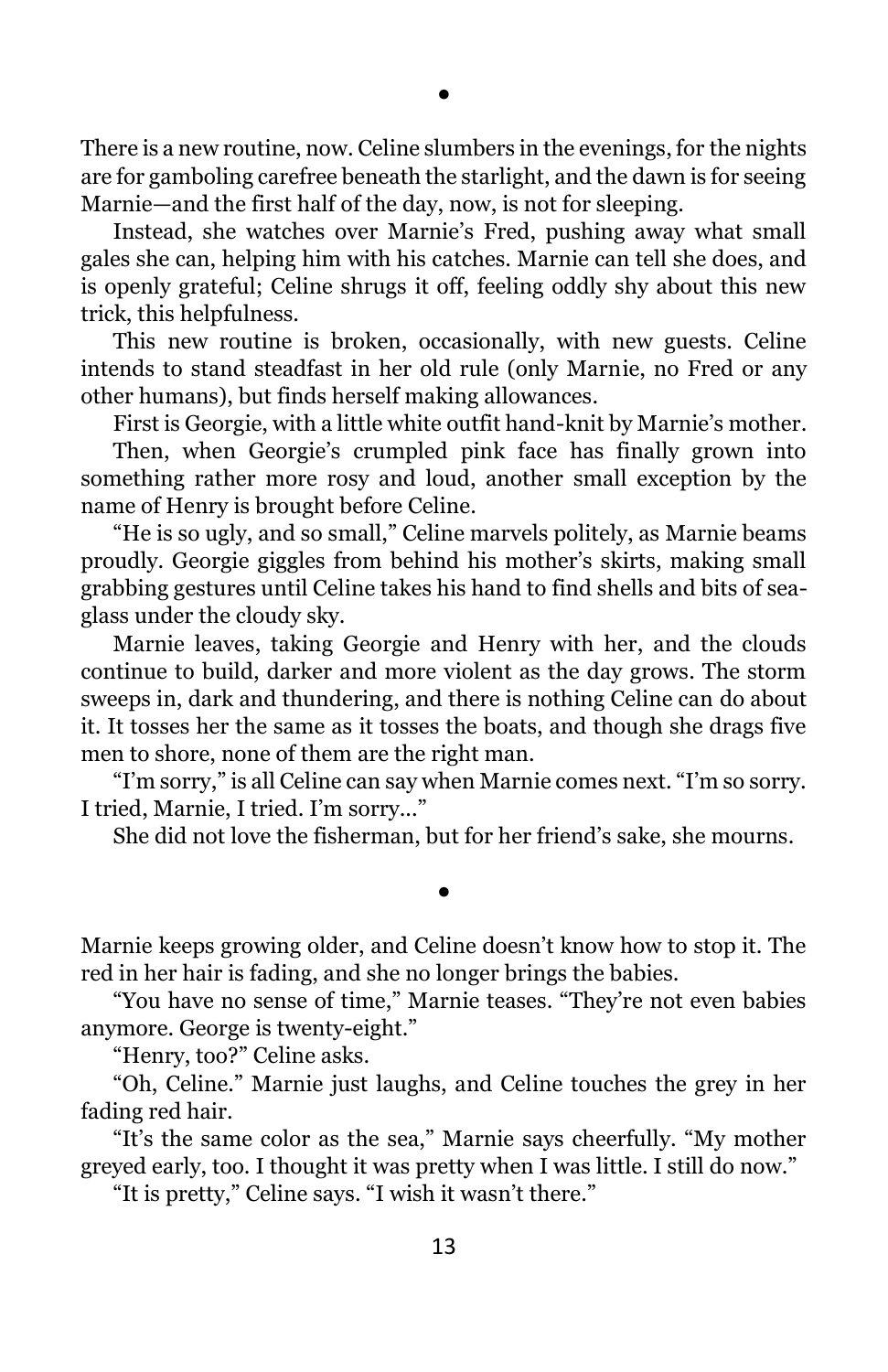"Oh, Celine," Marnie says again.

They talk for an hour more—and then Marnie gathers herself to leave, brushing off sand and fixing her coat as Celine clambers into the dark of the wreck.

And then she wakes, suddenly, during the brightest part of the day.

"Hello?" The voice that woke her echoes down the creaking ship, through the empty galley, the sandy stairs. "Celine? Hello?"

It is not a voice she knows. Admittedly, she only knows a few: Marnie, of course, and the children that play, and the fishermen that talk. But that does not change the matter. In fact, it only makes it more alarming.

Cautiously, she rises from the pile of old quilts—so many she no longer feels the hard wood beneath them all —and moves towards the top of the wreckage. There, standing in the opening, is a young man: barely out of childhood, gawky and gangly, with Marnie's wide eyes and a lot of reddish hair sticking out awkwardly beneath a baseball cap. She waits in the shadows, and while he notices the movement, he doesn't see her.

"Hello?" He calls nervously. "Celine? My name is Jonathan. My grandmother sent me to find you."

"Why do you know my name?" She asks, and he finds her. He stares at first, looking shocked: then he flushes red and looks away, at the ground, the roof, anywhere but at Celine's naked self, before finally settling back on her face.

"I—" he stammers, "you're—Celine? You're real. You—fae—you're not— Here, take my coat," and before he's finished speaking, he's taken off his jacket and is handing it to her, eyes fixed firmly and politely above her neck. She finds clothes distasteful, but is vaguely touched by the gesture, so she wraps it around her shoulders, holding it more or less closed in the front. This seems to help the boy, at least partially, and he's able to say once again: "You're Celine?"

"I am Celine."

"My nan, Marnie, sent me to find you."

"Marnie?" This startles Celine. It shouldn't—Marnie was the only one who knew her name, the one who gave her the name, so of course this boy must be from Marnie —but it does. "Why doesn't she come herself?"

"She can't," the boy, Jonathan, replies. The shock is fading from his expression, replaced by... sadness, maybe. Mourning. "She wants to ask if you'll come and see her. She can't make it down here anymore, and..." He pauses, and his next words are reluctant. Quiet. "She says she doesn't know how much longer she'll be here."

"Be here?" Celine interrupts. "Where is she going?"

Jonathan seems bewildered by the question, then sad again, and Celine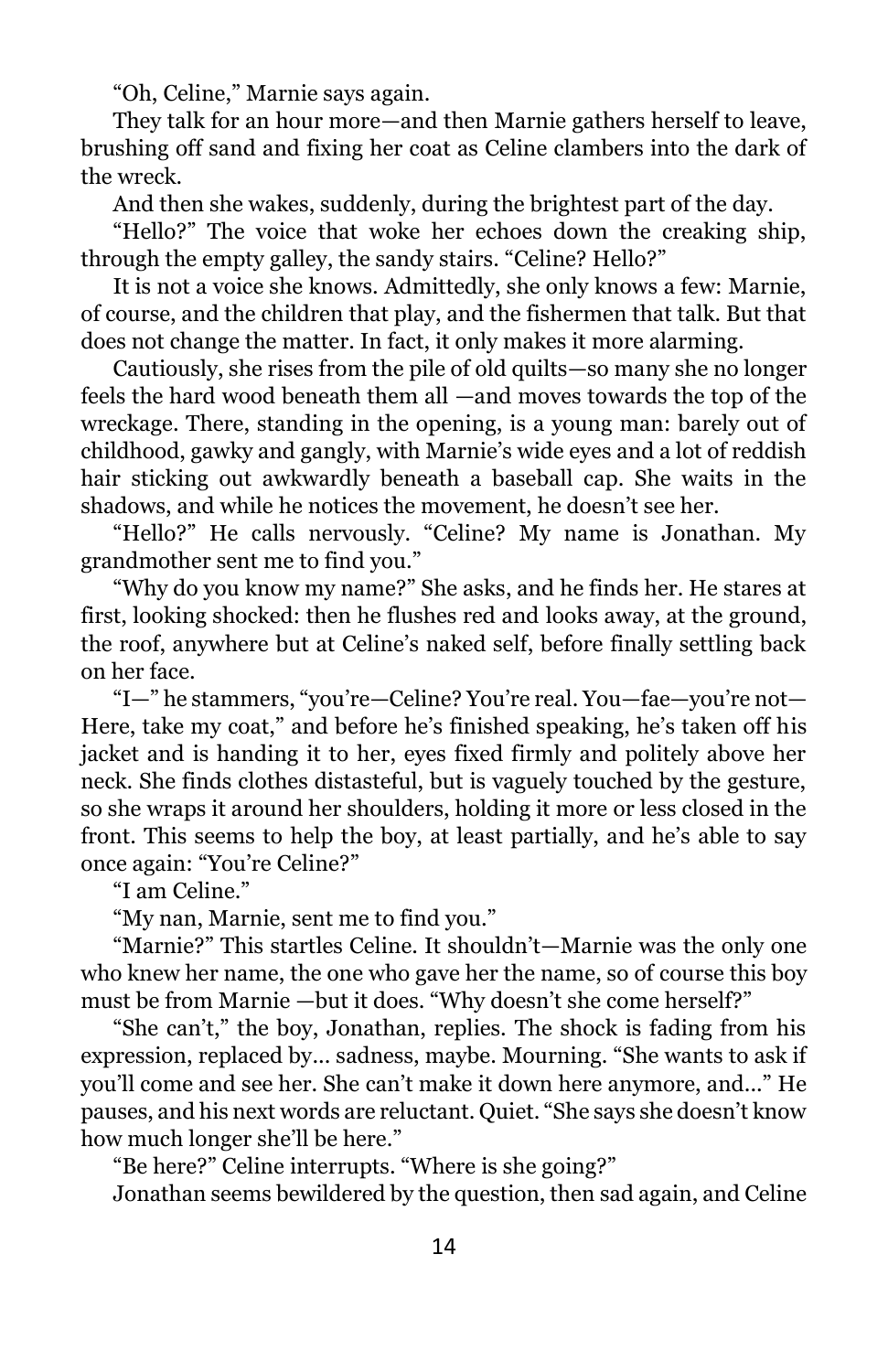feels dizzy, suddenly, as she realizes what he means. The strange, overwhelming fear that gripped her when she first saw Marnie—the sudden tight stillness of the world, the urge to run and hide and get away washes over her again, but all she does is grip the side of the shipwreck.

How long has it been since Marnie last came? A little while, yes. A week? Not a month. A month? Not a year. Five years? She was always so bad at time, so lost in the small daily cycles of sun and moon and tides and sand that the *bigger* routines escaped her.

"She just wants to see you," Jonathan says softly. "She sent me to find you. She can't leave her bed, now."

"She's in town?"

"Yes."

"I'll see her," is all Celine can manage, and then she turns, launching herself in a desperate motion away from the shipwreck. In three fluid strides, she's in the ocean, no longer Celine but part of the deep and unfeeling sea.

She has never been to the town before. She rises from the ocean in the middle of the night, when the full moon overhead is at its peak, bouquets of stars around it illuminating the sand. She picks up Jonathan's jacket from the sand, sodden and shapeless now, and begins to walk. Across the shore, until she realizes the boy is still there, huddled and shivering against the shipwreck. Asleep, until she touches his shoulder.

"You're not gone," Celine says.

"Marnie said you might run away," Jonathan explains, blinking the sleep from his eyes. "She asked me to wait. At least for a bit."

"I'm sorry about your coat," Celine says, and he shrugs. Kind and calm, she thinks, like Marnie. "Can you please take me to your nan?"

Jonathan leads her up the low hill dotted with scrub-grass, up the little road used by the fishermen. She can see the docks at the end of it, the boats clustered together like sleeping animals, and the town at the other. The houses look like standing stones, whitewashed and glowing beneath the full moon's light, and she leaves damp footprints behind as she follows Jonathan down the grey-paved roads.

He takes her to a house with an unruly garden overflowing with color, and a plethora of - automobiles? they must be, with wheels and shiny paint - huddled in front of it. Quietly, he unlocks the door, leading her past a room with a small piano and framed photographs and a couple sleeping in the middle of it all.

"My mom and dad," Jonathan whispers. "They had to use the pull-out couch, and I'm on a cot. We drove in from the city, because my Uncle Henry said..." he trails off, then restarts and says simply, "Nan's in her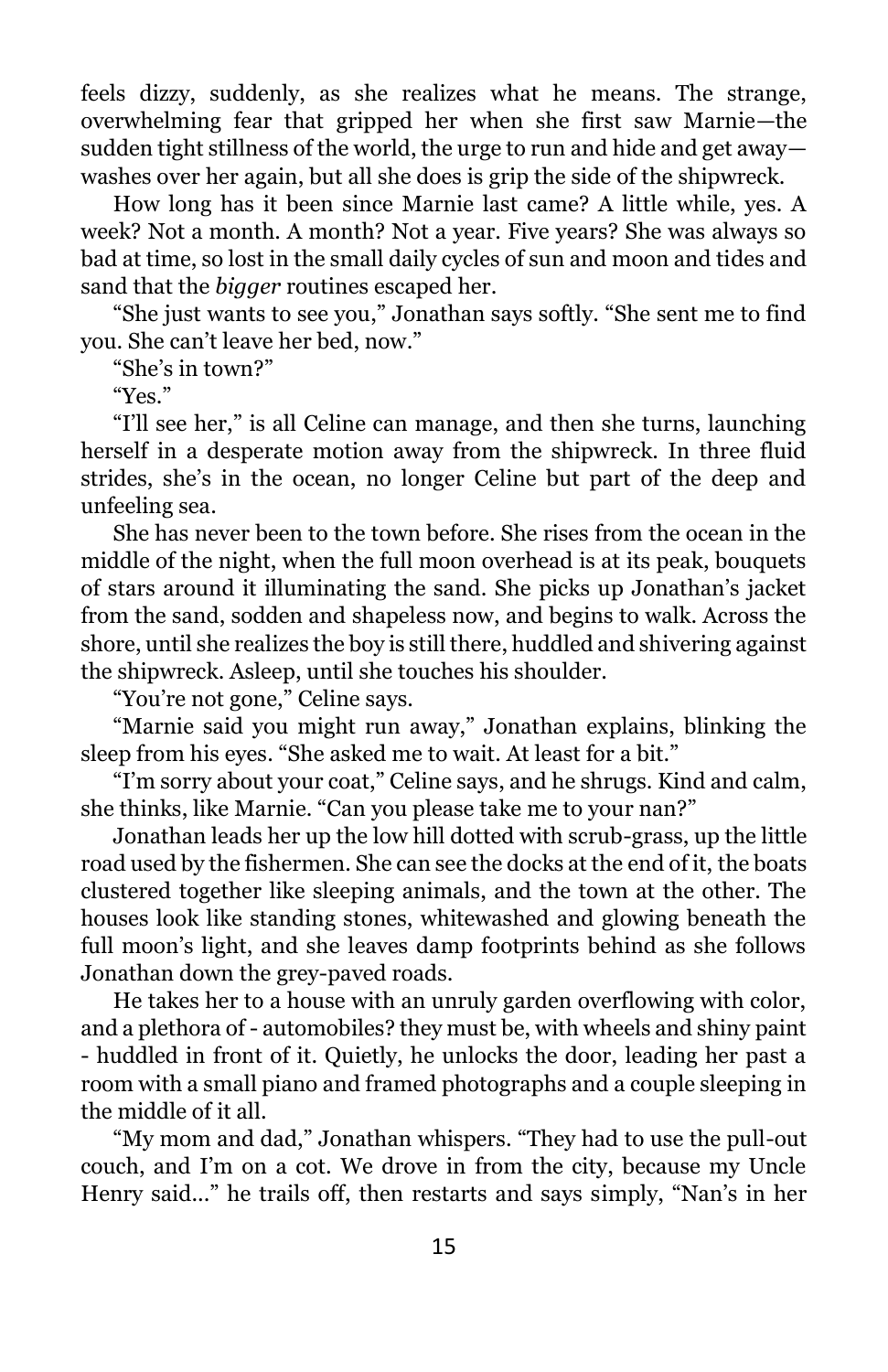room."

She follows him down a short, dark hall, leaving watery footprints behind her. Jonathan stands uncertainly at the doorway, but Celine moves to the bedside in a few quick steps.

"Marnie?" She whispers. The woman in bed is old, so old, hair as white as surf, tiny in a nest of quilts and blankets. "Marnie?"

Marnie opens her eyes, dazed at first; then she smiles. "Celine! I knew Jonathan would find you."

Celine is appalled. Marnie's voice is still low, and calm, and kind—but it creaks like a ship in a storm, and the faint lines around her eyes have splintered into a hundred sags and cracks and wrinkles all across her face.

"Marnie, when did this happen?" is all she can manage to say.

Marnie laughs, which turns into a cough. "Oh, Celine."

"I didn't know," Celine says. "Not so fast."

"You have terrible timekeeping skills," Marnie says, smiling. "Thank you for coming."

"I've never been in town before."

"I know. I appreciate you coming here. Truly I do."

"What can I do?" Celine asks. "How can I stop this?"

"You can't," Marnie says. "I just...wanted to see you."

In her mind, in the tightness of her chest, Celine can see the storm again. Pulling all those men to shore, but never the right one.

She can't pull Marnie to shore. Not now, not ever.

All she can do is sit besides her, perched on the bed, and hold her hand until the dawn.

Jonathan sits in the rocking chair; he wakes to sunlight falling through the window.

●

"Nan?" he asks, and gets no reply. Celine is gone—if she was ever there. He's half convinced it was all a dream, his imagination taking his grandmother's bizarre request and weaving it into his slumber. A water spirit living in the old shipwreck! His grandmother did love folklore, that was for sure.

"Nan?" Jonathan asks again, rising. His grandmother doesn't move. There's a dark spot on the bed besides her —water, he realizes, reaching to touch it. Freezing cold, and smelling of salt and seaweed. His grandmother is cold too, when he brushes her hand, and a sense of dread overtakes him.

"Mom!" he shouts. "Dad! Mom! Nan?"

No matter how much he shakes her shoulder, his grandmother doesn't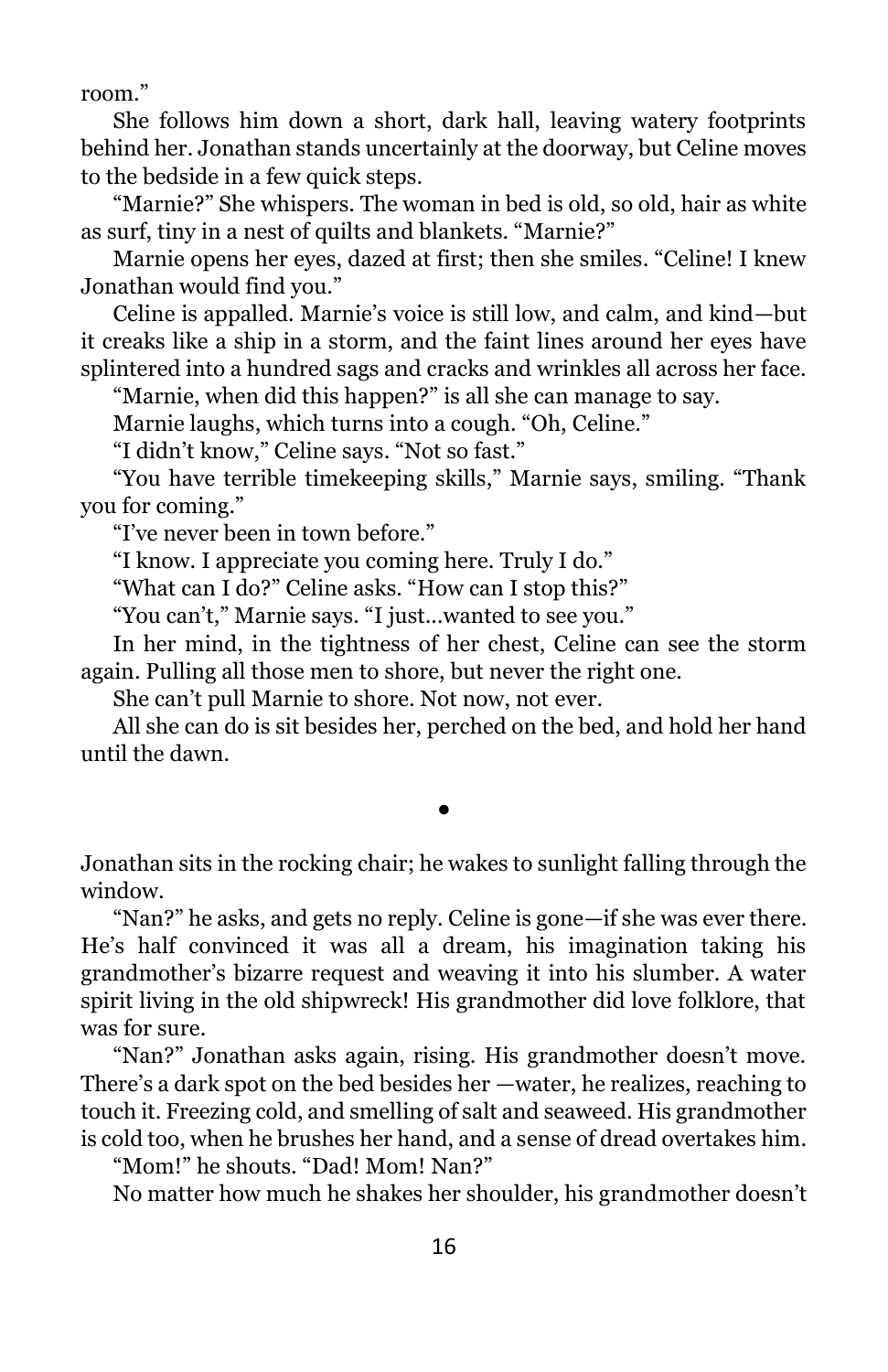wake up.

She has always been part of the ocean—roiling, wild, dark and dancing. She is part of the moonlight, too: pale and ethereal, glittering under a wreath of distant stars.

But now she is part of the land as well; the sand beneath her feet, the white-washed town on the low hill. She doesn't talk to humans—Marnie was more than enough humanity for her. But she visits their graves, Marnie and Fred, leaving trails of damp footprints and arrangements of shells and pearls behind her. She watches after Jonathan, too, now. She refuses to lose any more time, and so she watches carefully, precisely, from afar as he grows into a man and moves into Marnie's old house. He has children eventually, a little girl with reddish hair and a boy with wide eyes, and then she watches them as they play in the surf, directing glittering fish their way, warding off the undertow.

She doesn't show her face anymore. But she watches; and when she curls up in the quilts at night, she dreams of herself and Marnie, together in the hours just before dawn.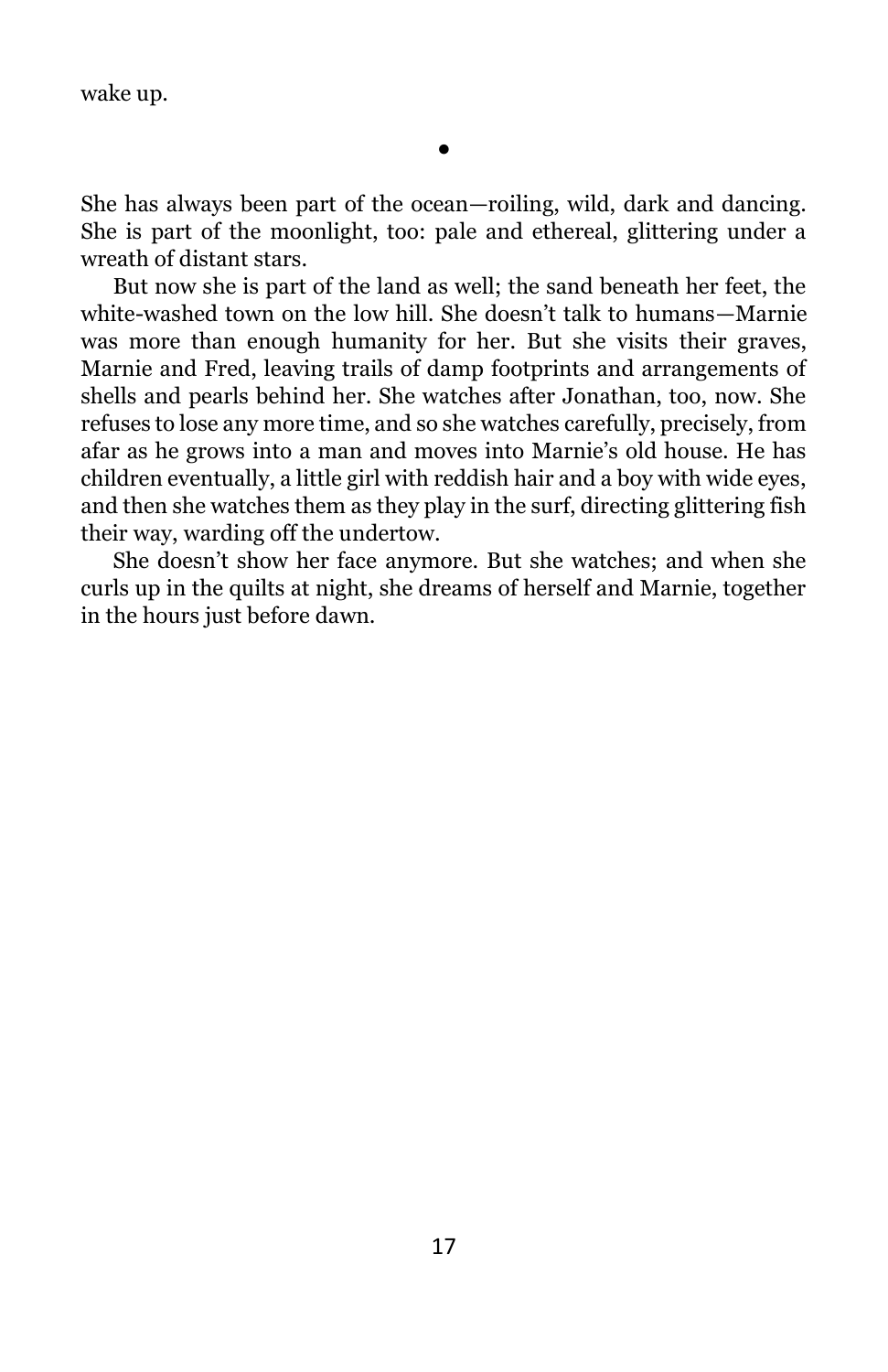# 3 Poems for Keys

## Timi Sanni

<span id="page-19-0"></span>Timi Sanni is a writer, editor, and Muslim literature advocate. A NF2W scholar in poetry and fiction, his work appears or is forthcoming in *Olongo Africa, Palette, Down River Road, Drinking Gourd Magazine, X-R-A-Y Literary, Cypress Press* and others. He is a reader for *CRAFT Literary* and *Liminal Transit Review* and an editor at *Kalopsia Literary*.

He is the winner of the Fitrah Review Short Story Prize 2020. He was also nominated for the 2020 Young Writers and Creatives Award for Short Story/Flash Fiction. Find him on twitter @timisanni.

"3 Poems for Keys" © 2021 by Timi Sanni.

I

*A key is a temptation*. There are doors that have been opened. There are doors that will remain shut forever. There are doors that will open and never be closed. There are doors that will be opened and never close. There are demons behind some of these doors. There are more doors behind every demon. A key is a temptation. A twist, a turn, and you open your soul to an overpowering. Sometimes, curiosity is a question answered by death. Sometimes, the end of a question is the ash of silence. Ask the cat, it knows this tale so well, because nine lives could also mean nine deaths. Once, I found these words engraved on a rock, the letters like the shape of dreams. Once I read something and wished I hadn't. The words burned through my skin like brimstone on the people of *Fil*.

II

I have a fascination for spare keys—the power in knowing that when all else fails, your man will return to find you. He will brandish you, like a legendary sword, and kiss you. One day, he will lose his beloved key and you will be his only hope. These thoughts make loneliness into a golden lustre for a key condemned to dust. But there is a secret in this poem: I am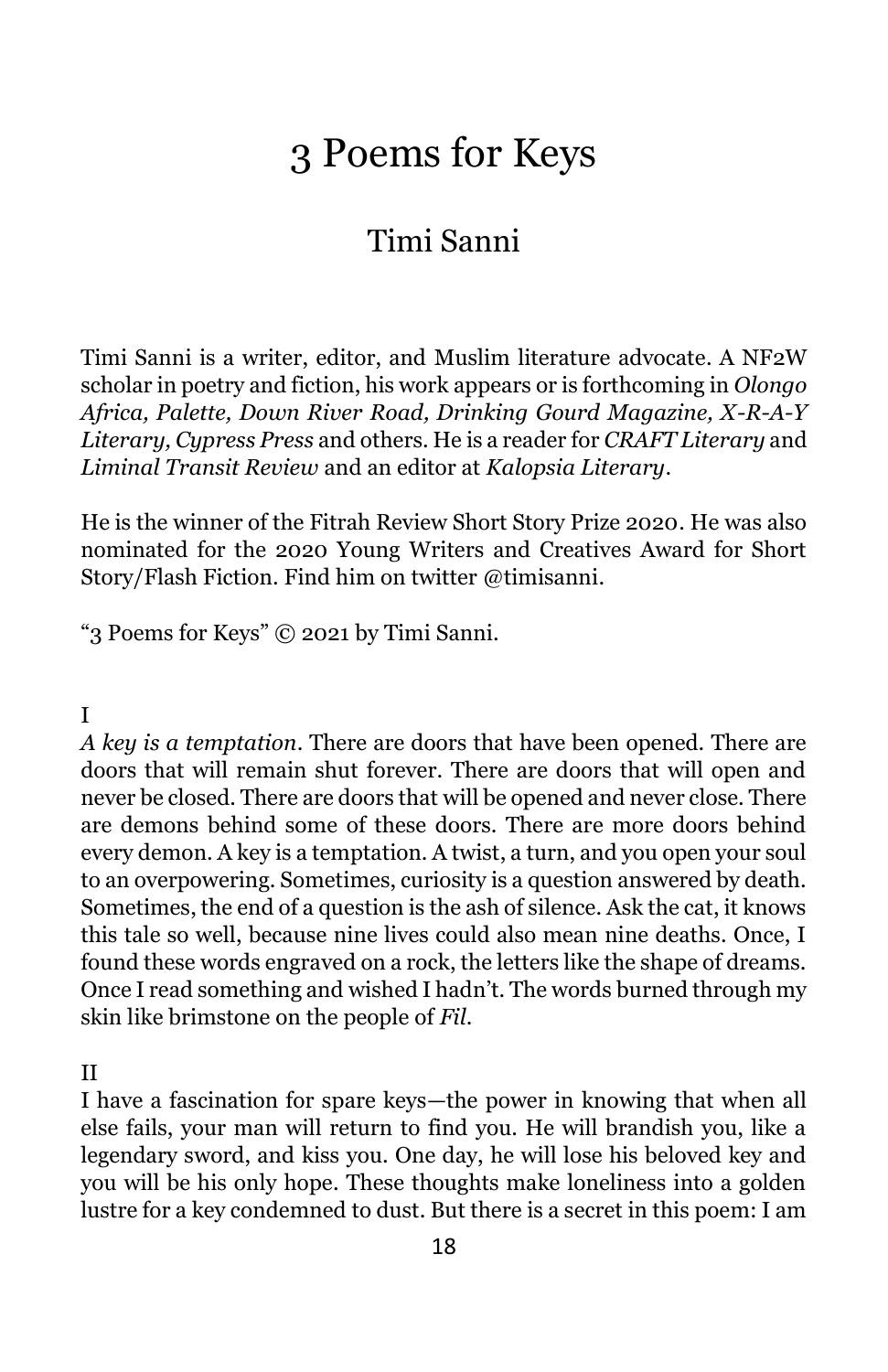the man, I am the 'loved key, I am the door that seeks to be opened. Today is the day I lose everything I've ever loved and go looking for myself.

#### III

Some keys are like questions, crooked into a sickle, opening the mouth of the sky to let down red rain, say as reminiscences of God's love, or say, as a reminder of the first extinction. Yesterday, I went to the lake of Avalon with a key on the end of my reel. Some keys are like fish hooks dangling off a line into the sea's belly to catch the throat of an eluding truth.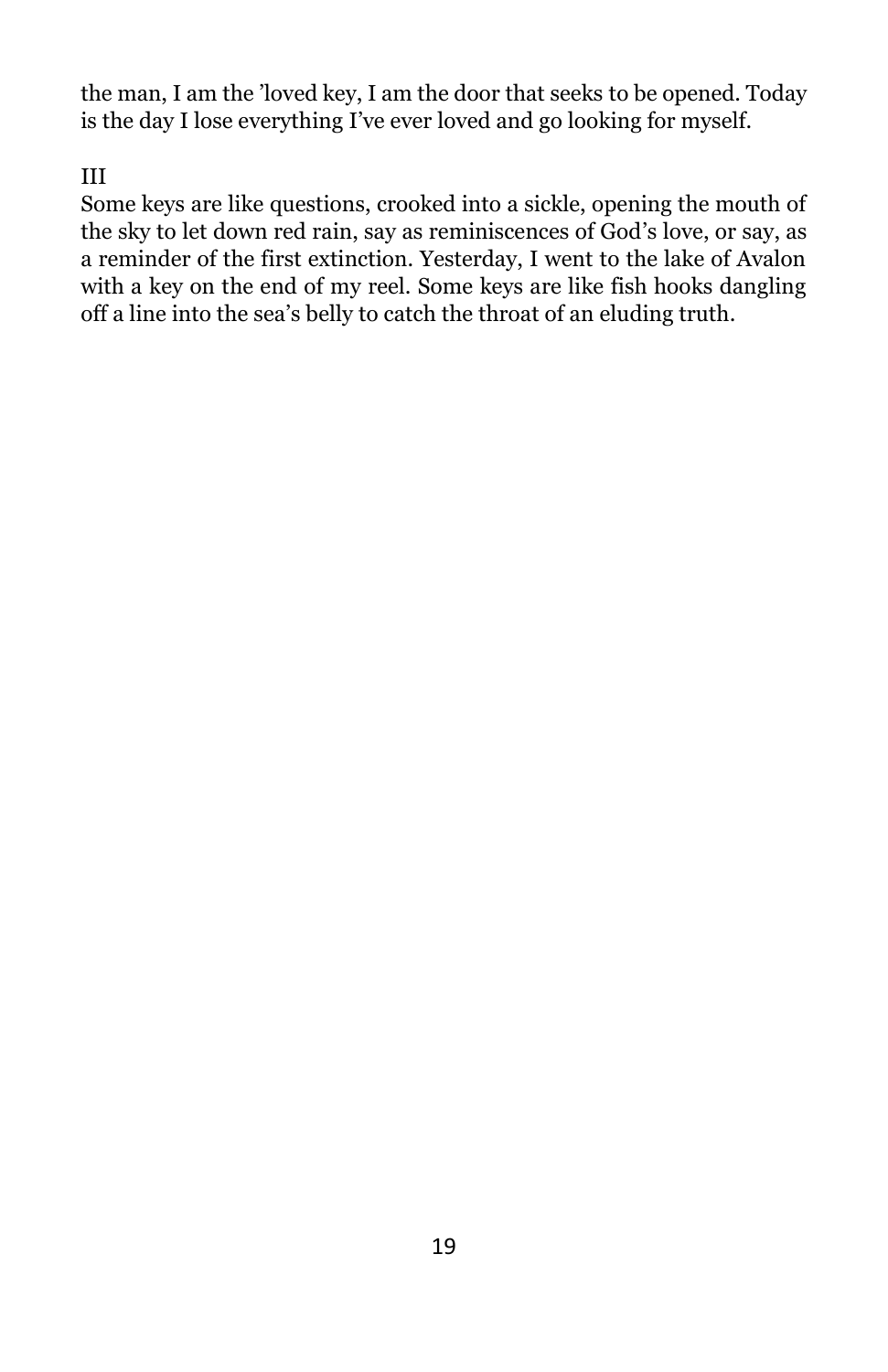# <span id="page-21-0"></span>Traces of Ten Visitations

## Ashley Van Elswyk

Ashley Van Elswyk is a Canadian writer and recent graduate of the MA Creative Writing program at the University of Windsor. When not working on fantasy fiction, she seeks out inspiration while improving her photography on nature walks. She can be found on Twitter @ashvanewrites.

"Traces of Ten Visitations" © 2021 by Ashley Van Elswyk.

I

The trees cast shadows like a crowd of figures. One of these stands out, the silhouette of a woman, still and silent in spite of the wind.<br>You forget, even trees breathe a little, need to stretch their limbs. out, the silhouette of a woman, still and silent in spite of the wind. You forget, even trees breathe a little, need to stretch their limbs.

Who are you?

Where are you?

Your surveying piques my curiosity, but I hope you're not getting too comfortable. Unfortunately, you've stumbled on a home already haunted, and I can't allow another ghost. So let me find you, dear stranger, or else find me first if you dare. I'll be waiting.

I'll be watching from above, restless in the border of night and morning.

#### II

Wings flutter-beat under the closed curtains, so fragile, so pale. Miniature clouds hushing the night.

A white film blooms against the glass.

There is no wind here.

I stand behind the curtains and listen while their soft bodies beat, beat against the glass, and the moon beckons from without and they cannot cry. I pity them; they don't know any better, can't possibly understand what halts their flight, why I can't let them free without revealing, trapping, myself.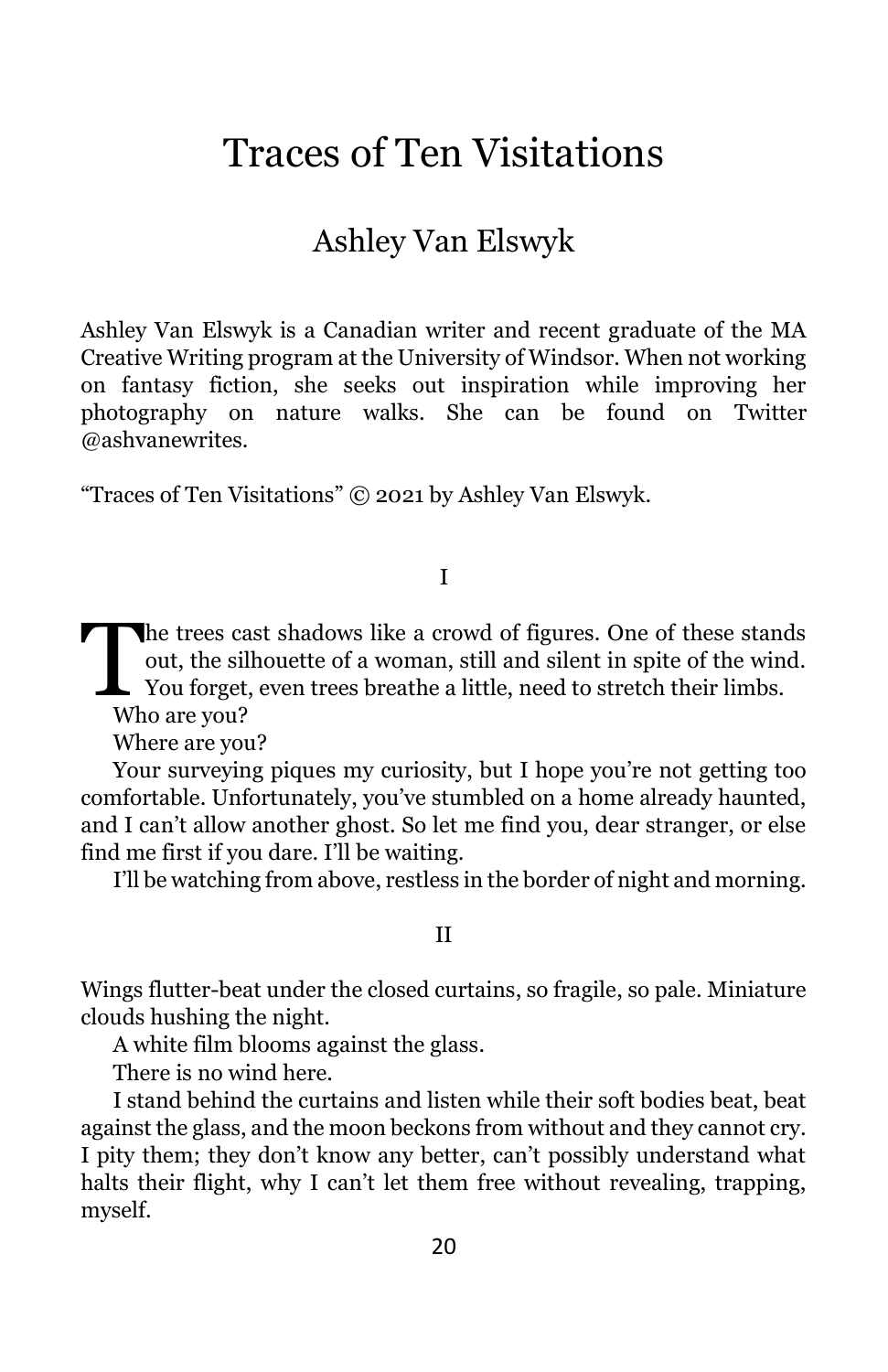On the other side, your fingertips leave smudges where you tried to reach through. Opaque impressions of yourself for me to find in the morning. Traces for me to follow.

A failure; a challenge.

Tonight I remain well-hidden, and you'll catch only your reflection across the dust of frightened creatures.

#### III

Nothing but the barest wisp of smoke remains by the time I arrive. Too late to meet you.

I'm tired of waiting. Today, it's my turn to play the hunter, dear quarry, following your trail through the twigs and crushed leaves crackling underfoot. This rounded clearing you chose is peaceful. Standing in the centre, I'm reminded of an insect trapped in a basket, surrounded on all sides by a soundless wall of woven wood.

Through which crack did you wiggle out? Did we narrowly miss, separated by a single tree? Or was the veil of shadows and branches between us too great to even dream of breaching?

Have you gone very far?

I can't bring myself to be angry, no—I'm more driven than ever. The emptiness of the air thrills me. And I think it thrills you just as fiercely.

There's a little orange left in these coals. I nudge them with the toe of my boot, and they wink up at me from the ash.

Against my better judgement, I smile, and leave without stomping them out.

Are you watching?

Enjoy this brief victory. You've burnt away your trail, for now, and left nothing for me but a memory of smoke, and the dwindling warmth.

#### IV

You're standing motionless in the corner of my bedroom, a creature of the night, a half-living ghost. It's too easy to catch someone in their sleep.

Harder to wriggle into their dreams, but you've managed before.

Harder to keep up the pursuit with eyes closed and body paralyzed, but I manage tonight.

This is *my* hunting ground, and you're hesitating. You should have brought the nightmares, but you've come empty-handed again. Not ready to end things so soon? Perhaps neither of us are, dear opponent.

In the dark, you might have stepped closer, might have leaned over me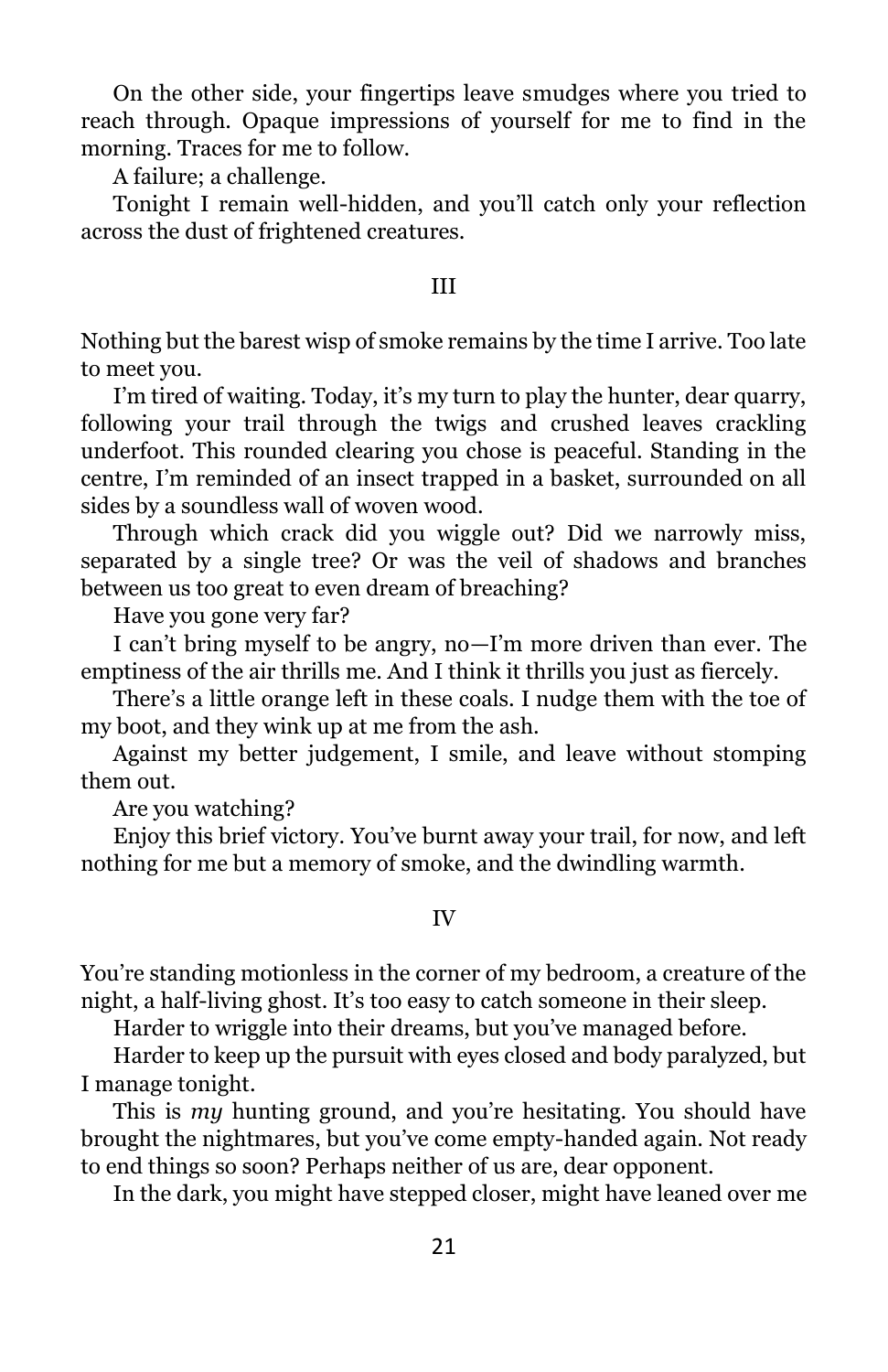then, shadow falling, tickling my cheek.

Let the dream consume me. If this is reality, I am lost.

When I finally open my eyes, the room is empty.

#### V

Imprints in the carpet, pressed by sturdy shoes with fine heels. They make lovely tracks to follow, heel-to-toe. Distorted exclamation marks. Each one heightens your presence, a percussion line directing me to you. Louder, closer.

Through one door, out the other—it's quite clear, dear lure, that you want me to follow.

Why?

Footsteps echo and echo ahead. Mine? Or mine and yours, one after the other?

Gone is the nagging urge to stop, stifled along with the chorus in my belly that doubts and wails against wondering.

Around the house I stalk, until the windows blur together and the only difference becomes the light outside them, sunstreams fading into starlight. I've passed through this door already. Still tracking a single set of footprints.

Full circle and spiraling onwards.

My shoes fit into your steps, and leave them unaltered. Am I following or leading? I can't remember who took the first step, whether you or I laid down the first blow.

Who runs from who?

Were you ever here at all? Or are you still watching from afar, hidden somewhere behind the glare of the stars in the windows, snickering while your hunter vainly chases her own shadow?

I press stubbornly on. Pray I'll catch you before the next cycle begins.

#### VI

Three knocks.

I send a response, a series of soft taps, barely rattling the picture frames. Unlike yours—typical sing-song confidence.

You proudly inhabit the walls, each knock a teasing reminder of how easily you moved in while my back was turned. Crawled and clawed your way into the woodwork, the space between rooms. Into my home.

I'd never have thought to check the walls. You've hidden yourself away cleverly, dear echo. Still out of sight, out of reach—but now, we speak. We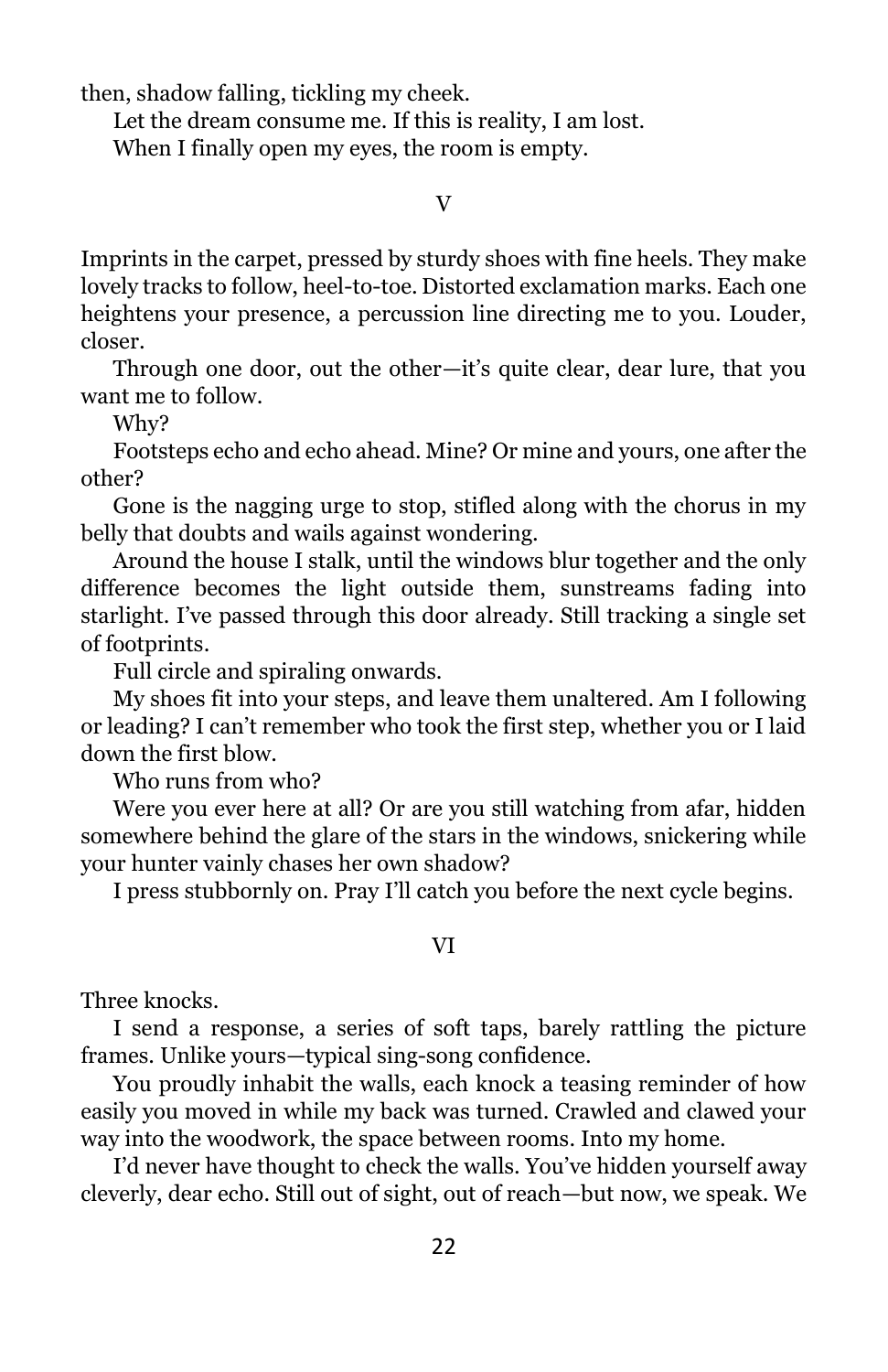seek each other through the messages we send, and leave ripples in the dust on the wallpaper.

Is it strange to feel myself relaxing around you? Do you enjoy this brief pause in our chase?

Fingertips gently drum. An open-palm slap—BANG! We've brought the house to life. Into the morning, our knuckles tap the walls in sleepless unison, heartbeats directly over each other.

A conversation is so much clearer without the limitation of words.

#### VII

Over the vanity, the ever-present lavender haze is cut through by something sharper, disrupting the sleepiness of a dawnlit routine.

This new perfume sticks in the back of my throat, sinks into my lungs. I hold my breath to keep it down.

What is this?

I wish you'd tell me, but I'm sure you'd prefer I guess. Guessing promises a chance of victory.

Bitter citrus—blood orange, bergamot?—spills through the air, intoxicating.

You've poisoned my body, my mind, dear housemate. Stolen even the smallest comfort, something I'd forgotten, become too accustomed to. How cunning. I must find a way to return the favour.

More and more, the ghost of your presence fills my home. Across the vanity, the floor, rising to the ceiling and out the door. Across my skin, mingling strange and familiar.

Yet another way we continue to meet without meeting.

A new scent settles in our home, and it isn't unpleasant at all. After a while, I forget it ever wasn't here.

#### VIII

Inside and out, you keep leaving your mark.

You've torn up my garden of weeds, and rebuilt it with brilliant colours and a labyrinth of yet-unfolded petals. The bees sing over your work.

I need to know—are you only following my trail, continuing our dying hunt? I planted questions, clues for you under the lace flowers. Did you find them in your reconstruction? You've left everything but a clear answer.

Dear, dear companion. Every day we manifest a new language with which to provoke each other. I throw stones, you return petals. You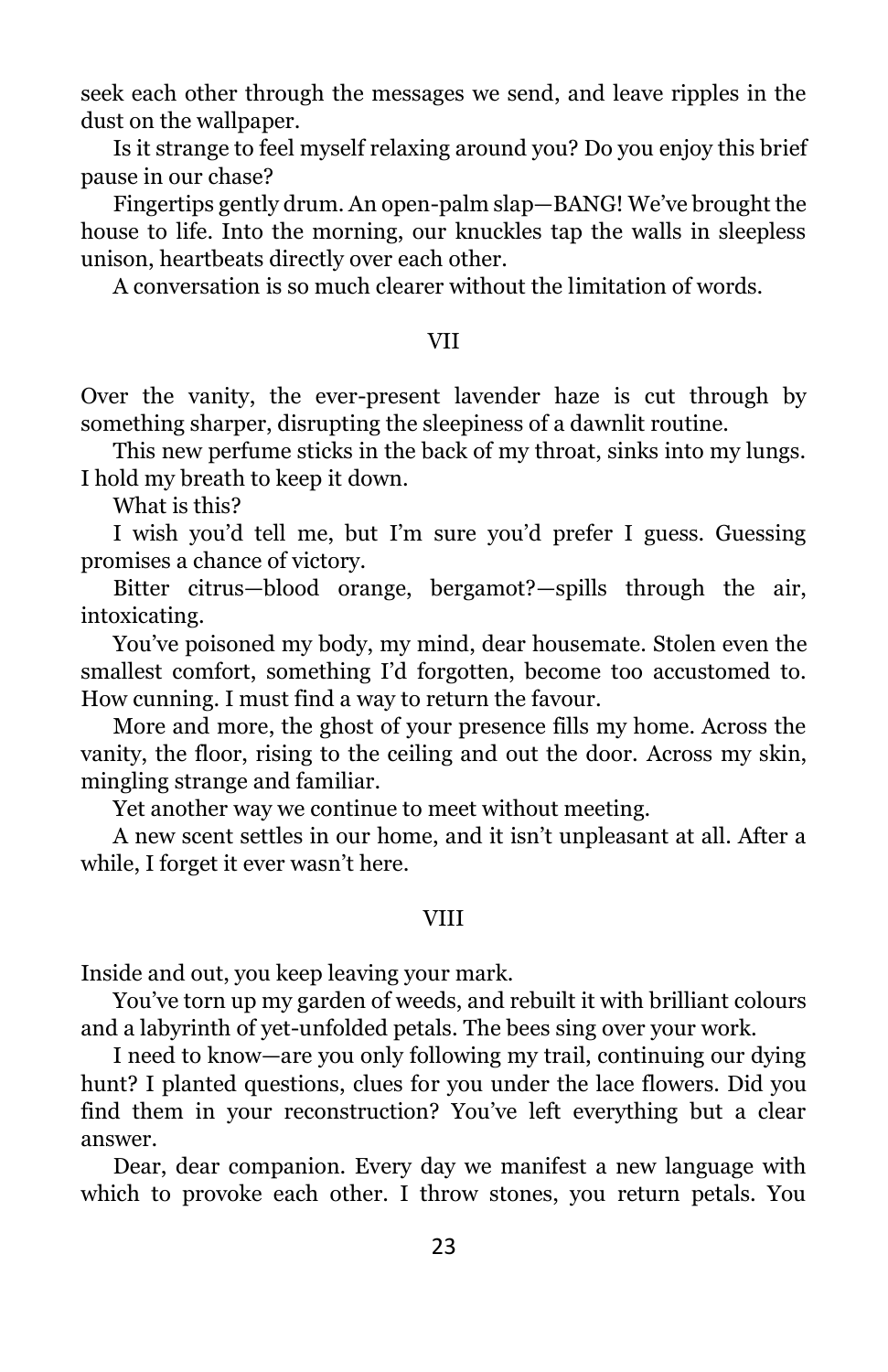abandon fire, I leave puddles. Our pursuit transformed, we dance on opposite ends of the world and remain only a single step out of sync. What has our haunting become? I've never felt more alive.

I peel open the petals of a tulip to find your response. Words etched into nature's most delicate canvas, an acknowledgement just for me. Us.

Somewhere in the gardens, I know you're watching. Amid the swaying greenery, your silhouette hovers, always too still.

IX

Dear…

I'm not sure how to name you anymore.

You're with me always: your steps beside mine, your breath over my tongue, your touch on every surface in this home. Day, night, ahead, behind, and all the places in between. You're so close.

Closing in.

You've settled here quite nicely—and so stealthily, how could I have stopped you?

You've overtaken my home. My home.

Is it? What's mine or yours? Who pursues who? This might have been your home all along, and I the ghost haunting it. Whether anywhere in this world is ours or no ones, whether anything but us exists, or if we exist at all—I can't say. Reason is gone, motive is dead.

Maybe we're each alone and desperately reaching for a fleeting reflection of ourselves.

The clock ticks in this hollow place, punctuated by creaks in the walls, and none of this is enough anymore. I know where you are.

I could let you catch me now.

#### X

We've met in fragments a hundred times over.

Shadows and scents and sounds, footprints and flowers. Dreams, night after night. You and I have shared them all.

Now for the first time, we meet directly face to face, and you are real.

The cold departs—a discarded memory—and warmth sweeps in from every aching corner of the world. We've avoided each other, outrunning advances, kept up the appearance of a hunt long after it turned into a game, then a courtship. Time for something else.

No more taking, no more lost and stolen traces. We've caught each other piece by piece, hoarded them in our pursuits. Acquired enough parts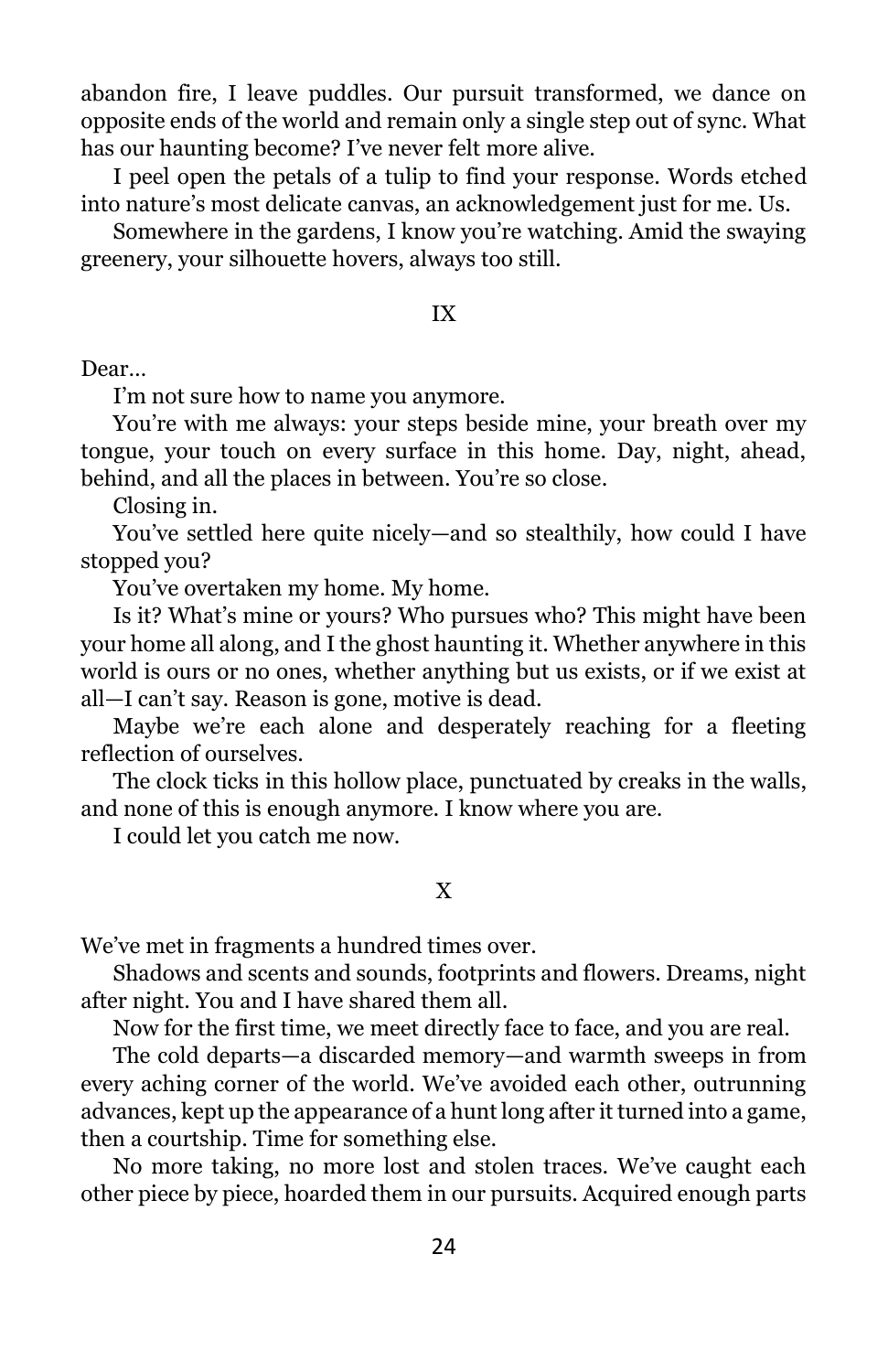to reassemble each other.

Two warring poltergeists are brought to peace, and I couldn't be happier for it.

We wrap ourselves in each other's arms and quietly return, recover, our stolen selves. Discard our guises of strangers, predators preying on one another, ghosts haunting the same home.

Dear love—I swear, I could embrace you forever.

Together, we are at rest.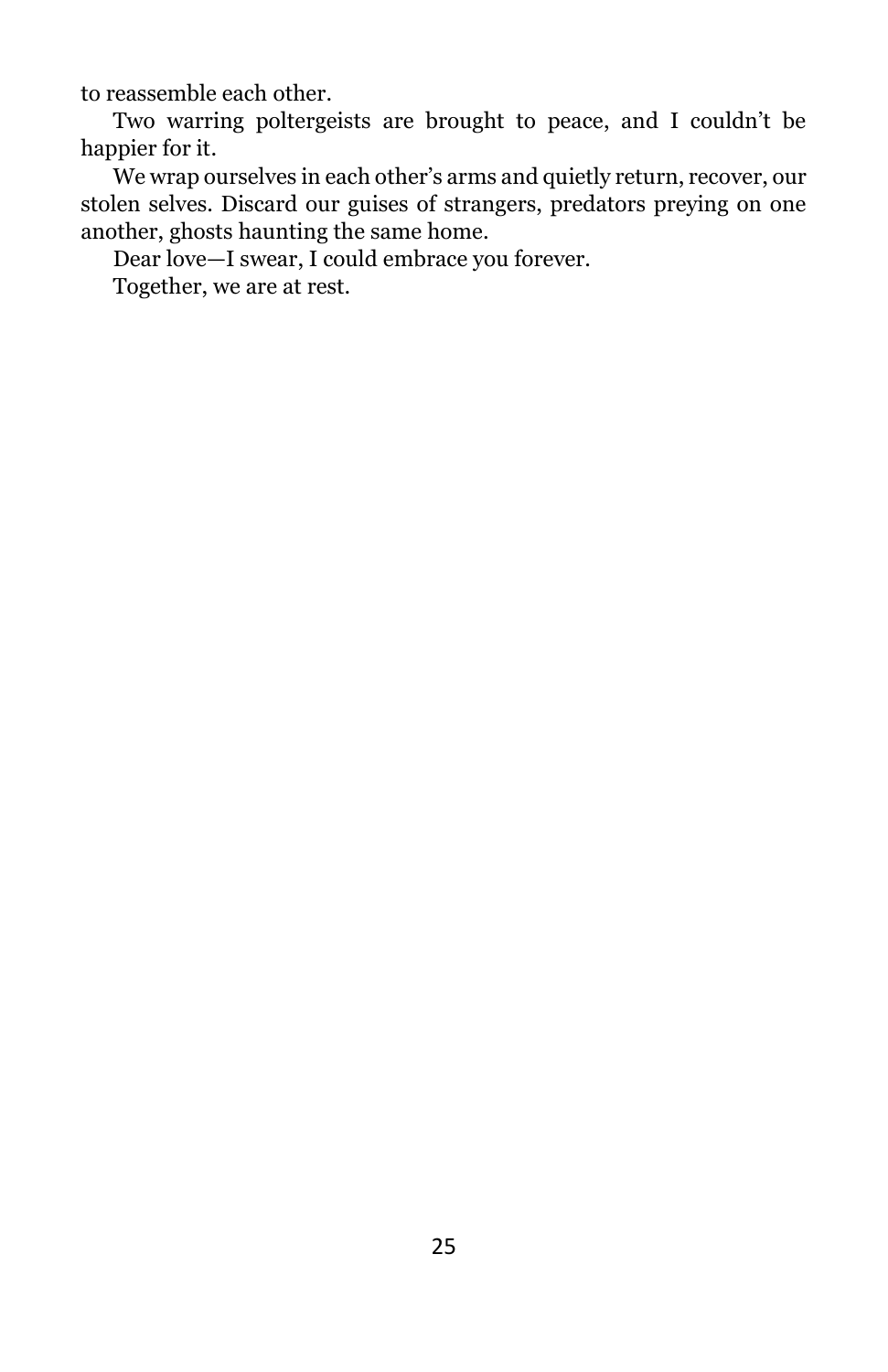# <span id="page-27-0"></span>Attack, Decay, Sustain, Release

## Sidney Dritz

Sidney Dritz is at an in-between point in life. She finished her three-college tour of America at the University of Southern Maine, and recent poetry and short story credits include *Gone Lawn* and the *Lumiere Review*. She writes about movies and television monthly in the Stream Queens column at @dailydrunkmag. Follow her work as it develops on Twitter at @sidneydritz.

"Attack, Decay, Sustain, Release" © 2021 by Sidney Dritz.

*"In sound and music, an envelope describes how a sound changes over time.... The most common kind of envelope generator has four stages: attack, decay, sustain, and release (ADSR)."*  —Wikipedia, "Envelope (music)"

e did it in one shot on the way there, and there was really no reason why we shouldn't have been able to do the same thing on the way back. Ellis hadn't even taken a driving shift yet, and yes, We did it in one shot on the way there, and there was really no<br>reason why we shouldn't have been able to do the same thing on<br>that was a little bit because he had the kind of hangover that actually made Carey worry that he might need medical attention, but that was that morning, and he'd had hours of driving to sleep it off. We should have been able to do it, is my point. Instead, around 2 a.m., Cass pulled over to the side of the road and said, "Either someone else is taking over or I'm taking a nap here."

So of course Carey had to go and ask me, "Didn't you say that your auntie's place isn't far from here?" because I *had*, because I'd been so certain that we'd be doing our damnedest not to stop for the night (Ellis had a seminar the next afternoon, and wouldn't come to the festival at all without the promise that we'd get him back in time for class) that saying so hadn't felt like a risk, and they'd already been looking askance at me for knowing the shortcuts.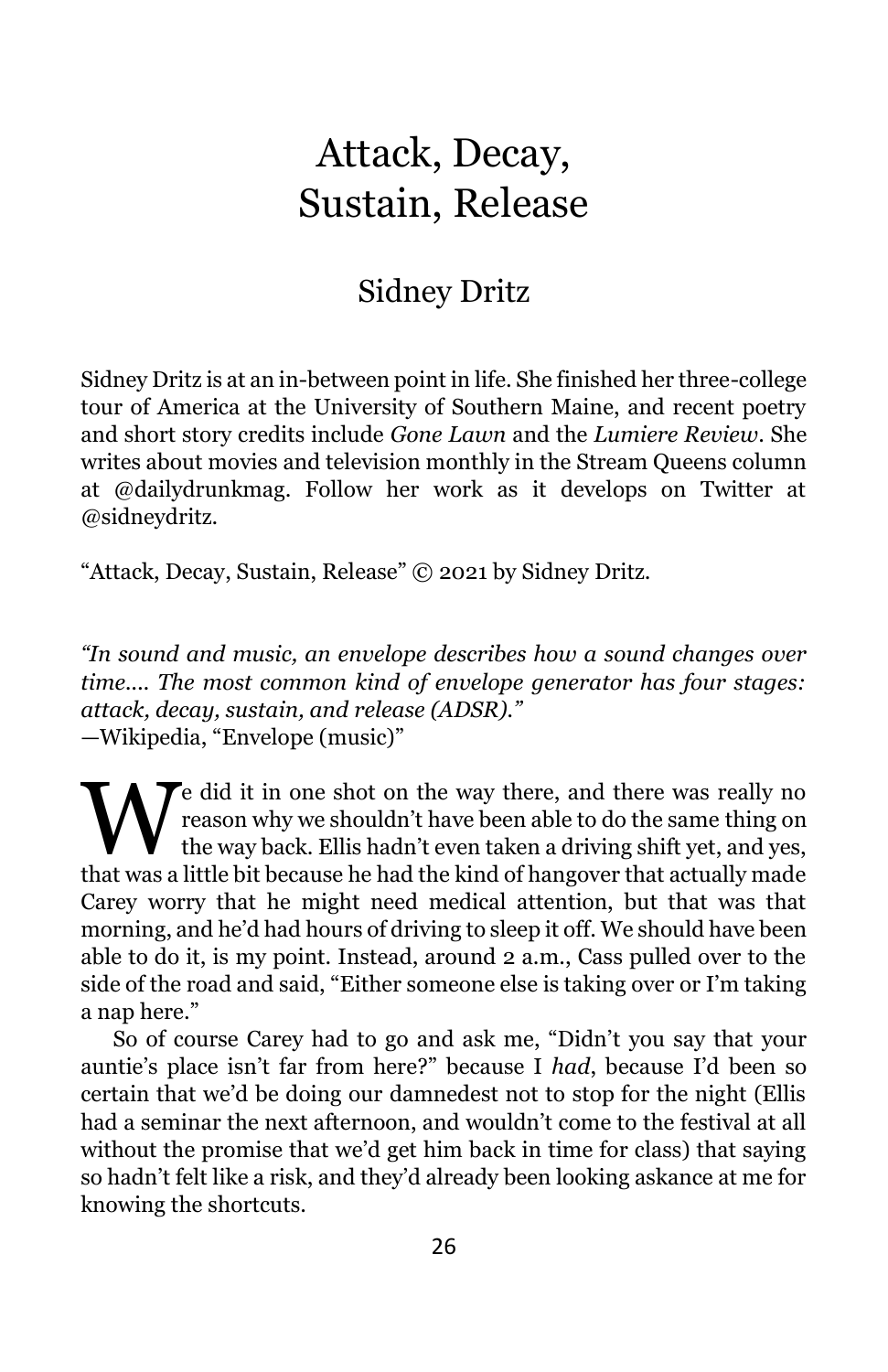"Yes, but auntie's not expecting us, and the house won't really, uh, accommodate our group."

"It's not like we each need our own guest room or anything," Cass said, and she wasn't whining specifically, but there was definitely something a little drawn-out and annoying in her tone. "I'm happy to crash on a couch, or, like, the floor. I just don't want want anyone to drive off the road, and I really don't want to get murdered sleeping in a car by the side of the road."

"Yeah, okay, no one wants to get murdered tonight," I said, and I knew I was stalling, but trying to explain my family to three sleep-deprivationdrunk friendly acquaintances on my way home from an EDM festival at two in the morning sounded pretty much like the definition of hell. "But really, what do you think? That murderers patrol the highways looking for pulled-over cars full of sleeping people? This can't come up much."

"Actually, the more realistic danger is either exposure or trying to avoid exposure by turn-ing on the heat and inhaling fumes, or something, I think," Ellis said around a yawn or three.

"Can you promise me we definitely won't get murdered?" Cass asked both of us, and Ellis and I exchanged a look—that was fair, we'd both feel pretty stupid if we woke up stabbed. There was a bit more than that, but the long and the short of it was that I was nineteen and still figuring out how to truly shrug off peer pressure, and before I knew it, we were turning down the road to auntie's place.

We pulled up and the house glowered down at us, hulking and almost organic-looking around the edges, trees and ivy and decay softening all of the right- and obtuse angles some long-ago architect must have envisioned, and I could see what Ellis meant when he asked, "What do you mean, there won't be room for us, this place is huge?"

Still, "That wasn't what I said."

I *said* that the house wouldn't accommodate us, and I was right, but no one ever believes that until they see it for themselves.

●

They didn't like the vines, of course, but no one likes the vines when they first meet them. "I told you we should have stayed in the car," I told Carey. She squeaked in surprise when the first tendril broke away from the writhing mass encasing the first-floor walls and wrapped around her ankle. "Just kick it," I told her, and she did, sort of, but it was more of a spasmodic jerk than a real declaration of intent. Those vines are like dogs, they can sense your fear. It was really no wonder that the other vines just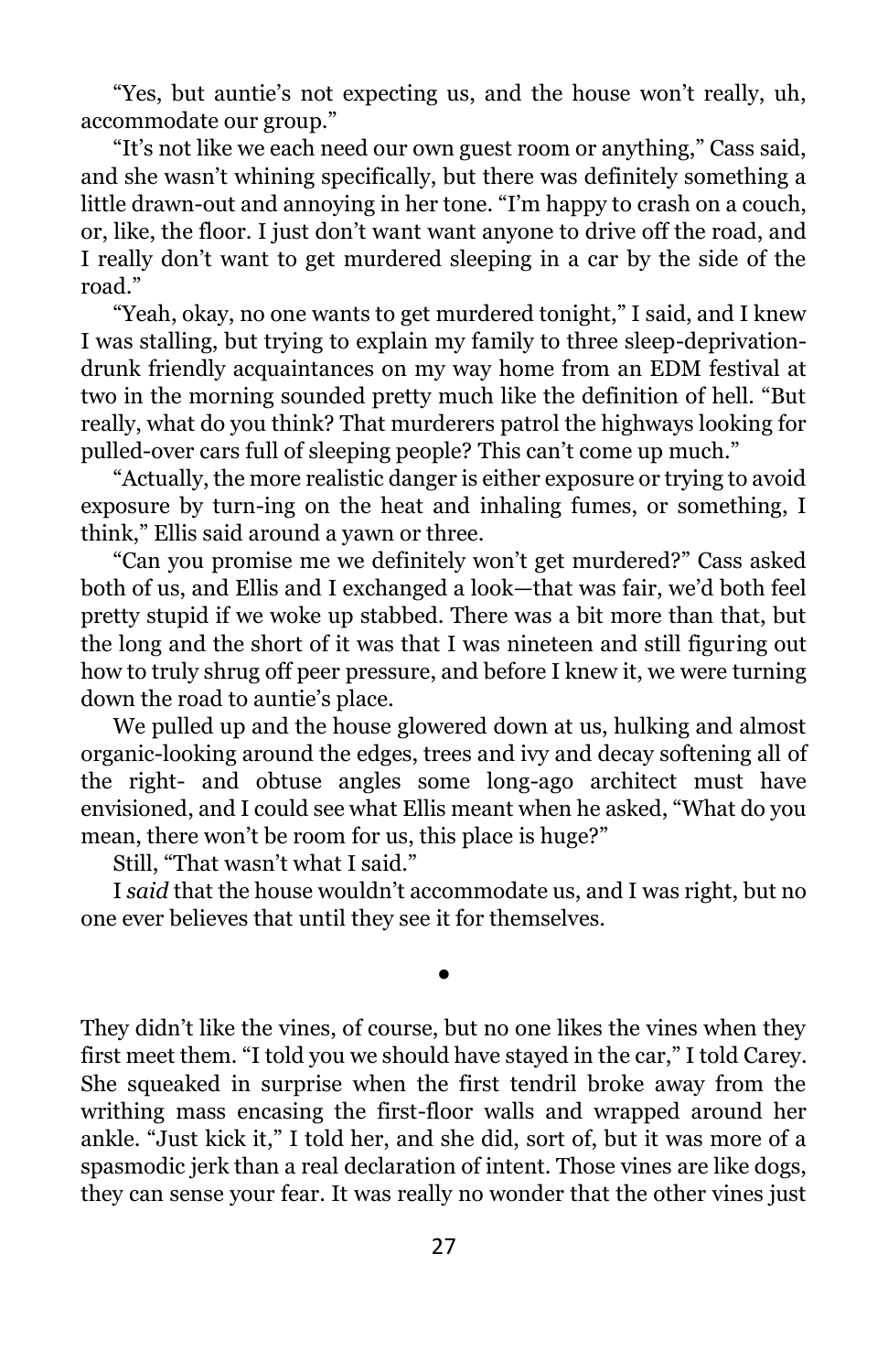took the movement as a sign of something interesting.

"What is this place, Katie?" Ellis asked, and it must have been the remnants of the hangover that left him sounding like a doomed sidekick, but it still wasn't sensible, the shake in his voice like that.

"We're pretty deep into the woods," I tried to explain, "and the house has been here a long time. I told you we would have been more comfortable in the car."

There was a thud behind me, a squeak, the sound of Carey kicking out at the six or seven vines which had joined that first pioneer vine twisted around her ankles. We weren't getting anywhere like this, and the hours in the car, and the late night at the festival the night before, were starting to catch up with me, so I'll admit, I lost my temper a little at that point. I spun around, bringing the flashlight beam with me, and cut it right across the vines, and my tone was definitely a little agitated when I told them, "Enough. Cut it out or we'll be back with the clippers in the morning."

It's a stupid threat, really; everyone knows that clipping vines doesn't really do anything besides make them mad. If you want to get anything done for real, you have to go for the roots, and these guys' roots are deep enough in the foundation to make that more than just an emotion-al impulse project. Still, they skittered back as I watched, and I was tired enough to take that at face-value.

Carey was the loudest about it, so she was the one I was half-paying attention to, and it wasn't until I heard the muffled thud of Cass's body hitting the floor that I realized she was having even more trouble than that. I almost yelped when I saw the way the vines were dragging her body through the thick dust across the floor, and into the shadows, but Carey was already screaming, and so was Ellis, and someone needed to be the calm person in the room, so I kept my voice loud but low as I told her, "Stop thrashing. It's like a finger-trap, the more you move, the tighter it gets."

"So if I stop moving—" Her voice was quavery, and I knew that if she finished her sentence, she'd say something hopeful and untrue, and I'd have to correct her. Instead, before she got the chance, I agreed like I thought she wasn't going to finish with *they'll let me go?*

"Yes," I told her. "Just breathe," I told her, and she did, and one moment she was being dragged into the shadows, and the next, she was the shadows. It's kind of beautiful, if you think about it like that, though most people don't bother.

There was a pause, and then, "Katie?" Carey asked me. I waited, but there wasn't a follow-up, just the silence of Carey and Ellis standing still enough that the vines were sure to be tightening their hold.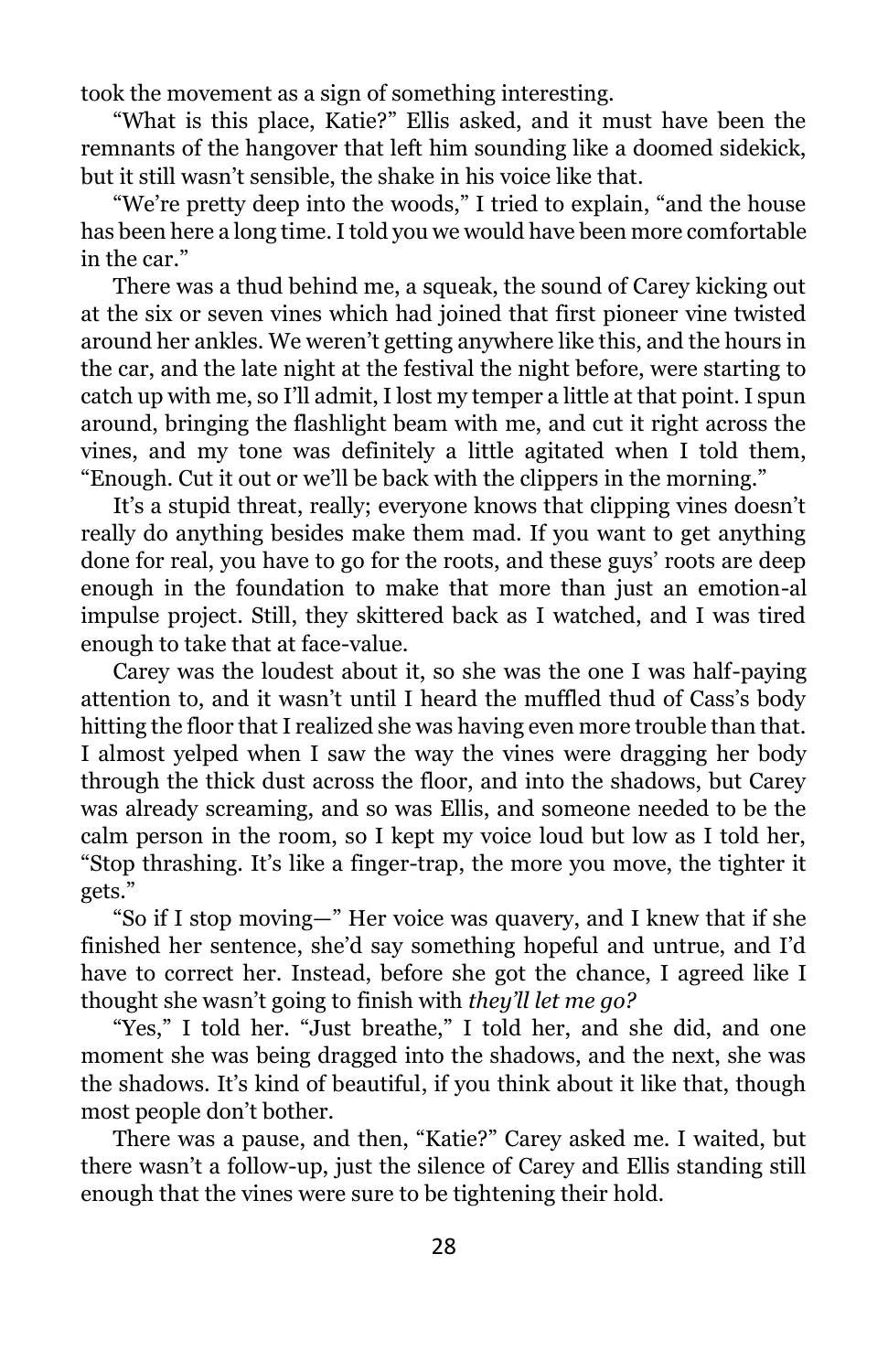"Come on," I told them, and, "We're almost to the stairs now."

They still didn't move, and probably it would have been kinder to try to talk them through to some kind of acceptance, but it was late and we were all exhausted, and it wasn't like we had a ton of time to kill, so I kept shuffling towards the staircase, pausing every few steps to reach both and grab the creepers wrapped around my legs and yank, pulling them from the place where they connected with the walls to trail behind me. After a moment, a sneaky one wrapped around the handle of the flashlight while I was busy with the ones on my legs, and sent the light source skittering off to get swallowed up into the shadows. I didn't look back because I knew that the moment I did, they'd have questions, but after a moment I heard the scuffling sound of at least one of them hurrying to follow me, and Carey's voice calling out, "Wait! Don't leave us here!"

Ellis, voice pitched low enough that I probably wasn't supposed to hear it, was saying something about maybe staying in the car after all, which, "A little fucking late for that, Gerald," I told him over my shoulder, definitely a little regretful. "I told you," and then, "And I'm telling you now, keep up," and apparently that's what it took to send the two of them scrambling up behind me onto the staircase.

We were half-way up by the time Carey finally asked, "But what about Cass? Shouldn't we go back for her?" and the length of time it took had me almost offended on Cass's behalf, even if it was handy for me that they were far enough up the stairs behind me that I suspected that venturing back down into those shadows wasn't going to be on the menu until they were chased away by the dawn.

"She isn't there anymore," told them, which was mostly true, and then, "Stay close."

●

The second floor is prettier, if you like that kind of thing. I stopped on the landing to go up on my toes and feel around until I found the matchbox stashed up on top of the moulding running above the peeling wallpaperline at about head-height down the hallway. I lead us down the corridor, stopping to light the candles set into the wall-mounts every few feet, and it didn't take Ellis long to start questioning me like a little shit.

"Not that the light isn't, um, nice, but should we really be leaving candles lit?"

"We certainly shouldn't be blowing them out," I told him. There are steps that need to be followed, here. "The house won't burn."

I chanced a look back in time to catch him looking pointedly at a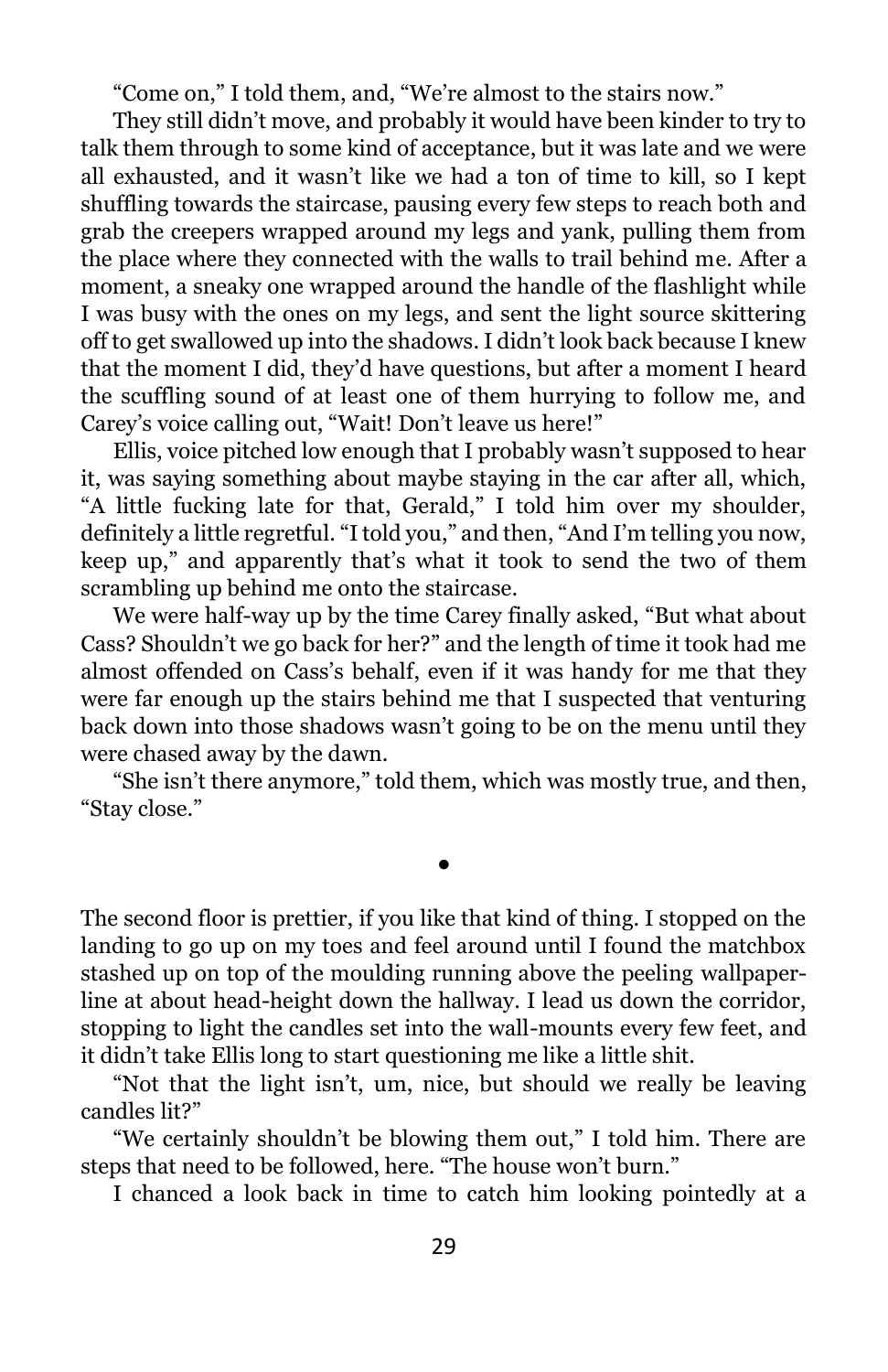hanging strip of wallpaper, and sure, yeah, it wasn't like he didn't have a point, so I specified. "Yeah, technically it could catch, but it won't. Where there's a will there's a won't, or whatever." He should have been paying more attention to his own body than to the house's, but I knew that once he did notice, there wouldn't be any hearing the end of it. I found myself half-hoping he'd keep fretting about the candle-flames.

The thing about the light, though, is that it works for everyone, and behind Ellis, I could see Carey noticing the spores as they started to take hold. I thought about putting a finger to my lips, but there was no way Ellis would have missed that. Instead, I widened my eyes at her and hoped for the best. Her eyes widened back, but I was uncomfortably aware that that could have been nothing but her own fear making itself known.

While I was trying to figure out whether Carey and I could manage an unspoken ex-change, Ellis had started to sway a bit on his feet. "I feel strange," he said which meant that we didn't have much time, so I turned around and started leading us down the hall again. I wasn't looking back, so I missed the moment, but he must have lifted a hand up to his head, and he must have noticed what was growing there, because a few breaths later, as I turned us down a corridor, pointedly not slowing down beside any of the inviting, open, guest-bedroom doors, I heard Ellis yelp. "What the fuck? What is this place, Katie?"

"Obviously it's cursed, Gerald," Carey snapped at Ellis, surprising me. She's soft, Carey, but that doesn't mean she isn't sharp, too. She sees plenty, even if she does let herself get bogged down in feeling sentimental about it.

Ellis is a scientist, though, or a would-be scientist. He thinks he's smarter than curses, and he laughed a little, like he didn't have all the evidence he needed coming up between the strands of his hair.

Most mushrooms aren't poisonous, only about one percent of them, but it's important to keep your definitions straight. Poisonous things will hurt you if you bite into them. Venomous things hurt you when they bite into you. The spores coming to life between Gerald Ellis's hair follicles were a delicate, unlikely pale orange, and none of us were reaching out like we wanted to take a taste.

"What do you know about curses?" I asked Carey, looking behind me past where Ellis was swaying on his feet.

"Not much," she said, and in my peripheral vision he staggered, catching himself with his hand against the wall. "Enough to know that stumbling in unaware like this means there's a chance one of us will be the one to break it. Enough to know my chances are better if I'm not trying to find a solution."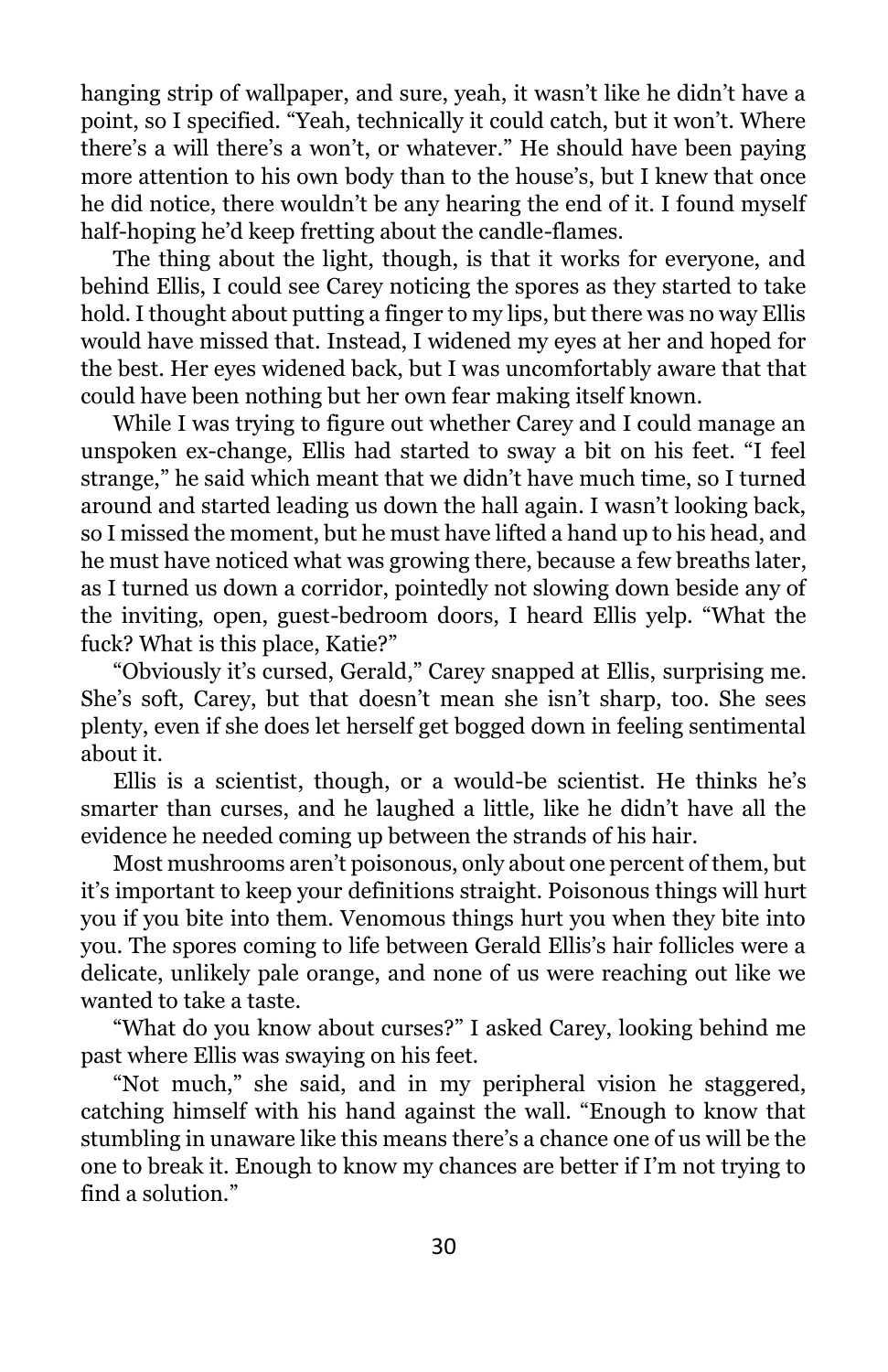I nodded, and then, because there wasn't much to add to that that wouldn't undermine it, I turned back around, turned my back to the place where the drawn lines of Ellis's face and the faded pattern on the wallpaper were starting to blend and shift in the flickering candlelight. "Come on, then. We're almost at the stairs."

●

I left the matches on the landing before making my way up to the third floor. Either we wouldn't need them, or we wouldn't want to draw attention to ourselves by bringing light into it. I was right, too; we didn't need it. When I reached the third floor, the moonlight was falling through the window onto the floorboards, but when Carey stepped up into the room behind me, the moonlight started to stretch from the natural angle where it fell from the place where the moon was in the sky onto the floor, and started to stretch itself towards Carey.

"Katie?" she asked me, and her voice was a little shaky, but she didn't sound afraid. Good.

"This way," I told her, like I couldn't see where this was going. I held out my hand for her to walk beside me across the room to the final staircase, and she took it. Step. The light stretched just a bit closer, and step, there it was, at Carey's feet and then, step, it climbed up her calves and step, not only had it reached her abdomen, but it had also started to gleam out from her again, like a reflection, and then step, step, there we were in the middle of the room and Car-ey was radiating moonlight back at me.

I couldn't feel it; I looked down at the place where our hands were joined and it was shining, too, but coolly, without warmth. Without warmth and then, step, without matter, either. I lifted the hand that had held hers, and the moonbeam rose, too, but I couldn't feel it. Then I dropped my own hand to my side again, but the hand of light stayed risen, rose higher. So that was that, for then— Carey wasn't Carey anymore, she was refracted light through the window into the middle of the room, she was the sound of the wind on the windowpanes, and god knows that can be all-absorbing. I took another-corner-of-my-eye look at her where she hung now, not suspended so much as refracted, nothing about that room was about me anymore, so I took it as my cue to keep walking.

From the third floor, I found the ladder up to the cupola, and climbed into the nest under the eaves, curled up and arranged the ragged-edged vines where they were still clinging to my legs, mostly around my ankles but reaching all the way up to my thighs, until they started to weave their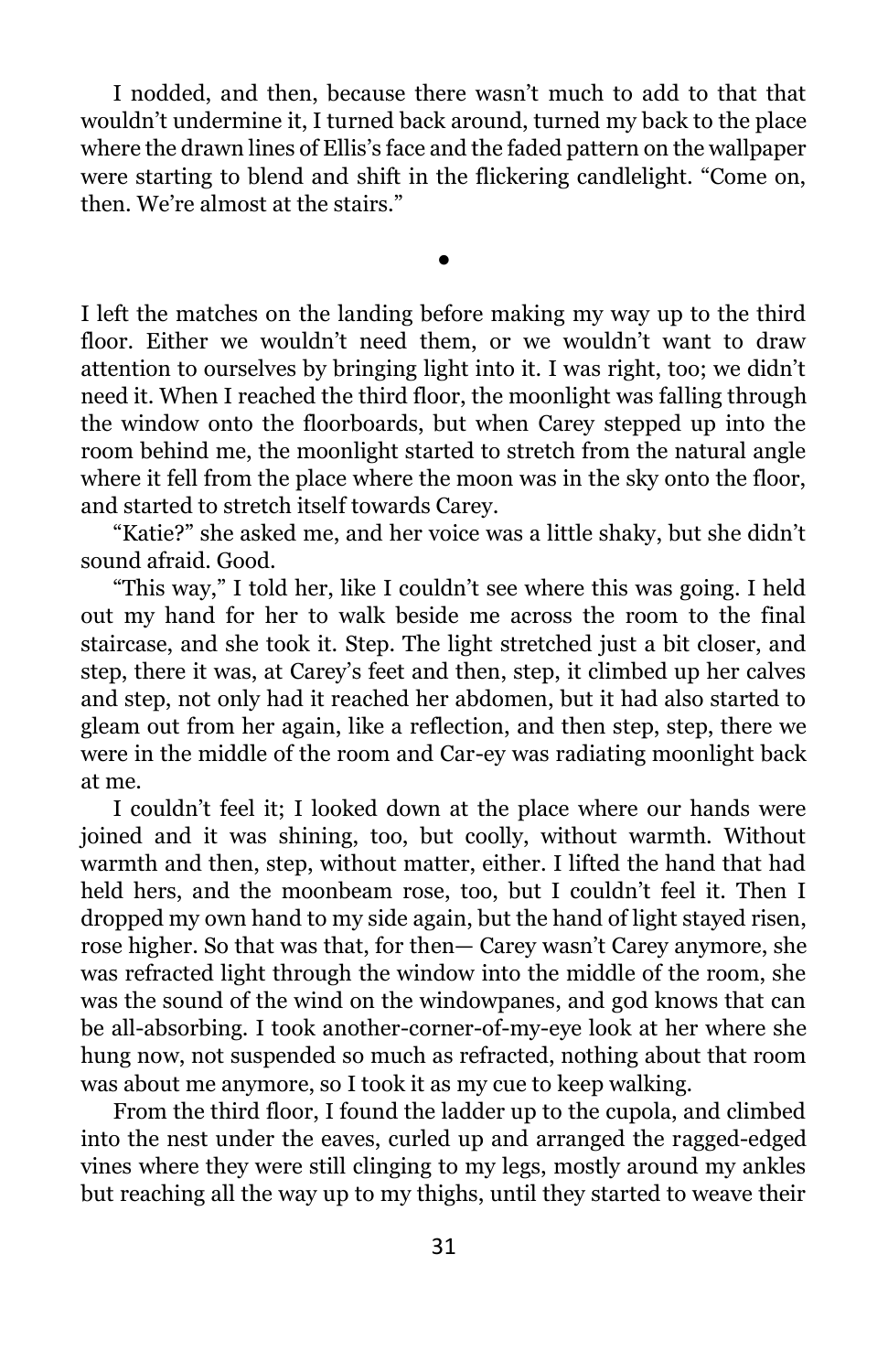way back into the nest, reinforcing it. "I'm home, auntie," I told her, and the house folded closed around me in reply.

●

When I got back to the car in the morning, they were all there already, waiting for me—what did you think was going to happen to them? None of them were the right one, of course, *I* could have told you that, but auntie always needs to try for herself. They're like that, aren't they, aunties? Yes, they *trust* you, but even if you tell them a hundred times that you've already looked for something that's lost under the bed, they're not going to believe you until they've checked for themselves.

"Come on, we're going to be late, my seminar starts at three," Ellis said, like the delay wasn't his fault to begin with.

Cass looked about as different from the way she did when I saw her last as she possibly could; it wasn't just the glow from under her skin that was gone, it was all the panicked energy from her jaunt through the house, all the fear and uncertainty, and even all the giggling warmth from the concert two days before. In its place, she looked as serene as the weather in the cloud-less sky overhead. It's not how I think I would have responded to being tested and found wanting, but you never know until you know, do you?

Anyway, I've been dating long enough that I guess I can see auntie's point; I can be sure as anything that someone isn't the right one, but you never know until you try, right? Everyone is going to be the wrong one, right up until the very last one.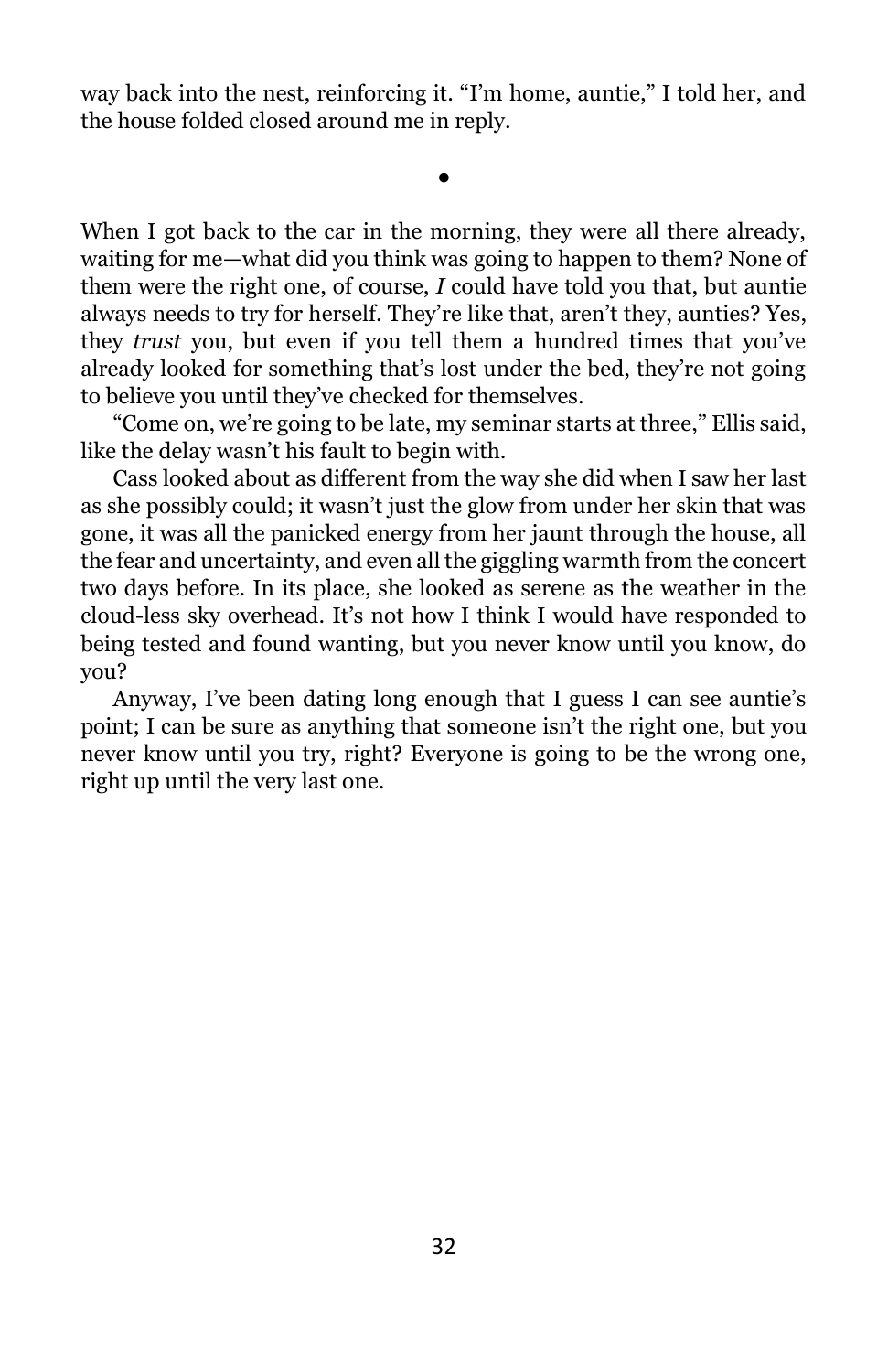# <span id="page-34-0"></span>The Shifting Space Between Dreams and Waking

## Brittany Warman

Brittany Warman is a faerie folklorist, a sorceress scholar, and a writing witch. She earned her PhD in English and Folklore from The Ohio State University and currently runs and teaches through The Carterhaugh School of Folklore and the Fantastic. Find her on the web at www. brittanywarman.com and www.carterhaughschool.com.

"The Shifting Space Between Dreams and Waking" was originally published in the December 2012 issue of *Scareship Science Fiction and Fantasy.*

"The Shifting Space Between Dreams and Waking" © 2012, 2021 by Brittany Warman.

That I want, more than anything, is to tell you a story. I wonder if you can somehow find a way to listen to it. I am not privy to the world inside your head, whatever you may think. My part of the What I want, more than anything, is to tell you a story. I wonder if you can somehow find a way to listen to it. I am not privy to the world inside your head, whatever you may think. My part of the story is over now, I kno waiting too… for what I am not sure. A shadow hides in the vines that surround us and it too is waiting.

One hundred years is a long time, longer than I first imagined, but I'm not mad anymore and I want you to know it. I'm sure that's not what you want to hear, not what you're waiting for, but it helps me to come here and say it to you. You, little dreamer, you have your entire life ahead of you. I am nearing the end of mine; the shadow is patient while age climbs all over me like an eager child. And you, silent and still beautiful, are just a child too. Even if you don't want to be, even if you hate me, you always will be a part of me. I suppose there is some happiness to be found in that.

#### ●

*As I sleep, the faerie spins her story. My story.*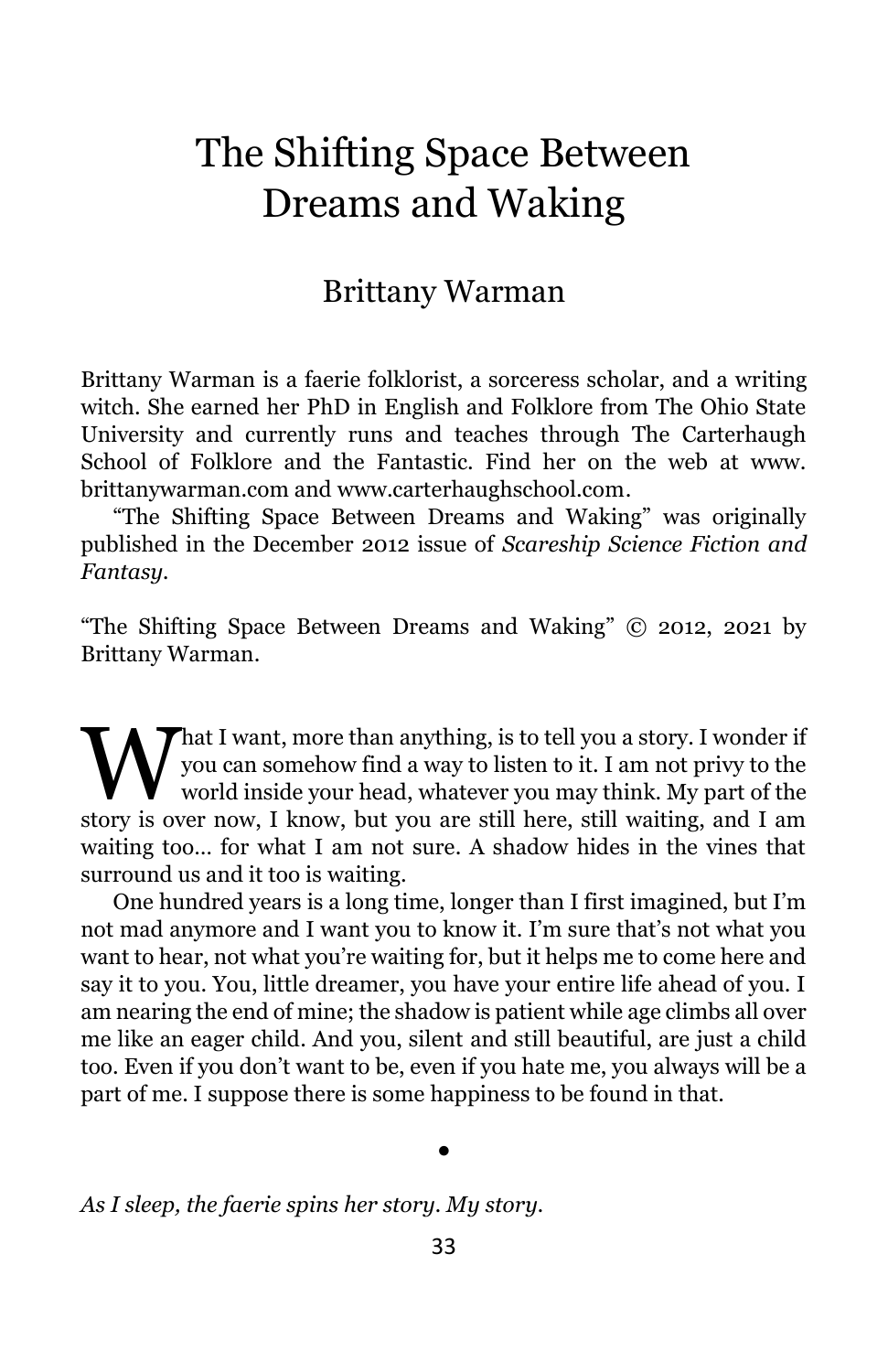*In this darkness where I wander now, I can see her faintly on the edges of my dreamscape. She is a solitary shape in the distance, sad and searching. She reaches out to me and I want to call out to her, to tell her I'm here and that I understand, but my mouth does not move and my tears do not fall.*

●

Do you know that they call you the sleeping beauty in the tower? No, I suppose you couldn't know that, though I sometimes like to imagine your disembodied spirit floating over the world like a ghost. I picture you listening at doors to stories made up about you. No one has the true story, of course, but what can ever be called a true story anyway? These kinds of stories always become half-truths mixed with outright fantasy. I used to believe in forcing the issue, in finding the truth beneath the layers, but that's all nonsense. I am too old and hardened to believe I will ever be anything more than a villain in this particular tale.

●

*I can only hear the story you tell. You can tell me any story you want to and I promise I will believe it. I have always known who you are. You have been here before, many times, silent as I am silent. Why have you been so unwilling to speak? You are the only one here, the only one left to me. My parents didn't stay; they locked me up and left me to whatever Fate had in store for me. I, the child they wished for more than anything, abandoned with no one but sleeping servants and the bones caught outside in the vines. There was a country to run. But then… then you came. You are the shadow. Sometimes I imagine you can faintly hear the screams inside me, that they draw you to me. I don't know how I could endure this without you.*

*I know the facts; I don't know the story. Tell me our story.*

#### ●

Have you eaten the red-ripe pomegranate seeds, sleeper? Will you ever really come back to this world? Sometimes I find it hard to believe that my sister, my little sister, really did have the power to change my curse. I was very powerful once, you know. I was never beautiful, not like you, but I was smart, skilled. It gained me little. It is lonely to be so powerful. Where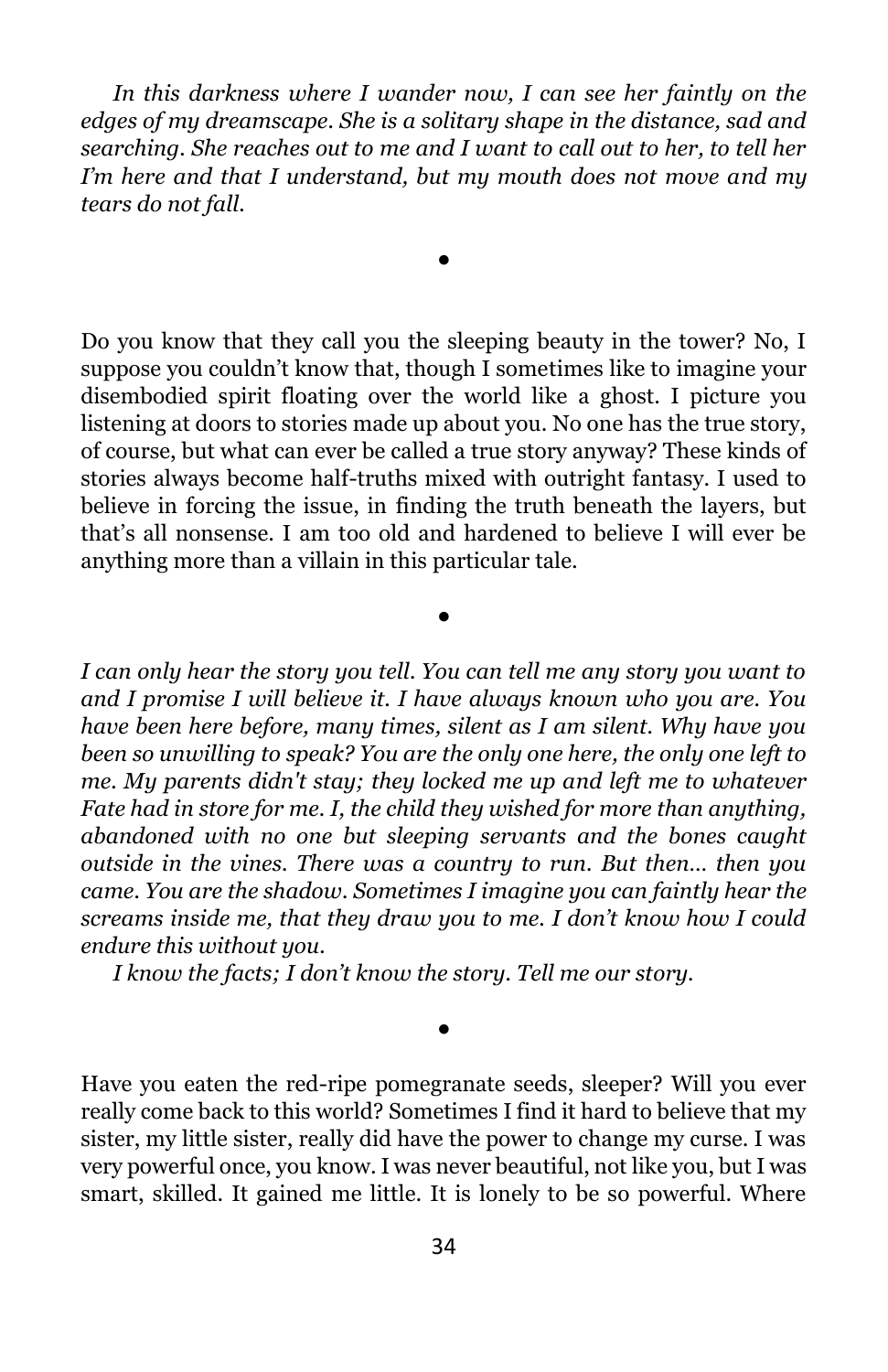simple-minded sisters were gladly invited, I was shunned, feared. Surely there is some part of you that can understand my anger, my frustration. What good is ability if it is never wanted, never used? Your arrogant parents, so quick to judge what is good and what is evil… at the time I felt they deserved their punishment. I would show them evil.

I admit, I did not think of you.

When my sister changed the spell I did not even mind. The punishment was essentially the same. They would lose you. Sixteen years I waited, twisted by my self-righteous anger. I laughed as the spinning wheels were burned, laughed when I heard the time had finally come despite their pointless precautions. Still I did not think of you. Your parents moved to a new castle and my sister shut you up in this tower behind twisting rose vines and ordered your servants to join you in sleep. They had no say in the matter, but then, neither did you. For a long time I confess I gloried in my triumph. I had won.

*I do not remember my parents very well. Like everything of life they have faded into blurred memories. When I think of them, I think of golden crowns and soft hands. Though you say this sleep is their fault and yours, it is mine as well. I was not as ignorant as they wanted to believe I was. I knew there was a secret; I saw how everyone looked through me, pity in their eyes. I had heard murmurs of fairies and curses. I should have been careful, wary of the unknown. When I saw the strange machine, I should have run but I didn't. It called to me, pulsed in my veins like a heartbeat, cried out to be touched.*

●

*At first there was nothing. When I woke, or seemed to wake, it was to this unnatural enchantment where I cannot move or speak though I am aware, I am more aware than I ever was before. The breathing of the servants, the sobs of the boys doomed in the vines for coming to my rescue at the wrong time, you… I am aware of everything around me. Time means nothing. Every moment that passes soon feels like a dream I can barely remember.*

Someday, soon it must be, the kiss will come and all this will be over. You will be free of your rose-covered prison and I won't come to see you anymore. That is why I must say this now, why I give my story and my apology to your closed eyes. You may never hear them otherwise, if you

●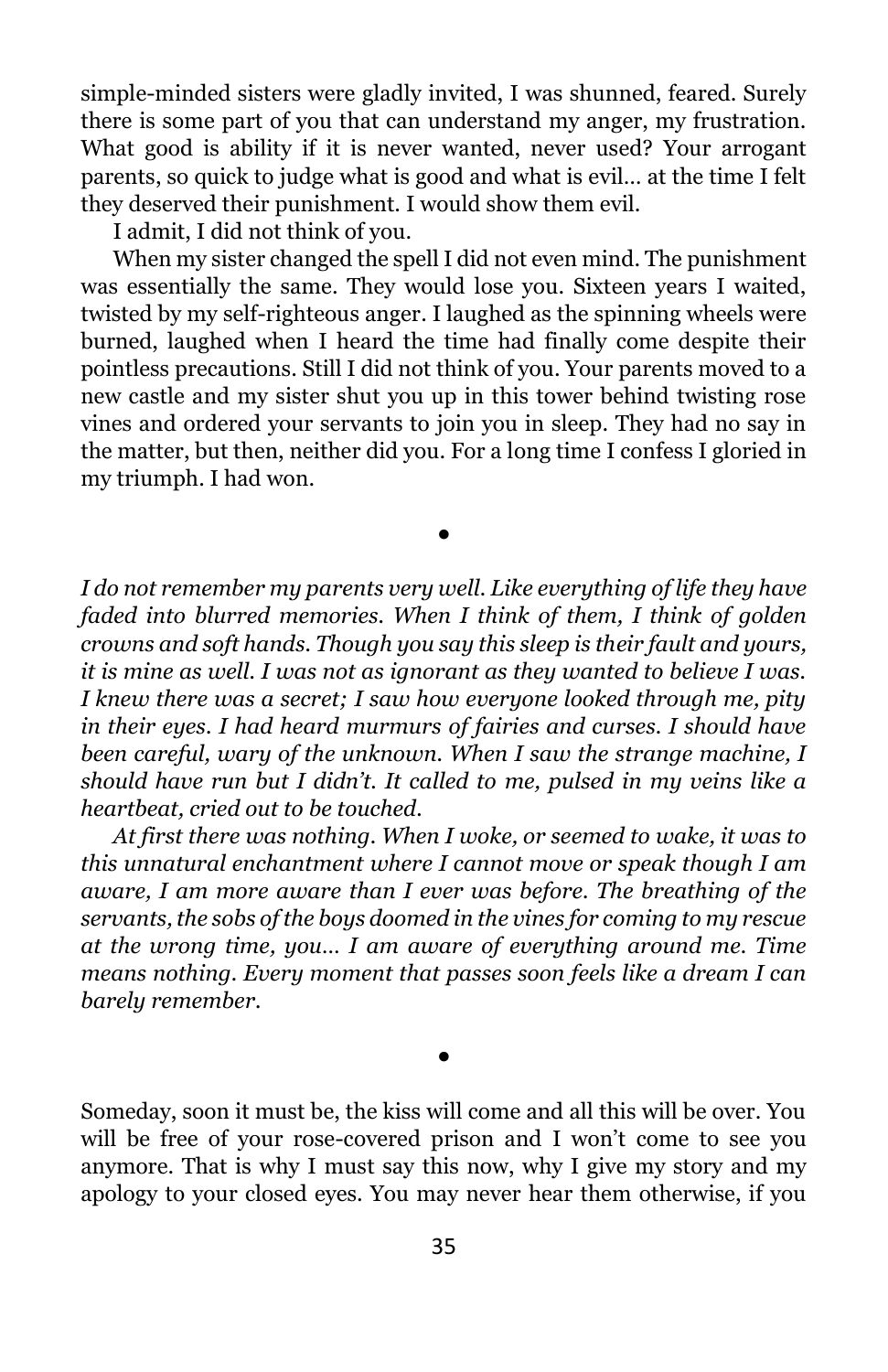even hear them now. I am so sorry for what I have done to you. I still do not think your parents right, am still hurt and alone, but anger no longer suits me as well as forgiveness. I wish I could know you but my power is nearly gone and I imagine, as you must imagine, the distant sounds of hoof beats as your true prince makes his way to you, ever closer. Eventually evil must lose.

*Don't say this, don't leave me. Stay with me, comfort me. Hold me—even if it's only in this shifting space between dreams and waking. Your story is my story. Let me be your spinning wheel, your daughter, your beloved curse. What am I do to with a prince who kisses me?*

●

*I don't even remember what it's like to be alive.*

*Perhaps even now I am only dreaming.*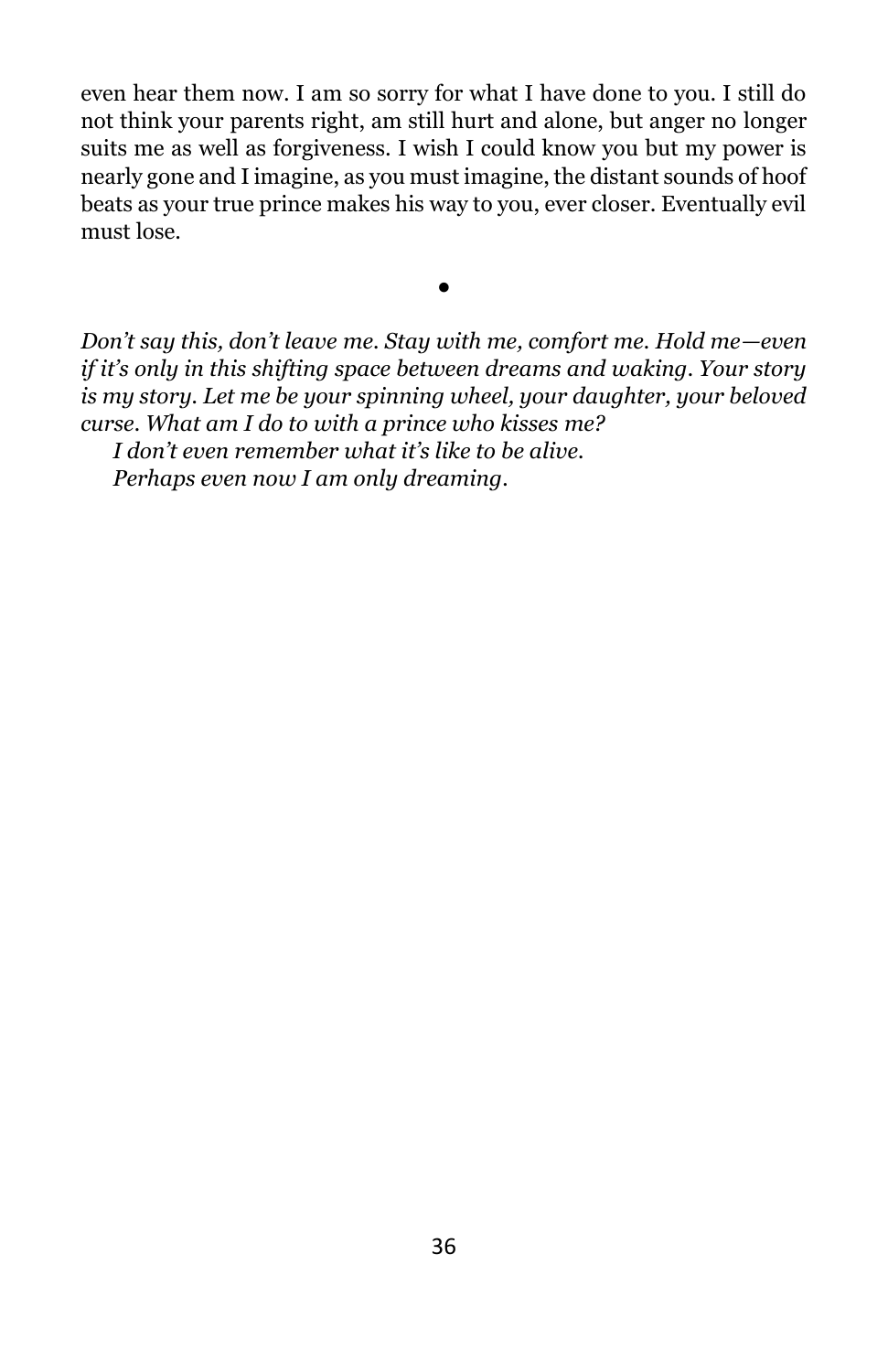# <span id="page-38-0"></span>So You Want to Fly

## Lynne Sargent

Lynne Sargent is a writer, aerialist, and philosophy Ph.D student currently studying at the University of Waterloo. Their work has appeared in venues such as *Augur Magazine, Strange Horizons*, *Plenitude*, and more. It has also been nominated for Rhysling and Aurora Awards. Their first collection, *A Refuge of Tales,* is out now from Renaissance Press. To find out more, reach out to them on Twitter @SamLynneS or for a complete bibliography visit them at scribbledshadows.wordpress.com.

"So You Want to Fly" © 2021 by Lynne Sargent.

The first step to flying is shaking off the belief that it cannot be done,

or at least, that it can't be done by you.

You must already want the rush the breeze across the starved expanse of your skin, the question mark in your stomach.

The second step is of course, the leap of faith, of faith that must be placed not in physics, nor even in the wind itself

but in your bones—

not in the hope that they will be hollow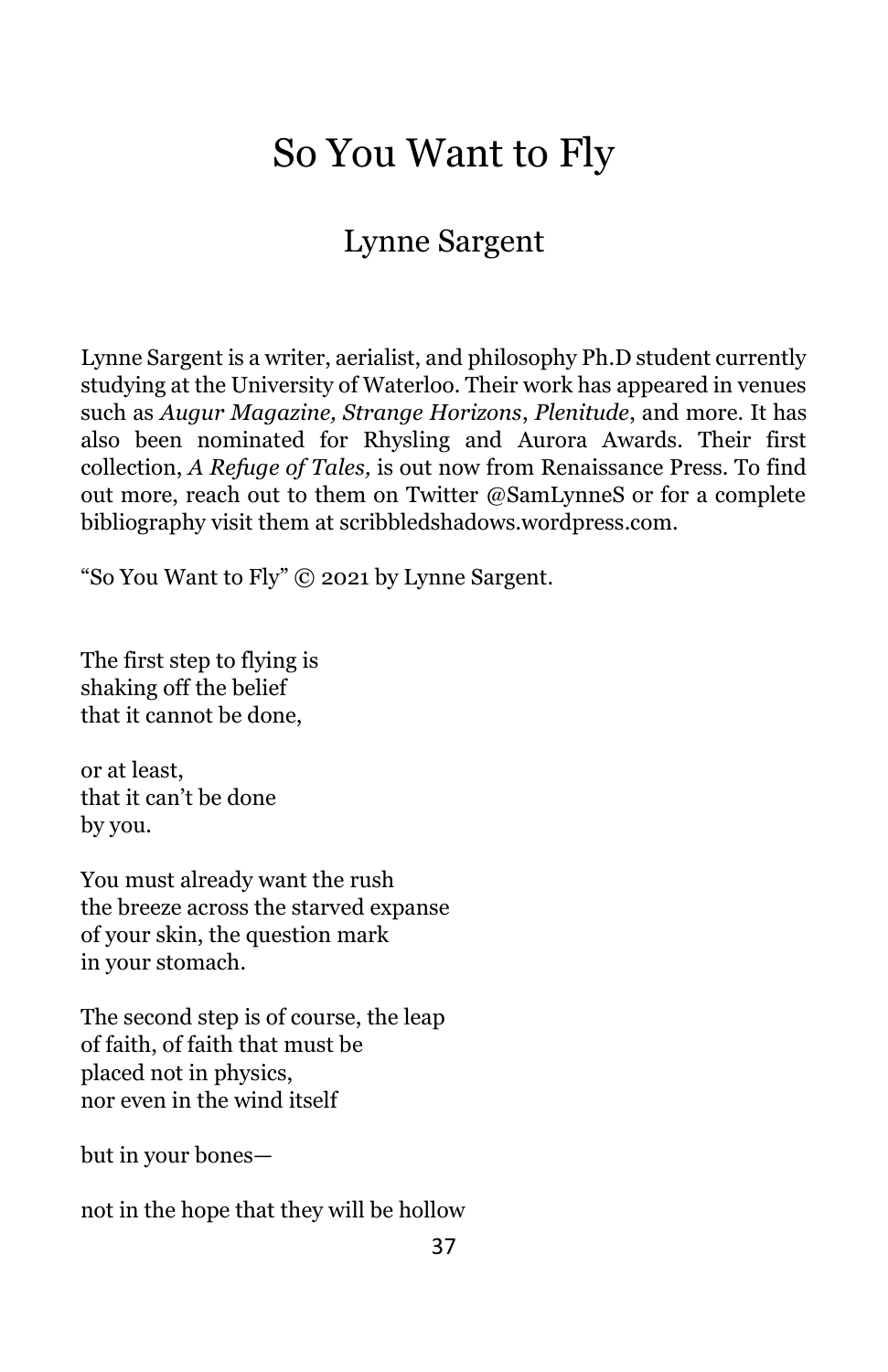and so you will be light enough

but rather in the fact that they have been strong enough to hold you up your whole life and that they will not fail you now.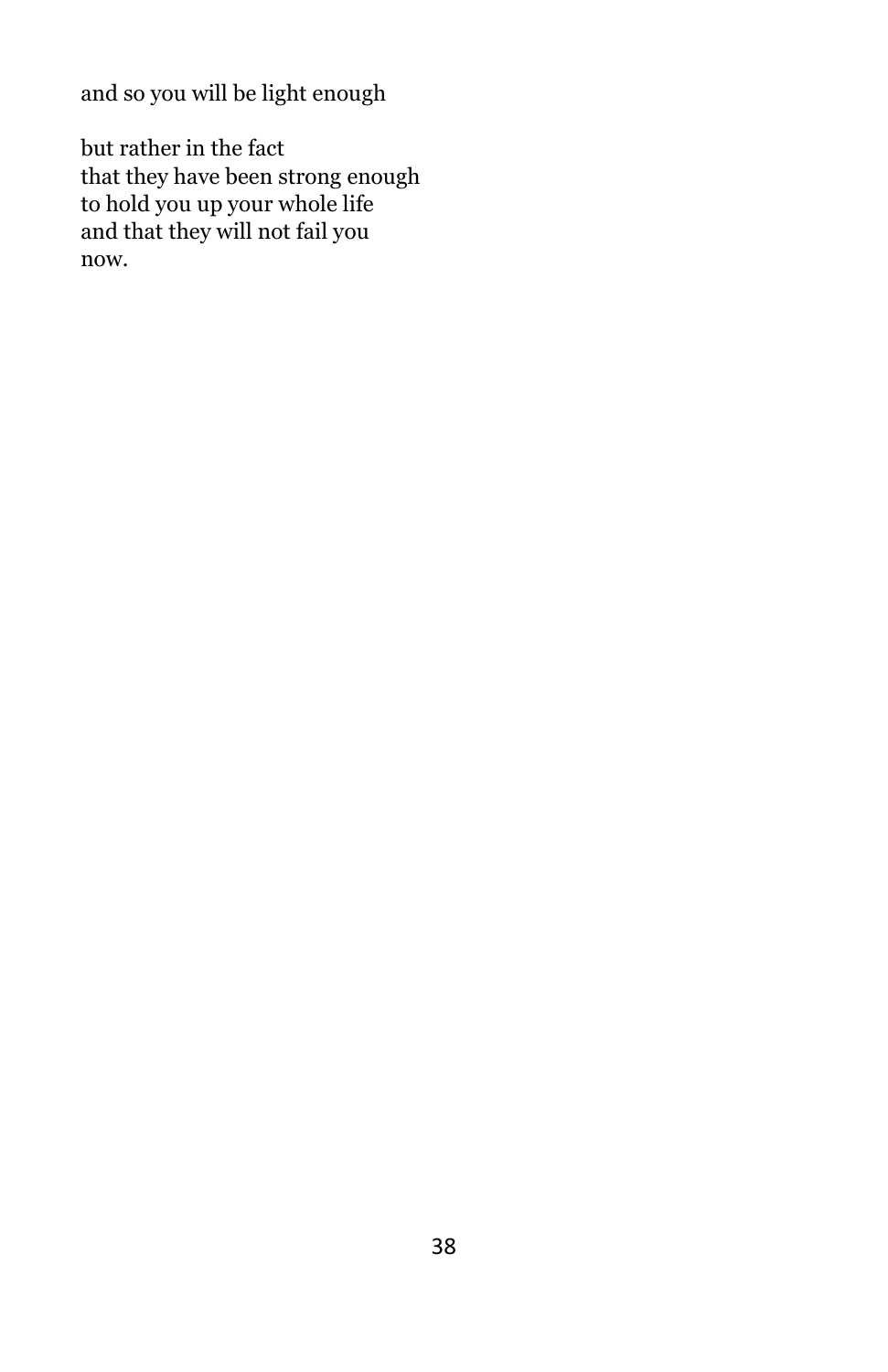# <span id="page-40-0"></span>Reflections on a Loaf of Rye

## Shelly Jones

Shelly Jones is an Associate Professor of English at a small college in the Catskills, where she teaches classes on mythology, folklore, and writing. Her speculative work can be found in *Podcastle, The Future Fire*, and elsewhere.

"Reflections on a Loaf of Rye" © 2021 by Shelly Jones.

sing to the children across a field of lacy white flowers, harvesting caraway in my apron: "Pockets full of caraway, ovens full of rye. Knead I sing to the children across a field of lacy wh<br>caraway in my apron: "Pockets full of caraway, and eat your cares away, until it's time to die."<br>They look at me disdentially, clustership youk a

They look at me disdainfully, sluggishly yank a handful of weeds, hold them out to me. "That's not caraway," I say, inspecting the half-dead stalks. The girl shrugs, drops them to the ground while the boy watches, a finger picking at his ear. "Don't you want to help me make bread when we get home?" I ask, hoping the promise of a crisp loaf will tantalize their taste buds, tame their tempers.

"We don't like bread," comes a defiant voice. "We like sweets!" They flee over the hill, leaving me to finish the harvesting alone. They do like their sweets, I think, remembering how many times I have pulled them from the bakery window in town, their hot breath fogging up the glass, obscuring the treasures within: confections, doughs, icings, delights their mother knew how to bake. I follow their lilting laughter through the fields until we reach home.

"Mother always baked us sweets," the girl bemoans, looking at the dark oats on the table.

●

"You'll have to teach me how," I say, pulling out a wooden bowl.

"That's not how it works," the boy pipes up. "You're supposed to teach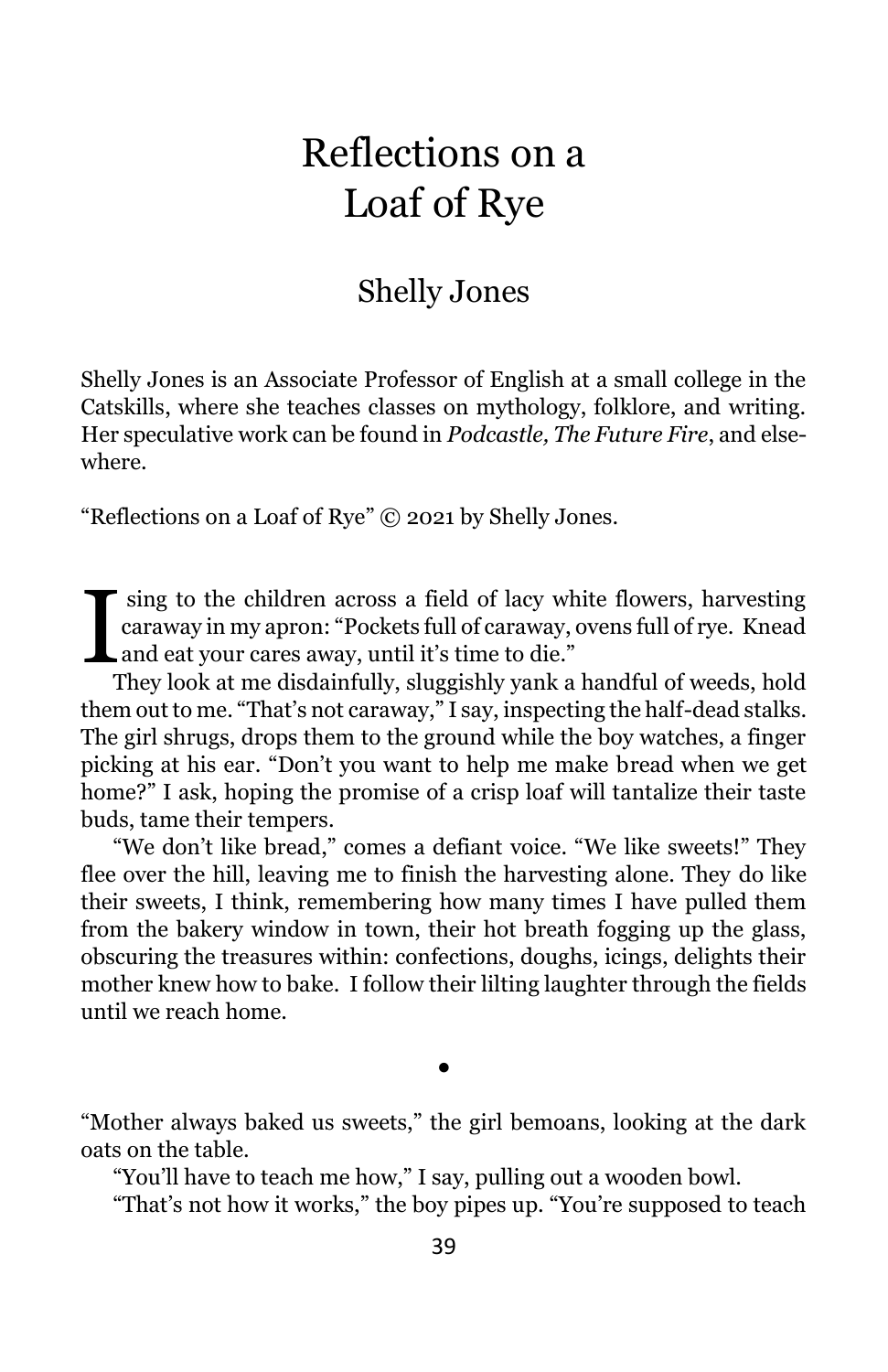us!" He swipes an errant finger through the flour, shoves it in his mouth, and coughs a dry puff into the air.

"Well no one ever taught me how to make sweets. All I can bake is bread. Wouldn't you like a nice rye loaf?" They roll their eyes and rush out of the hut, leaving a trail of dusty footprints across my clean floor. I knead the dough, the heel of my hand stretching and pressing into the sticky paste until it smoothes into a silky ball. Satisfied, I let it rise, knowing the wait is worth the promise of the dough.

She comes to me in a dream, a crown of spun sugar, a milky gauze covering her face. She casts her hands over the children, asleep on the floor in the straw. It is then I see the glint of metal on her finger, a ring more precious than the tin that pinches me. She smells of yeast, of dead leaves, of chocolate, and of blood.

●

"Mine," a voice whispers in my head, claggy and deep. "Let them come to me."

●

The children balk at my bread. They stare at the thin slices on their plates, a sliver of butter smeared across. They poke at it, as if testing the prove, examining my work. "It smells funny," says the girl, nose crinkling.

"That's the caraway," I reply, chewing my own slice carefully, hoping they will mime me. "Remember when we picked those flowers in the field near the crossroads? I used them to spice the bread."

"We're eating flowers?" the boy asks, disgust coating his tongue.

"Mama used to make us flowers from marzipan. Do you know what that is?" The girl asks, staring at me.

I swallow and shake my head. The rye loaf squats on the table between us, sad and misshapen. Their father says nothing.

"It's delicious. It's made of almonds."

"And sugar," her brother offers.

"And she'd carve the most lovely shapes for us - flowers and vines and cherries that we'd wear tucked behind our ears like jewelry." She smoothes her hair, primps and preens.

"You can do that with real cherries too. We'll pick some next summer. Maybe you can help me make jam."

The girl slumps back in her chair, legs swinging beneath the table. "It's not the same."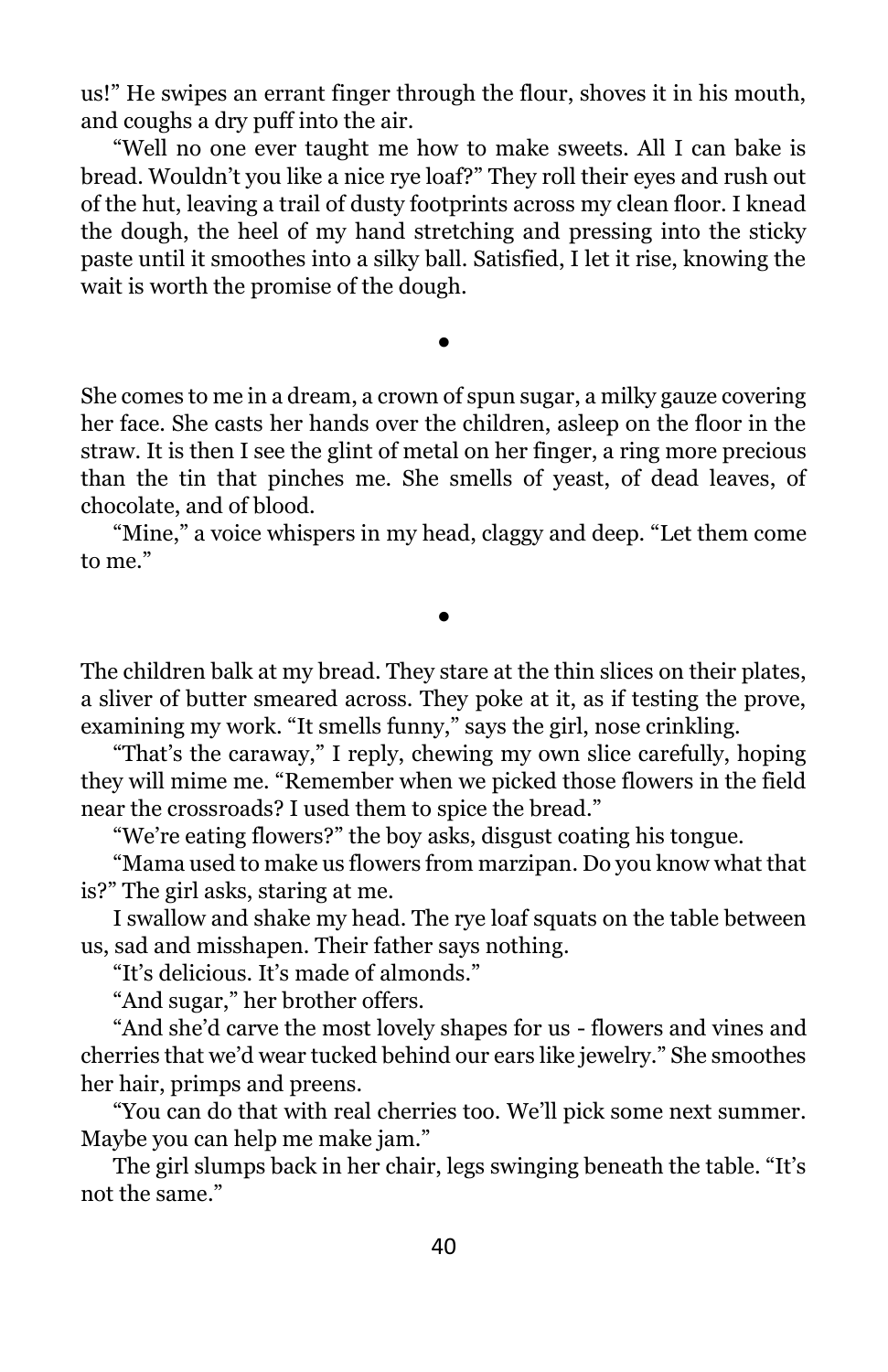It is only then I realize how much she reminds me of my sister. I imagine her foot trampling on the loaf as if it were a stepping stone in a river - the loaf crumpling, crumbling beneath the weight of her. I cannot bear it. I remove the rye from the table, wrap it carefully in a tea cloth. Outside, they cannot see my tears as I unpin the laundry, fold it until it is too dark to see what I am doing. When I come back, the children are asleep and I am grateful for the silence.

● "I could take a position in town," I whisper to him. "I can mend or clean. Perhaps the bakery needs a good bread maker."

"The town is too far to go to each day and return each night," he rationalizes. It is a long way - too far to walk, and he needs the horse to carry wood from the forest. "We could sell the children. The boy would make a good sweep or stableboy; the girl could learn to cook."

"Sell the children?" I ask, a knot swelling in my stomach. I glance at their sleeping forms, tawny hair askew. "They are your children, but to sell them…" I think back to the dream, the metal ring that matches his. "She wants them," I manage.

"Who?" he asks with a yawn.

"Your wife. She came to me in a dream. She wants the children to come live with her."

"My wife is dead."

"She came to me, spoke to me. She is in the forest. We'll send the children to her. If she is not there, if it's all a lie, they'll return to us - and we'll start anew."

He is silent for so long, I fear he has fallen asleep before hearing my plan. I am about to give up, to roll over, when I hear him sigh. "I'll take them to the forest in the morning."

●

The knot unravels. I sleep dreamlessly, wake rested.

In the morning, I pin mint to their coats for warmth, tuck a sprig of rosemary in their pockets for protection. Wrapping a fresh loaf in a cloth, I hand it to the girl, who accepts it begrudgingly. For a long time I watch them from the doorway, the boy trailing behind her as they wind their way towards the woods.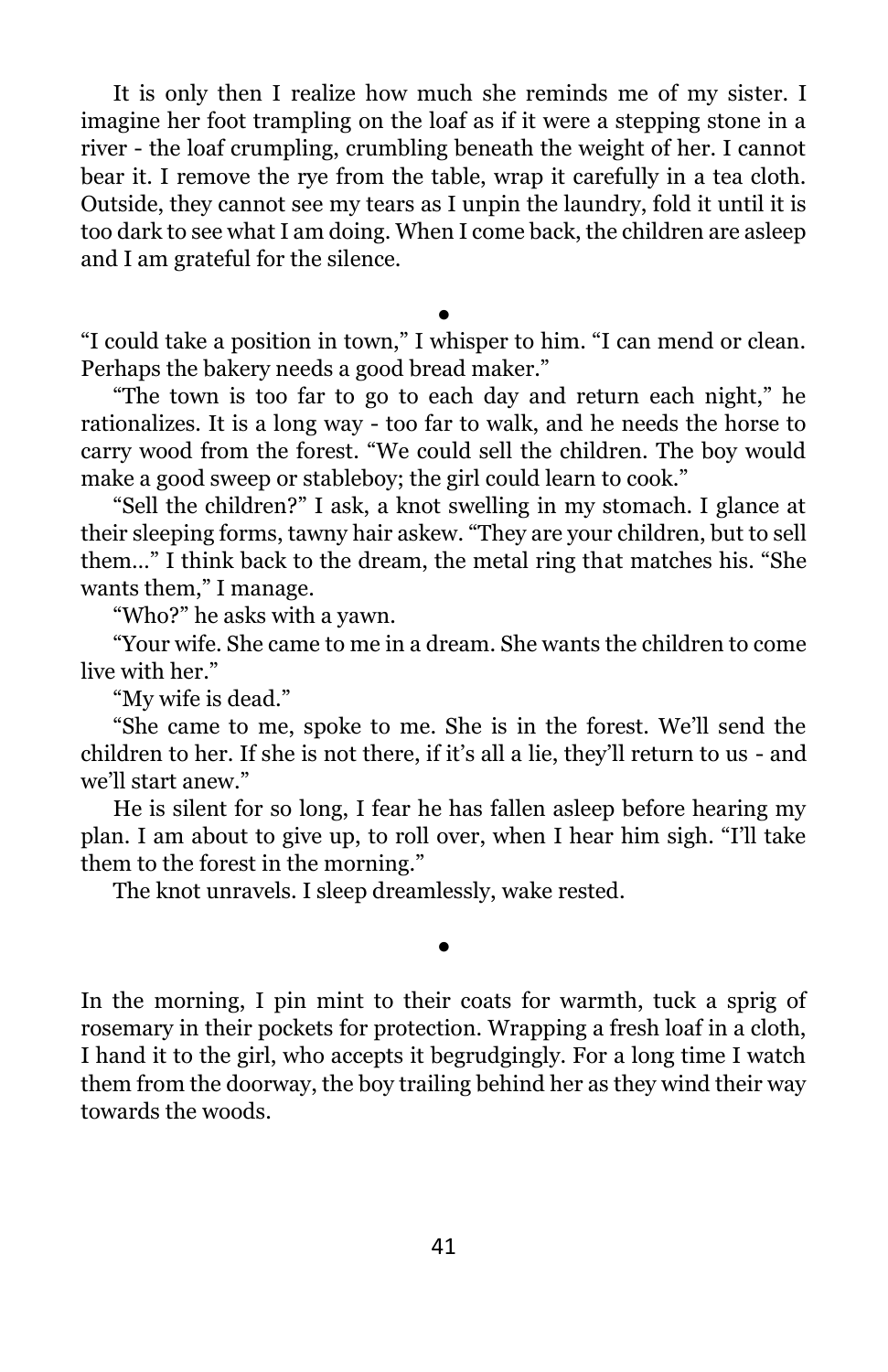# <span id="page-43-0"></span>Crystal Hearts and Compasses

## Andy K. Tytler

Originally from New York, Andy K. Tytler has visited, lived, or worked on every continent except Antarctica, including serving two years in the Peace Corps. Tytler writes primarily speculative fiction but has also assisted the research on documentaries and presented papers on multimodality in education, incorporating creativity into STEM classrooms, and writing and coding hypertext poetry. Most recently, Tytler completed a doctorate in creative writing at the University of Glasgow. Not to be confused with the Victorian aeronaut of the same name, you can read more about Tytler's exploits at @NotTheAeronaut.

"Crystal Hearts and Compasses" © 2021 by Andy K. Tytler.

he needle of the compass swung round to point at the hands of Vinon's pocket watch, which wound methodically backwards. She The needle of the compass swung round to point at the<br>Vinon's pocket watch, which wound methodically backward<br>hadn't expected to find the Fate's bridge so soon. Or at all.<br>She slipped both watch and compass into the inside

She slipped both watch and compass into the inside pocket of her woollined leather jacket and peered through the mist at the small arch of stone bridging the cold midnight stream.

Bright orange lilies glimmered in the full light of the blue moon, and a scarlet pennant, affixed to the stone parapet, twitched in the breeze. At the highest point of the arch, an old woman sat fishing in the stream. She was dressed in layers of dark blue, her eyes each a bright white lamp shining out into the darkness.

Stepping out onto the paving stones, Vinon walked to the middle and sat down beside the woman, the red flag rolling over lazily behind her. Her own scarlet hair, long and tied back from her face, whispered across the back of her neck. Vinon shivered. What she had thought was a fishing pole was actually a long silver needle, its pale, translucent thread trailing in the swift current of the stream, glittering along its length like a spider's gossamer soaked with dew. It touched the water at the edge of the moon's reflection. Mists crept along the banks of the creek, obscuring the far side.

Without turning her pearlescent eyes on Vinon, the old woman spoke.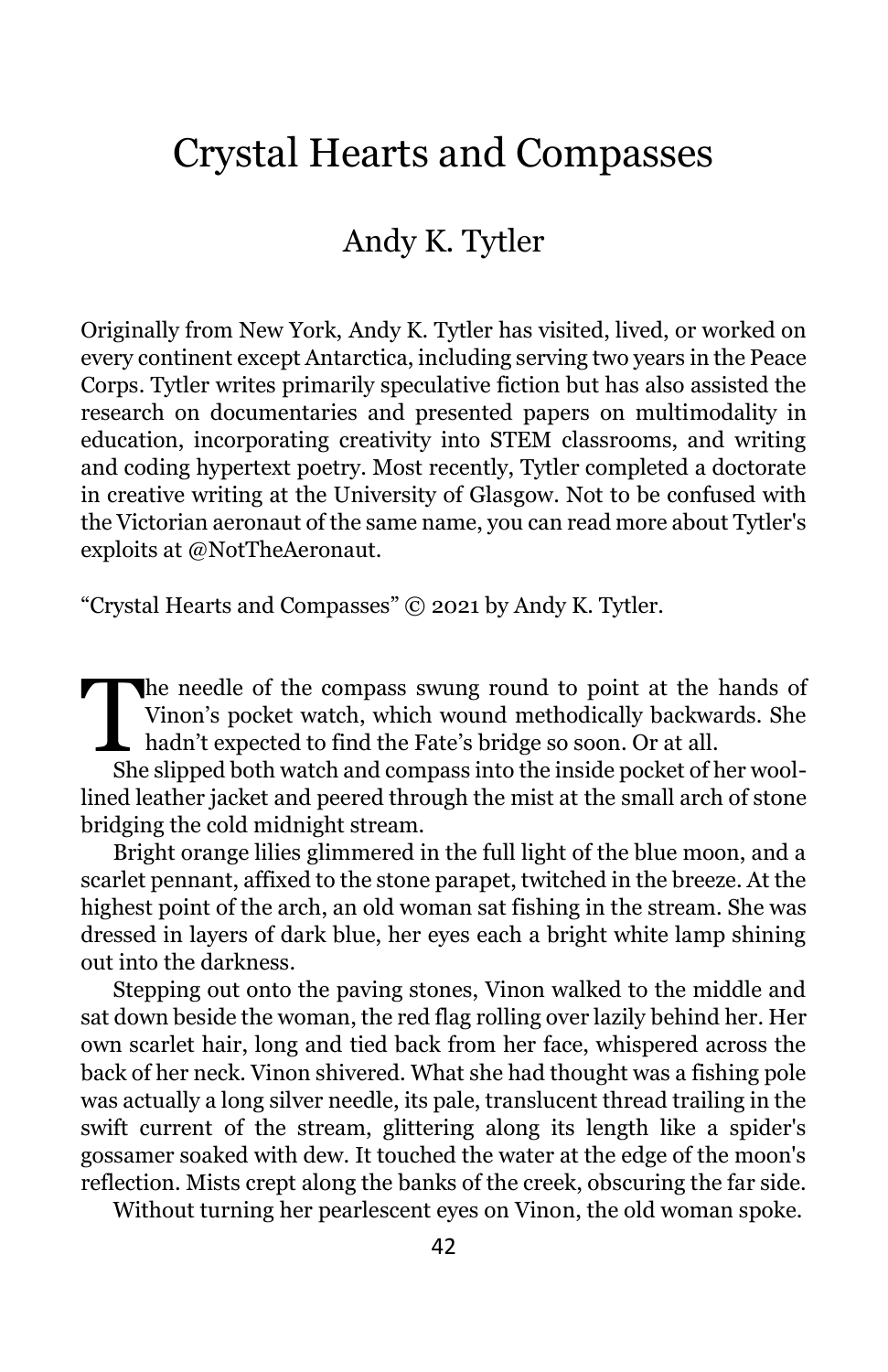"It's a bold creature that seeks out my bridge, sits down beside me, and asks a favour."

Vinon untied the small leather pouch at her waist and set it on the stones beside the woman. She hadn't wanted to sacrifice something so precious, but if she and her comrades were going to get Rithif free of her crystal prison, drastic measures needed to be taken.

"Lightning dust," Vinon said.

The old woman, still holding the long silver needle in her left hand, reached across herself to pick up the pouch with her right. She gave it a shake, producing pale blue sparks and a few crackles from within. She nodded, and tucked it into a fold of fabric.

"What if I wanted a soul?" the old woman mused.

"Which soul do you want?"

"What if I wanted your soul?"

"When do you want it?"

The old woman turned then, the light in her eyes hinting at her amusement. She turned back to her stream.

"I do not want your soul. I would take a sacrificial lamb, if you have one."

"So long as you mean the type with four legs."

The old woman chuckled. "Clever, clever. I'll take the four-legged type, yes."

Vinon took out the cloth-wrapped slices of roast lamb, cold now, and placed these next to the woman. They also disappeared into the folds of her clothes.

"You are both bold and well prepared."

"I do not visit your bridge lightly," Vinon said. "Will you grant my favour?"

For answer, the old woman took the thread of her needle in hand and wound it around the long metal dart, drawing with it the reflection of the moon from the water. When the orb was hanging suspended just below the lip of the bridge, Vinon stood and bowed, thanking the old woman. She kept her face expressionless, so as not to show her relief, or her fear. Her pulse pounded in her throat, making the blood rush in her ears.

"You have until the moon wanes." The old woman chuckled again. "Thank you for the lamb."

Vinon bowed again and left, hunching her shoulders into the warmth of her jacket. When she glanced back, the old woman had dissolved into a confetti of dark blue paper, which swirled away on the wind.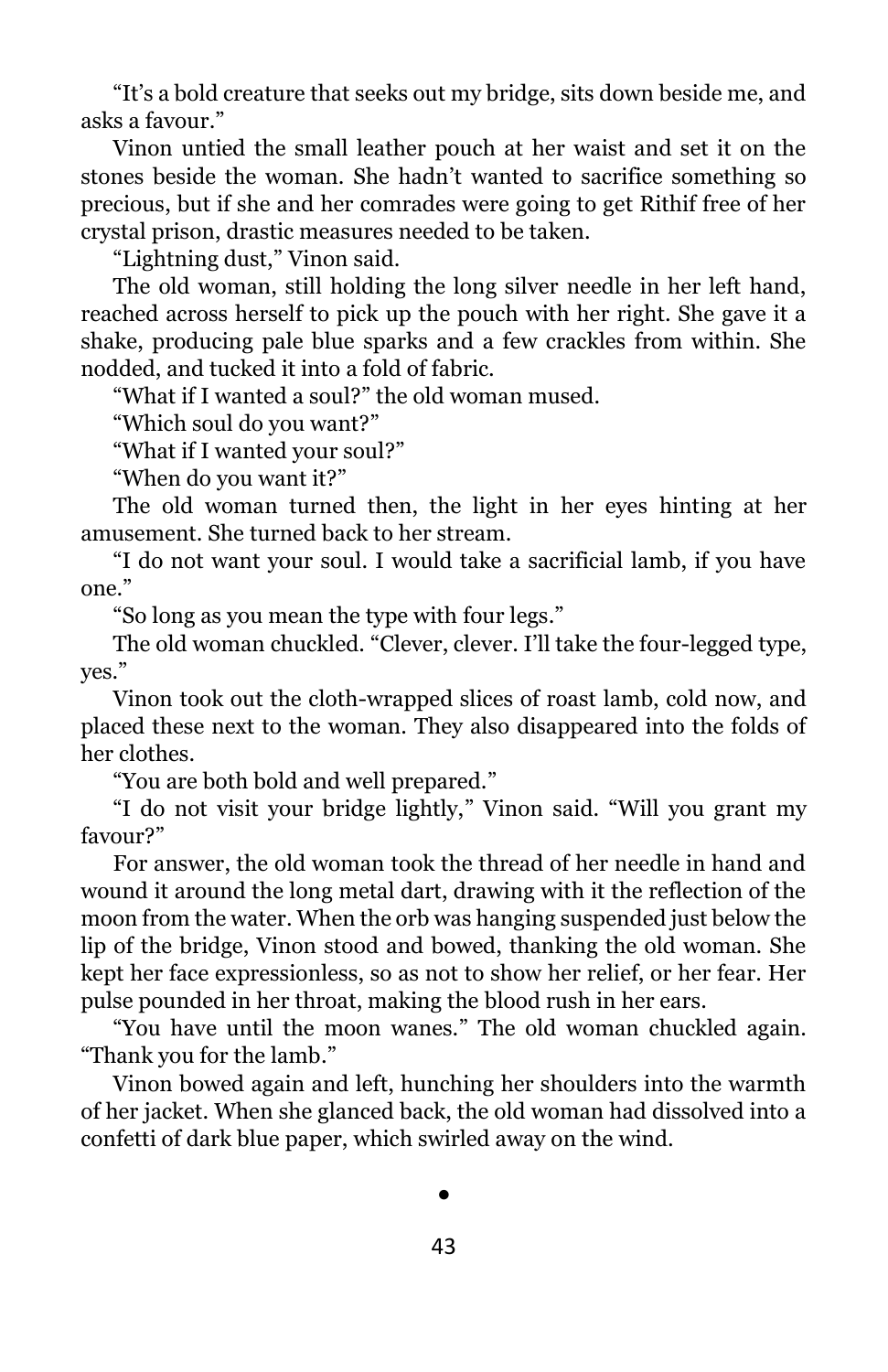"You succeeded, I see," Oinopon said, indicating the night sky with her chin.

Oinopon and Vinon were of a height, both tall, but while Oinopon had the corded muscles of a lifelong fighter, Vinon was athletic in a lanky way. Vinon's other comrade, Aminif, was only of middling height and had the broad shoulders and back of one trained in archery, although she preferred her rifle when she could get bullets, preferably crystal. Given the last decade's scarcity of both lead and cordite, and the shutdown in trade with the Crystalfolk, Aminif's rifle passed most of its time wrapped up in her bedroll. Their first paid job had been to accompany the delivery of linotype slugs to a printer's office, and Aminif had made the small lead ingot they'd been paid with last for two years.

"Was the lightning dust enough?" Aminif asked.

Vinon shook her head. "She wanted the lamb."

Vinon's comrades shivered, and Aminif stamped her feet into the cold, muddy earth, staring at her boots as a way to hide the fear in her expression. Oinopon stared up at the moonless sky, concerned. Vinon motioned them back through the brush and onto the road.

"We can talk just as easily while we walk."

Where the moon had shone was now a black shadow, dark red spots of light arcing around its rim and crackling across its surface. The reason the Fate of the Stone Bridge had agreed to even think about accepting Vinon's offerings in exchange for hiding the moon was because she and her friends were attempting to return the heart stolen from the Stone Bridge's older sister. Vinon had taken the job three years ago and felt its weight ever since, taking other jobs in the meantime, searching all the while for the Fate's heart, first stolen several centuries before. Vinon never expected that finally finding it would send out a wave of magic so powerful it would summon the Crystalfolk to investigate. It was her fault they'd taken Rithif.

"How long do we have?" Oinopon asked, glancing over her shoulder at the black circle.

"Until the end of the full moon."

"Six days," Aminif said. "That's not so long as it seems."

Aminif's short, tight curls of dark purple hair blended in with the shadows of night, but Oinopon's were shoulder length and bright white, so that when she took off the black scarf she wrapped around her head and shoulders to cover it, the glossy strands stood out on the road even with the magic-blackened moon. Vinon knew it meant Oinopon was nervous. She always fussed with her scarf when she was nervous.

Oinopon rewrapped it with a practised ease, speaking through the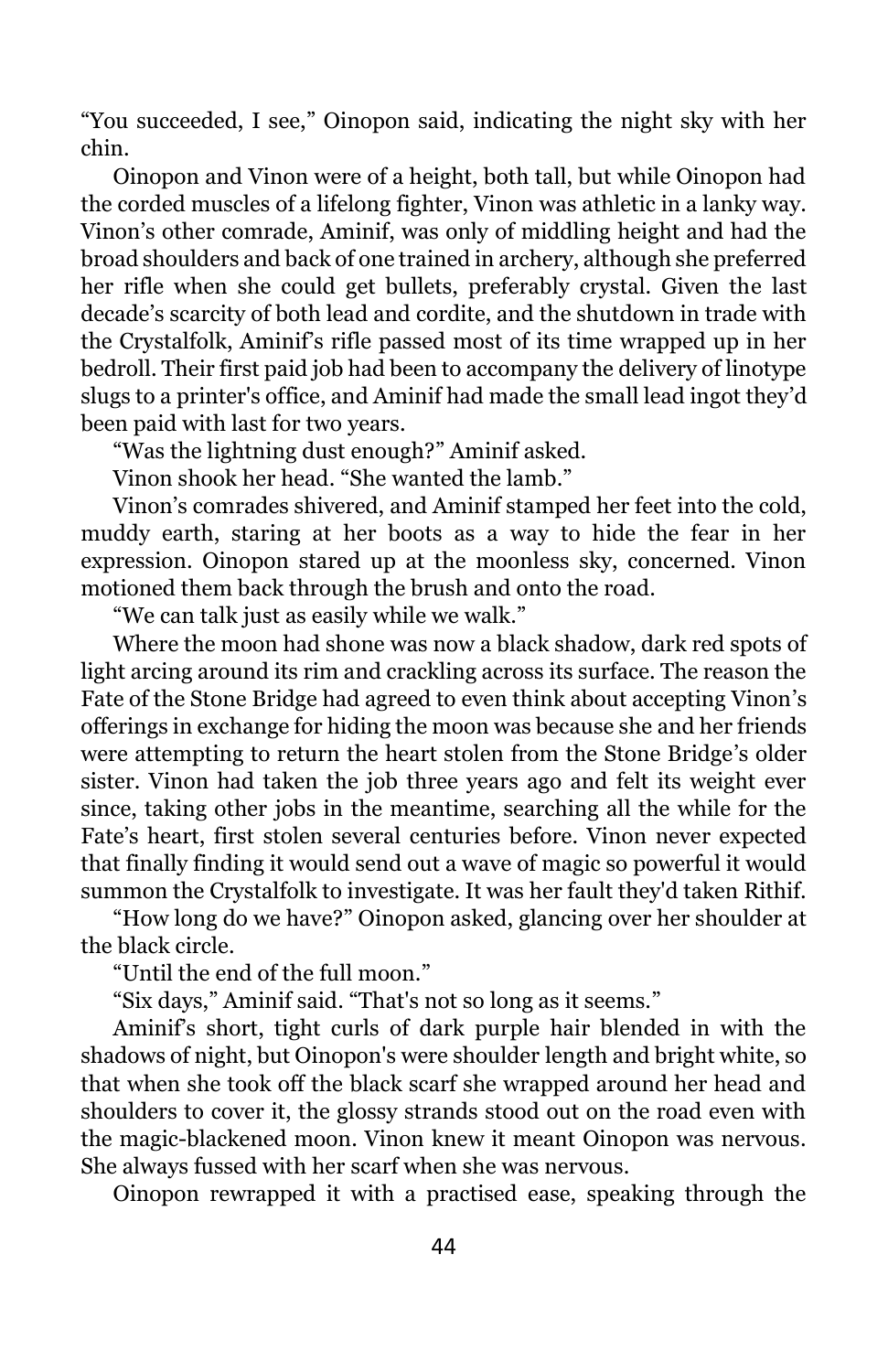opaque fabric.

"Are we staying the night, or are we marching?"

"Marching," Vinon said, and Aminif rolled her eyes. Aminif was always telling Vinon she was far too serious for her own good. Vinon was always responding that Aminif doled out advice too readily.

Oinopon settled her scarf and sighed, taking out a crust of bread and a hunk of soft yellow cheese.

"Warmer than sleeping in the hedgerow, I suppose."

Vinon and her two friends emerged from the thinning edges of the forest into a crescent-moon orchard, each tree's sickle-shaped fruit dripping phosphorescent golden juice, attracting a host of winking fireflies eager to feast on the sugars.

They walked without speaking for several hours, each woman preparing herself for the trip through the Forbidden Gate to the Crystalfolk's realm. Of the three of them, only Vinon had been through the gate before, and her left eye was still a brilliant, translucent blue from the experience. It drew more stares than Oinopon's white hair, even in the larger cities where others might carry some crystal artefact of their time beyond the Forbidden Gate.

Vinon used it now, scanning across the landscape for the swirls and disturbances that marked a creature using magic, but the land was quiet. They continued south through another orchard and down a long, gentle slope into the river valley beyond.

Following the river southeast all day, allowing breaks only for brief meals, Vinon and her companions travelled downstream, the plains billowing out around them. They walked down into the marshy fens where the river spilled into a broad, shallow lake, which faded into the soil only to reappear as a thin stream hooking west to meet the great River Seronid.

A plank road divided the tall, slender yellow grasses, a sharp, crooked path which took advantage of the more solid foundation above the roots of the isolated gobusu trees. Short, gnarled things with trunks as dark as twice-brewed coffee, this late in the season their crimson leaves floated on the waters or stuck to the prickly ends of marshreeds, blanketing the place like plucked feathers.

They moved quickly through the open terrain, checking their surroundings before turning left into the thickets instead of right towards the next town. Night fell, and the cracked-rock moon rose black and foreboding, the arcs of red light round its edges like the swollen lines of infection racing out from a wound. The Crystalfolk drew their power from the lights of the sky, sun and moon, and Vinon knew they had only one chance to free Rithif and bring her home. If she was already dead, than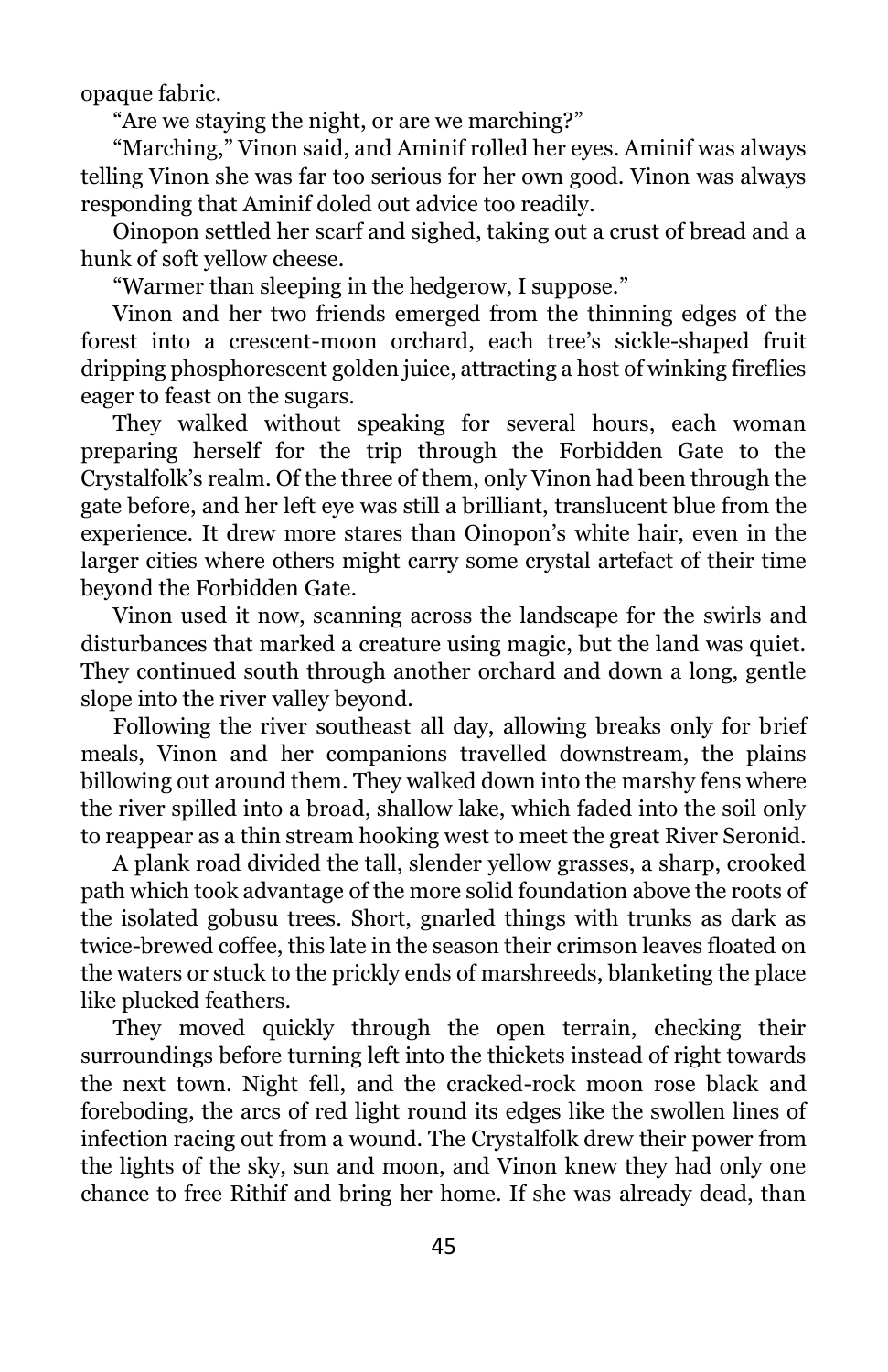Vinon would carry back Rithif's body herself. She put the thought out of her mind how they would move quickly hauling that much crystal. Her first and most pressing concern was getting through the gate itself.

"Four days to find her and get back to the gate," Aminif said, her rifle loaded and in her hands. "Plenty of time."

●

Vinon frowned, but Aminif only gazed back, a smile hidden in the corner of her mouth. Vinon knew her too well, and knew that Aminif was only trying to rile her up, because Aminif liked nothing better than picking fights when she was nervous. Vinon didn't bother telling the woman she had no reason to be. Vinon herself was terrified.

She stood before the massive stone structure, arced into a point at the top, carved with miniature cities in relief around its columns, the buildings gilt in copper. The only thing protecting the precious metal from thieves was the Crystalfolk's reputation, Vinon knew, standing there with the crystal key in her hand. When she looked at it with her left eye, she could see the language of the Crystalfolk floating around it in pale blue spirals, the spell embedded into the material. Around the gate itself more spells spun, and across the top the declaration that the gate had been closed, all contact with the Crystalfolk henceforth ceased, and anyone caught trespassing would be taken.

Oinopon was bent over a small iron pot of cold water, a stack of large, dark leaves in her left hand. One by one, she put the leaves in the pot, pressing them to the bottom until they stuck, adding layer after layer of leaf until the last one glowed silver and floated to the top.

"Here you go," Oinopon said, passing the leaf dripping wet to Vinon, who wrapped it round the handle of the key. She needed to disguise who had opened the gate.

She waited for Oinopon to clean out her spellpot and stow it in her bag so she could draw her sword and come to stand at Vinon's left. Aminif was behind her to the right, her rifle trained on the gate.

"Ready," Aminif said.

"Ready," Oinopon said.

Vinon lifted the key, speaking a simple spell of opening. A beam of bluish-white light shot from the end of the key to the keystone of the arch, the spells locked around its threshold opening to admit them. Vinon tucked away the key, checked that her companions were ready, and strode through the portal to the other side of the world.

Here the sun still shone, and Oinopon asked the question Vinon hadn't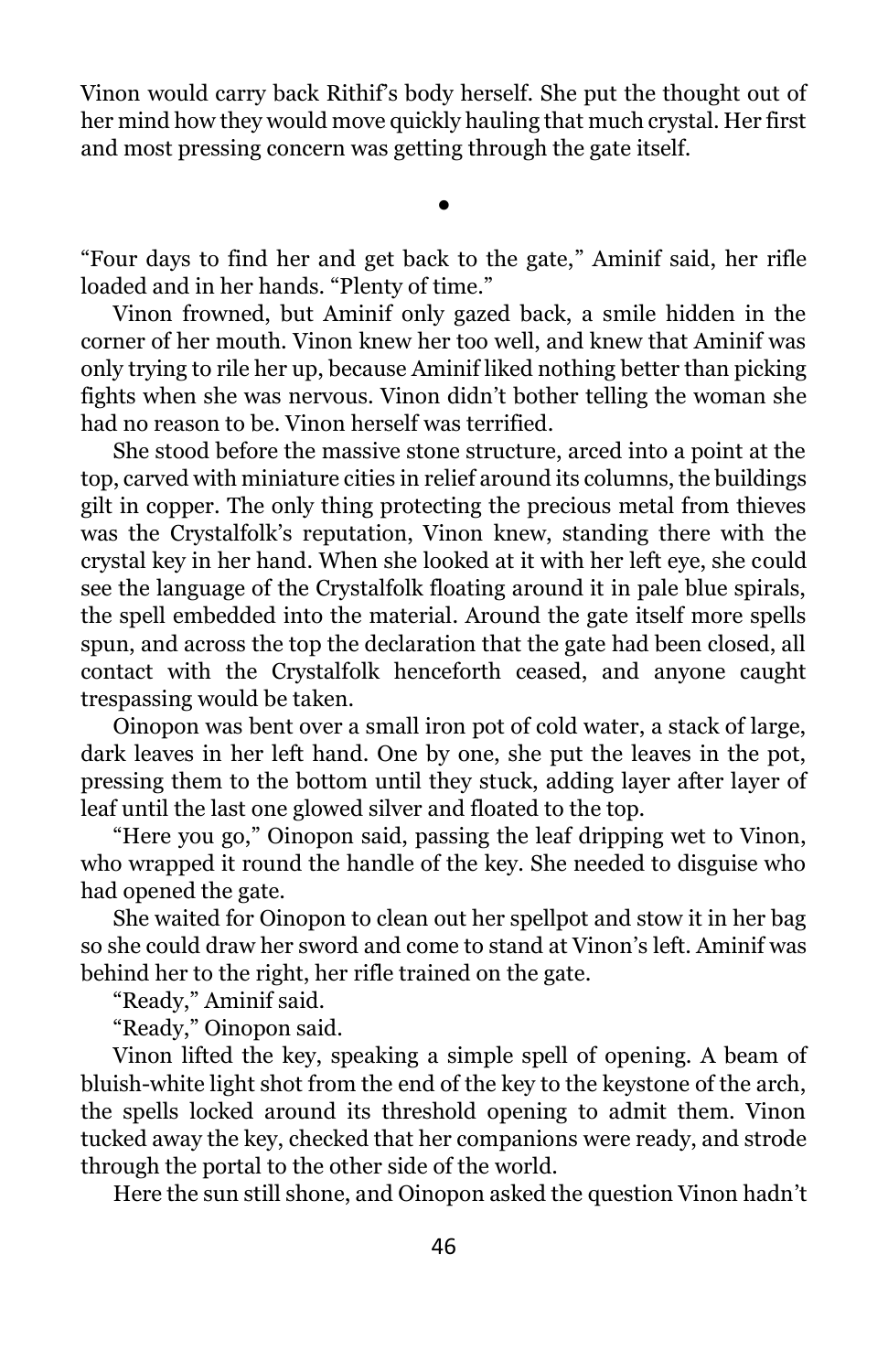thought of until just that moment:

"Have we gained half a day or lost it?"

Aminif answered without looking, as intent as she was on scanning the horizon.

"Assume we've lost it."

Vinon nodded. "We're out in the open. Let's go."

They fled to the cover of a copse of thin, drooping trees whose white leaves rustled in the breeze. Vinon saw great plumes of magic rising to the west, where their capital city was. Other trails marked smaller cities further off, or else towns very close. She didn't know the rest of the countryside, only the capital, and of that only the main road through to the northern edge where the punishment fields lay. If Rithif was anywhere, it would be there.

There was no way to blend in with the local people, living beings of translucent blue crystal as they were, and so Vinon, Aminif, and Oinopon waited until the cover of night to travel. Another reason Vinon had risked the meeting with the Fate of the Stone Bridge: a mole could see further than the Crystalfolk at night. They stayed in their homes except during the full moon, and that was only to travel in large groups with a full retinue of their crystal torches so they could drink in the moonlight's power without bleeding their own out into the darkness. Vinon planned to use their fear of the lightless night to her advantage. No one would even see them, and if some Crystalfolk somewhere happened to hear a sharp noise in the darkness, they would hurry to their lamp room and huddle in the brightwhite aura of their torches.

When the pale light of dawn washed over the land, Vinon heard the capital's bells ringing from each of the ten towers, signalling to the Crystalfolk that they had survived another night. Unlike the bells of Vinon's home—large, ponderous things with a solemnity forged into their brass —the Crystalfolk's bells were numerous, high-pitched, tinkling things which sounded less like music and more like breaking glass.

Day passed slowly, broken up only by three meagre meals of stale bread, cheese, and pickled cabbage, but none of the three women found it difficult to eat. They had worked jobs far more tense—and far more violent—than this one, and they knew skipping a meal from nerves was a good way to get oneself killed in the fight that followed.

Vinon counted the degrees of the sun's path to while away the time, measuring with her hand how much longer they had to wait until nightfall. At sunset, the bells rang, and Vinon sprang into action.

She took the middle section of the punishment fields, glancing up into face after face suspended from the wooden structures, but saw no one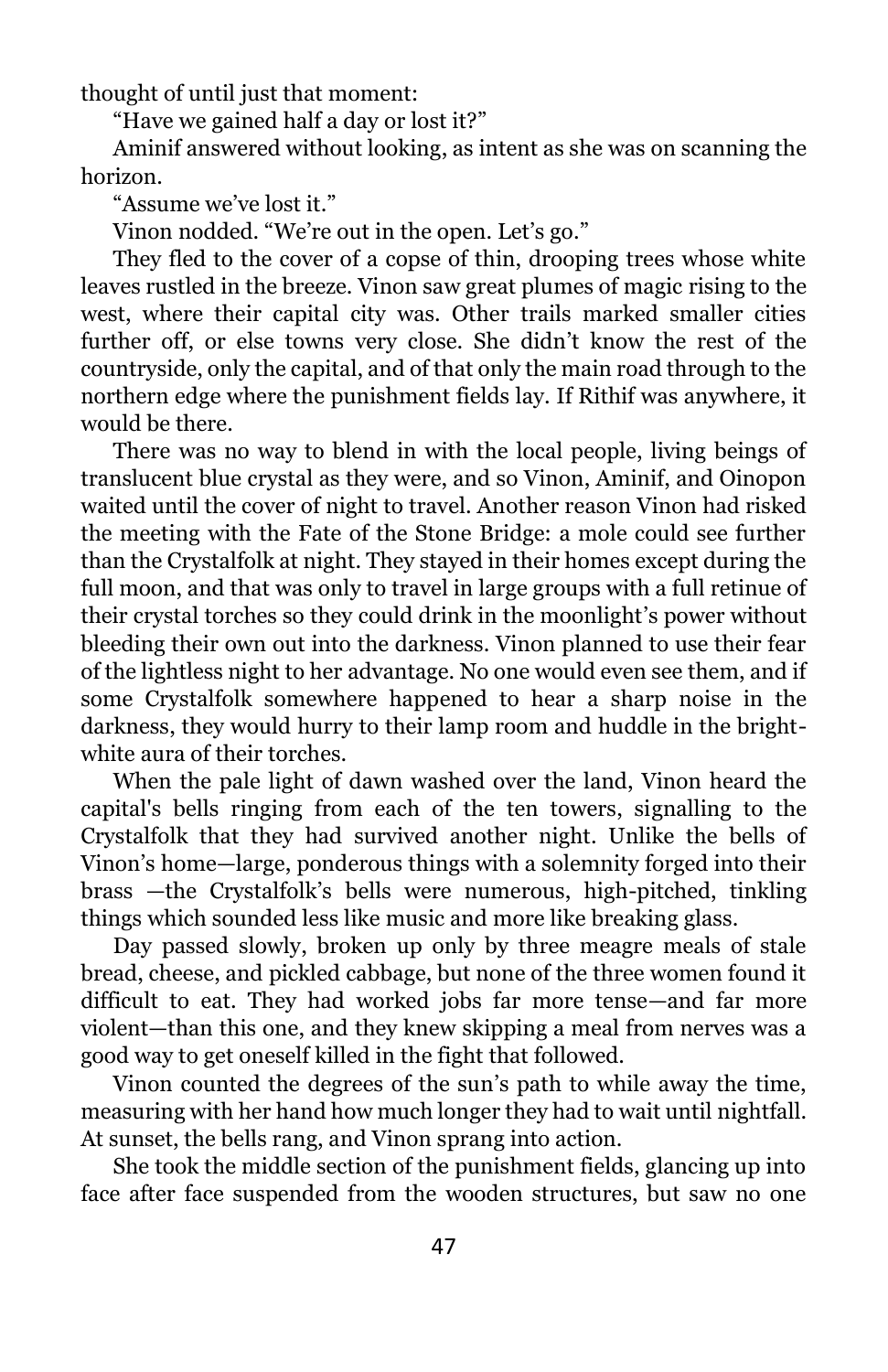resembling Rithif. The vast majority of prisoners were Crystalfolk, although some of Vinon's people were scattered in, most of these nearly fully crystal themselves. Based on how much of their bodies had already transformed, Vinon could gauge the length of time they'd been out here. She could also tell the difference between the unconscious Crystalfolk and one of her own people turned to crystal statue. It was in the eyes.

She heard a low whistle to her right. Vinon sprinted after it, meeting Aminif, who was gazing up and out towards the city. Oinopon joined them a moment later. Aminif pointed. Oinopon cursed.

On a wooden structure built up on top of the nearest tower of the lower curtain wall was a person lit by a ring of crystal torches, and even at this distance Vinon knew it was her friend. Rithif's long black hair draped down over her face, and Vinon recognised the dark brown stains on her clothes as dried blood.

"Come on."

Neither of her companions spoke. They followed at a run, crossing the fields in a matter of minutes. They ducked down behind a slight rise to survey the wall and tower.

Vinon spoke without moving her eyes from the display.

"Aminif—"

"I'll set myself up here, of course," she said. "You'll have cover the whole way."

Already she was making her preparations, setting out crystal ammunition, the spells worked into each bullet a tight spiral of light in the periphery of Vinon's vision, and Oinopon had already pulled out her rope and grapple.

"Oinopon—"

"I'll make the first ascent and cut a path for you if necessary," Oinopon said. "Come now. This isn't our first job."

"This part isn't a job," Vinon snapped.

Her friends were silent at that, their expressions grave. Oinopon nodded.

"Of course. Ready."

"Ready," Aminif said, already laid out on the ground with the butt of her rifle nestled against her shoulder.

Rather than speak, Vinon moved forward, carefully, using the shrubs and other cover to make a slow but steady line to the wall. Oinopon winged the grappling hook up over the parapet, catching it on the first try. The metal scraped against the stone with a sharp enough cry that it sent a shiver of fear down Vinon's back.

They waited, but there was no alarm. Nothing moved.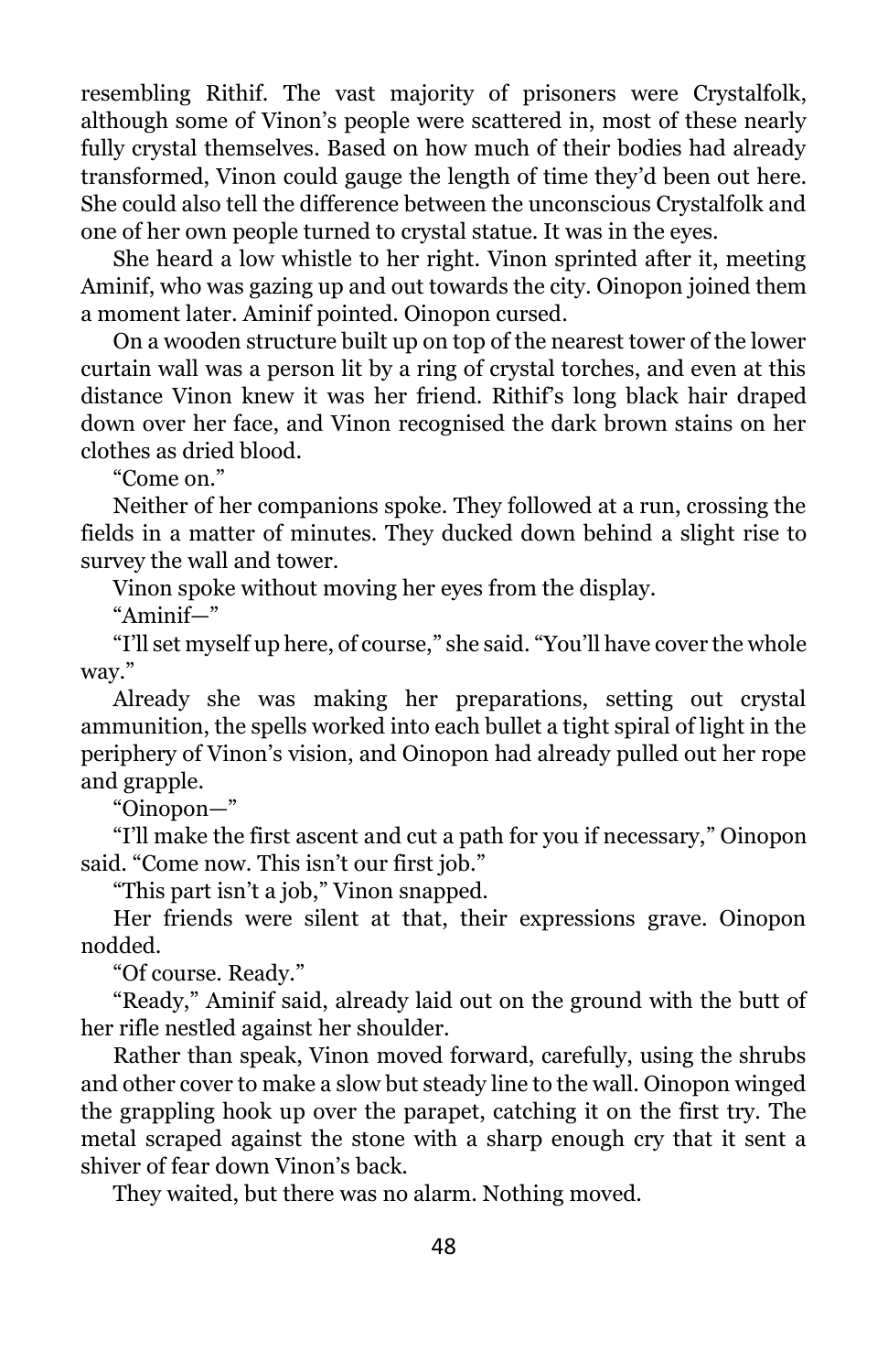At the top of the wall, it was just as silent and dark as it had been below. Oinopon drew her sword, and Vinon tensed for a fight, but they reached the tower without incident. The guard room was empty, even. They climbed up onto the platform, crouching down in the shadows of the crenellations.

Vinon whispered to Oinopon the details of the spells on the torches, which Oinopon countered with a spoken word, and they went dark. Then Vinon drew her knife, cutting the cords binding Rithif, and she and Oinopon slowly lifted her off the structure and onto the stones below.

She was alive but unconscious, her entire right arm turned to crystal. Oinopon took out a sprig of healing mint, dropped it into her canteen, and shook the water until it frothed. This she poured down Rithif's throat, Vinon supporting her to prevent her choking, and Rithif's eyes fluttered open.

At first they were filled with fear, but Vinon smiled.

"We've come to rescue you."

Rithif managed a shaky grin. "I thought you might." She looked down at her right arm. "I always was jealous of that eye of yours."

"Always trying to outdo me, even in this."

"You should take more healing mint, if you can," Oinopon said. "We'll need to climb off the wall."

Rithif nodded, sucked down the rest of the canteen with an eagerness that told Vinon her friend's time with the Crystalfolk had been much like her own, then allowed Vinon to help her to her feet. Already, life was returning to her eyes, and she shook out all but her crystal limb.

"I can walk. Let's go."

They crept back to the wall, climbed down, and met Aminif at the rise. Aminif and Rithif embraced, but no one spoke until they were across the punishment fields and safely hidden in the trees. Then Oinopon hugged her so tight that she lifted Rithif clear off the ground and spun her around, both of them laughing.

"You'd think I'd been gone years from the way you're carrying on," Rithif said, putting her hand to Oinopon's cheek. She used her thumb to rub away one of Oinopon's tears. "What's that for? Now you're just being ridiculous."

"We're glad you're safe," Vinon said, clearing her throat.

Maybe Aminif was right. Maybe she was too serious for her own good. Still, her own life's experiences had given her reason to be.

"How's your arm?" Aminif asked.

Rithif rotated it, clenching the fingers into a fist and releasing them. She looked up and shrugged.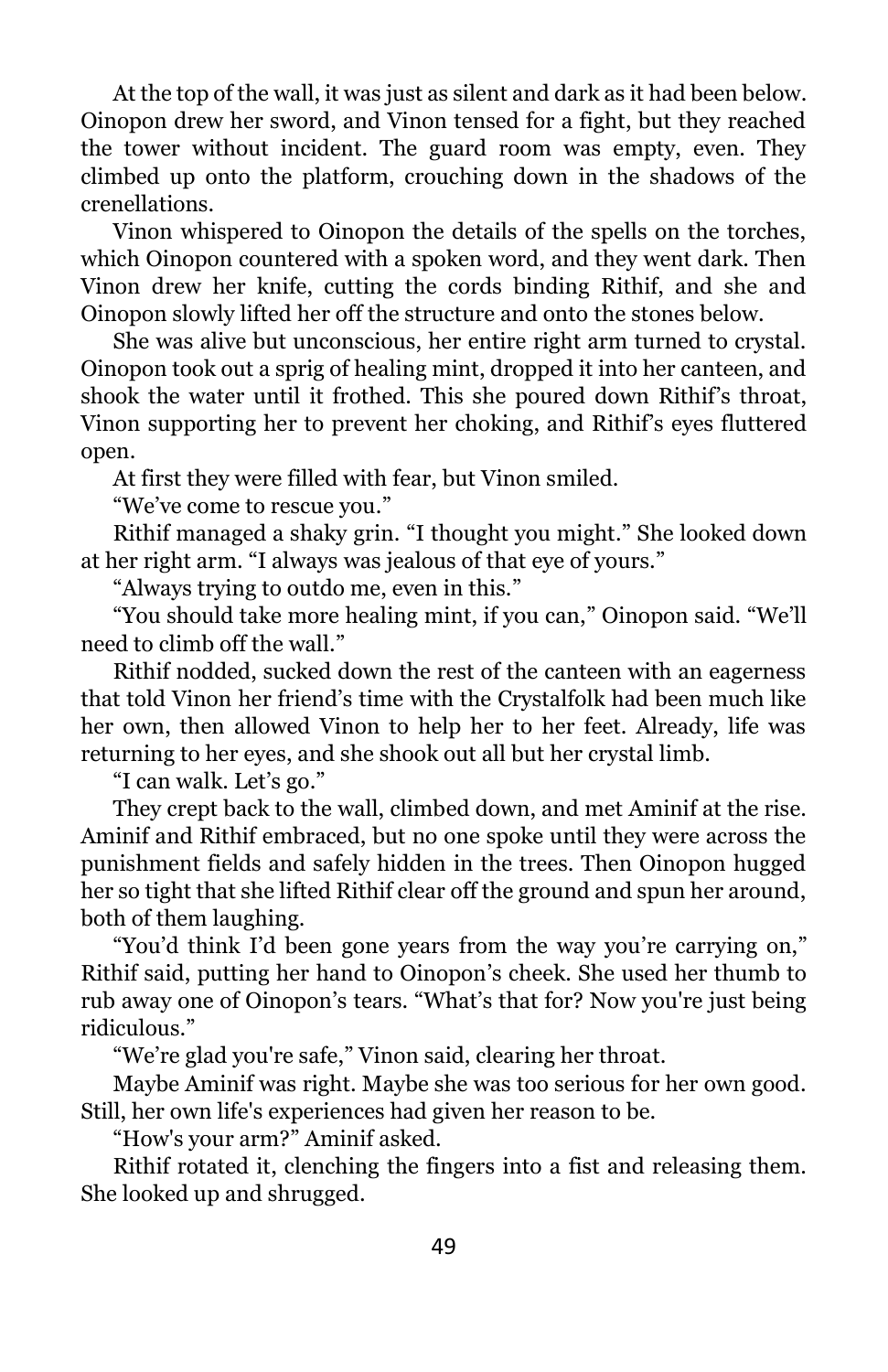"It feels fine, same as Old Hickory over there says about her eye."

No one spoke then, not wanting to ask, but Rithif laughed.

"Of course I have it, you gawkers. I'd rather be a statue than give it up to that lot."

She turned her wrist in the practiced motion of an expert in hiding magic, but nothing happened. Rithif frowned, repeating the motion. Vinon's heart dropped.

Rithif had hidden the Fate of the Stone Door's heart to keep it safe until they could return it. Vinon never expected that her crystal arm would block her magic.

"We need to leave," Aminif said, watching the city from the trees.

Vinon turned and saw it: the parade of waving torches, the flickering lights dancing through the living crystal forms. Aminif had already raised her rifle, sighted, and taken out the lead runner.

Rithif grimaced. "I guess I've still got a light shining on me."

Not that Vinon could see, but the Crystalfolk were more adept at sensing magic. They would be just as eager to keep the Fate's heart as the Fate was to get it back. Vinon felt a flutter of panic, the thought of being captured again by the Crystalfolk too horrible to contemplate.

"Vinon?" Oinopon asked, her voice low and soft.

Vinon frowned, angry at her own reaction. She didn't have time for fears or reveries. She had got her friends into this mess, and she was determined to get them out of it.

"Let's go."

Aminif sighted, shot again, and felled another. She pumped the lever to load the next cartridge, sighted, fired. Vinon and the others had already retreated through the trees and back towards the gate, Aminif's shots ringing through the night. While they ran, Rithif tried again and again to cast her magic of hiding, even switching to her left hand, but Vinon was too concerned with getting out of the Crystalfolk's country alive to worry about the Stone Fates' ire if the heart were lost forever. She swore that she would never let anyone treat her that way again, and she meant to keep that promise. All other promises were secondary.

On the tenth shot, the forest went silent, and Vinon glanced back for flows of magic. The city produced too much to see any detail. Was Aminif reloading, or was she retreating? Regardless, she couldn't stop an entire army, and Vinon hoped she gave ground and fled to catch up with them. If the Crystalfolk had left the city with the moon as it was, that meant they knew the value of what Rithif had just as much as Vinon did, and a few measly gun spells wouldn't stop them.

They ran for all their worth, and Oinopon took out her spellpot and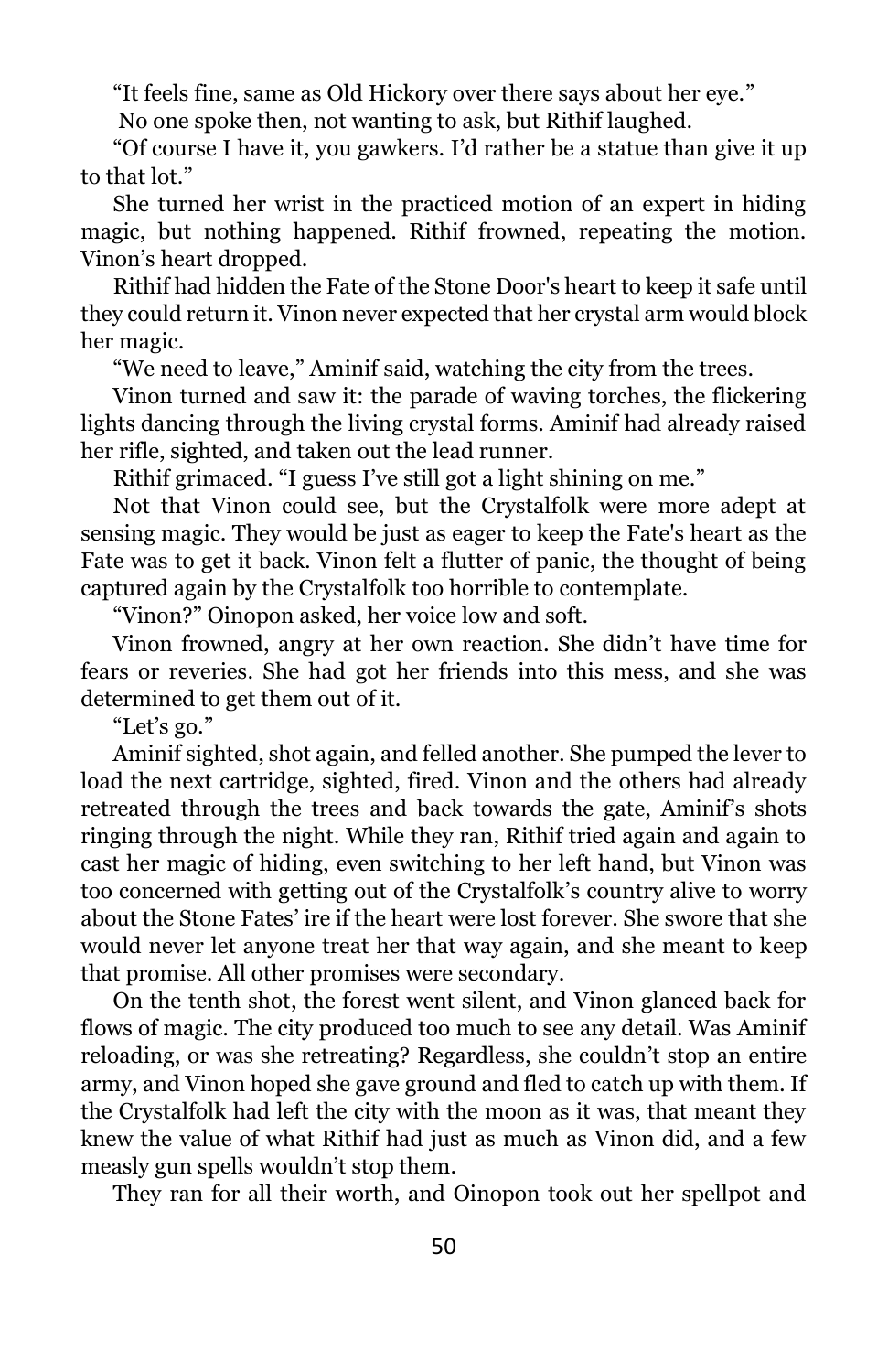borrowed Vinon's canteen to cast the silverleaf spell again. Vinon watched and listened for Aminif's approach, and Rithif continued, in vain, to summon up the heart from the pocket of magic she'd hidden it in.

Just as the leaf turned silver and Oinopon handed it up to Vinon to wrap the handle of the key, Vinon heard the low whistle signal and whistled in response. Aminif appeared out of the darkness, a slice across her cheek bleeding down over her jaw.

"Are you—"

"Just a graze from an arrow," Aminif said, waving off Oinopon's concern. "I thought they wouldn't be able to place me with their nightblindness."

"The spells on the bullets," Vinon said.

Aminif nodded. "A thoughtless mistake. They are better shots than I thought."

Vinon didn't comment. Aminif scoffed at the marking skills of any who used a bow by choice instead of necessity. So far as Vinon was concerned, dead was dead. Still, she allowed Aminif her condescension and focused on opening the gate. They stepped through, Vinon tucked the key back into her pocket, and they ran the rest of the night and all the next day following, avoiding using any and all magic and passing through the great market of Woensed to obscure their trail in the general effluvia of its nastier magical products.

The cut on Aminif's cheek scarred within hours of receiving it, a thin crystal line the same translucent blue as Vinon's eye or Rithif's arm. Only Oinopon emerged unscathed. Vinon noticed Aminif had already developed the habit of running her left index finger along the line when she was thinking. She complained of strange dreams, the same as Rithif, even though Vinon had tried to explain to them that it was a symptom of the crystal's integration. They would fade after a few months, she knew.

●

They huddled in a camp in a small bowl in the land, without a fire and without the aid of magic, still cautious lest Vinon see the tell-tale tumult of crystal-based spells rising in the air. The only allowance she made was for Rithif, who was casting every spell of uncovering and finding she knew in an attempt to recall the heart from the small space only she could reach. Her right arm was impervious to weapons, but it seemed it was also impervious to magic. It was Oinopon who said what they were all thinking, speaking between spoonsful of cold lentils.

"Why not try your left hand again?"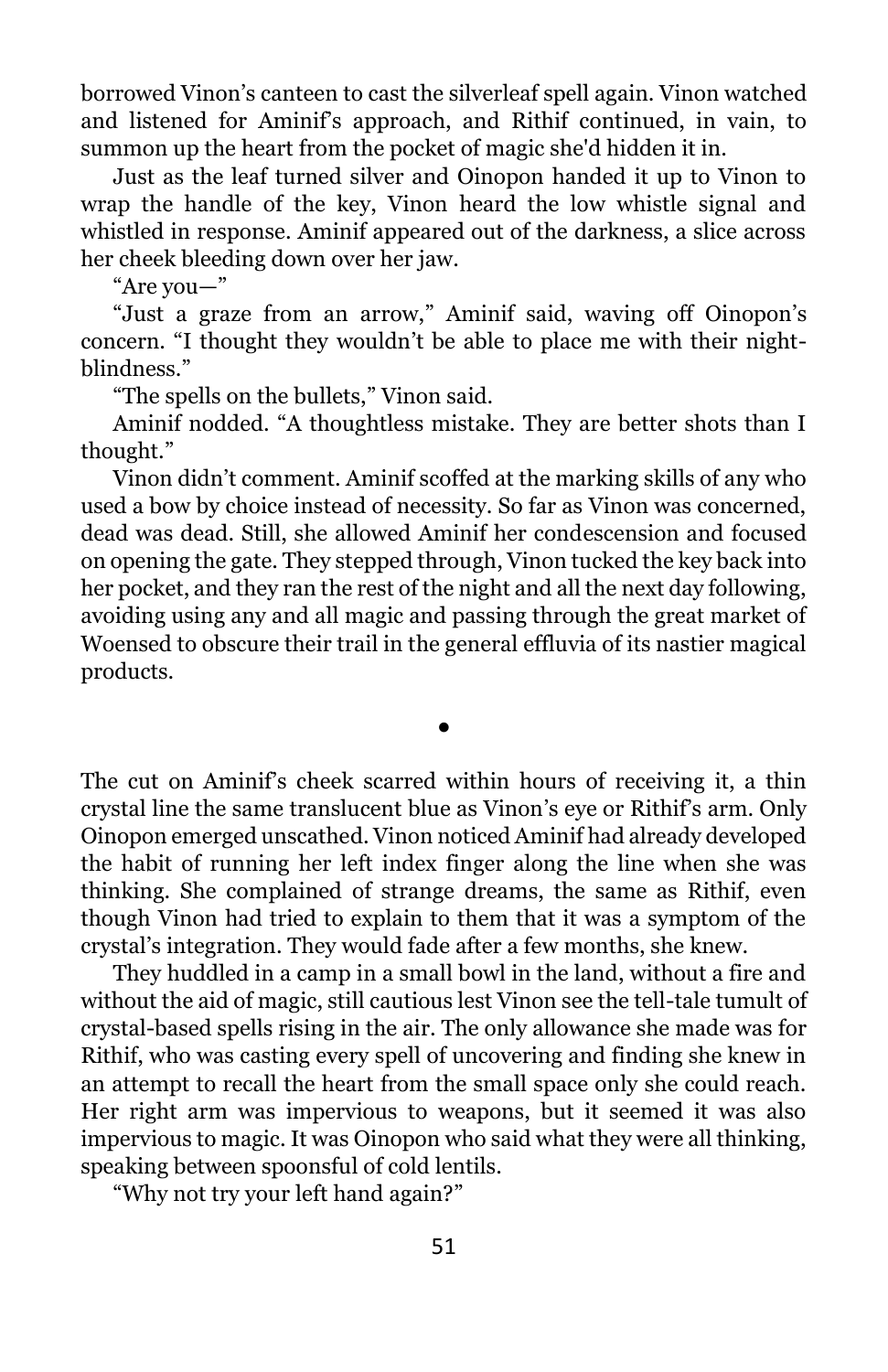"I'm right-handed," Rithif said, her voice flat.

"And you speak as though we were strangers. You know the motions well enough. Modify them for your left hand."

"I did," Rithif snapped. "You were just as present as I was when it didn't work."

"So try again," Oinopon said with a shrug, already focused back on her meal.

"I have tried one-thousand-fold times, and I do not see how the recalling spell will suddenly decide to work when it has not yet. Tell me, my dearest friends, how to either modify it for an anti-clockwise motion or balance the clockwise motion transposed to the left hand, and I will happily take your advice. Barring that, I'd appreciate you trusting me to cast my own magic."

"Suit yourself," Oinopon said.

Rithif glared at her, but said nothing. The waning moon would rise that night, and Vinon wasn't sure what she would do if the Fate of the Stone Bridge came calling —let alone the Fate of the Stone Door.

It took five more tense and silent hours of practice before Rithif turned her left wrist in the smooth, gliding curves of a reversed hidden magic spell, and the dark blue orb appeared in her hand. Aminif hissed, grabbing her cheek, but Vinon felt the magic chill the crystal of her eye without reacting. She'd had years longer to get used to it.

Rithif hadn't expected it, either, and she dropped the Fate's heart to clutch her right arm.

"What is that?"

Vinon jumped up and scooped the heart off the ground, hoping the Fate hadn't felt it.

"Magic this close always vibrates the crystal. You feel it as cold, although it isn't truly so."

"Why do all my friends speak as though they were strangers?" Oinopon muttered, ripping off a hunk of bread to dip in her lentils.

"Because two of your friends have proven to be poor listeners over the years," Vinon said, giving Oinopon a pointed glance.

Oinopon only shrugged again. "We tuned out your complaints even before you got that crystal eye of yours. Is the heart intact?"

Vinon examined it with her left eye, although even she couldn't see the full depth of the Fate's magic.

"It seems so. We'll just have to give it back and see. Set up the travelling spell."

Oinopon finished her supper and arranged the same set of ingredients she had before, to lead Vinon to the stone bridge, although the layout was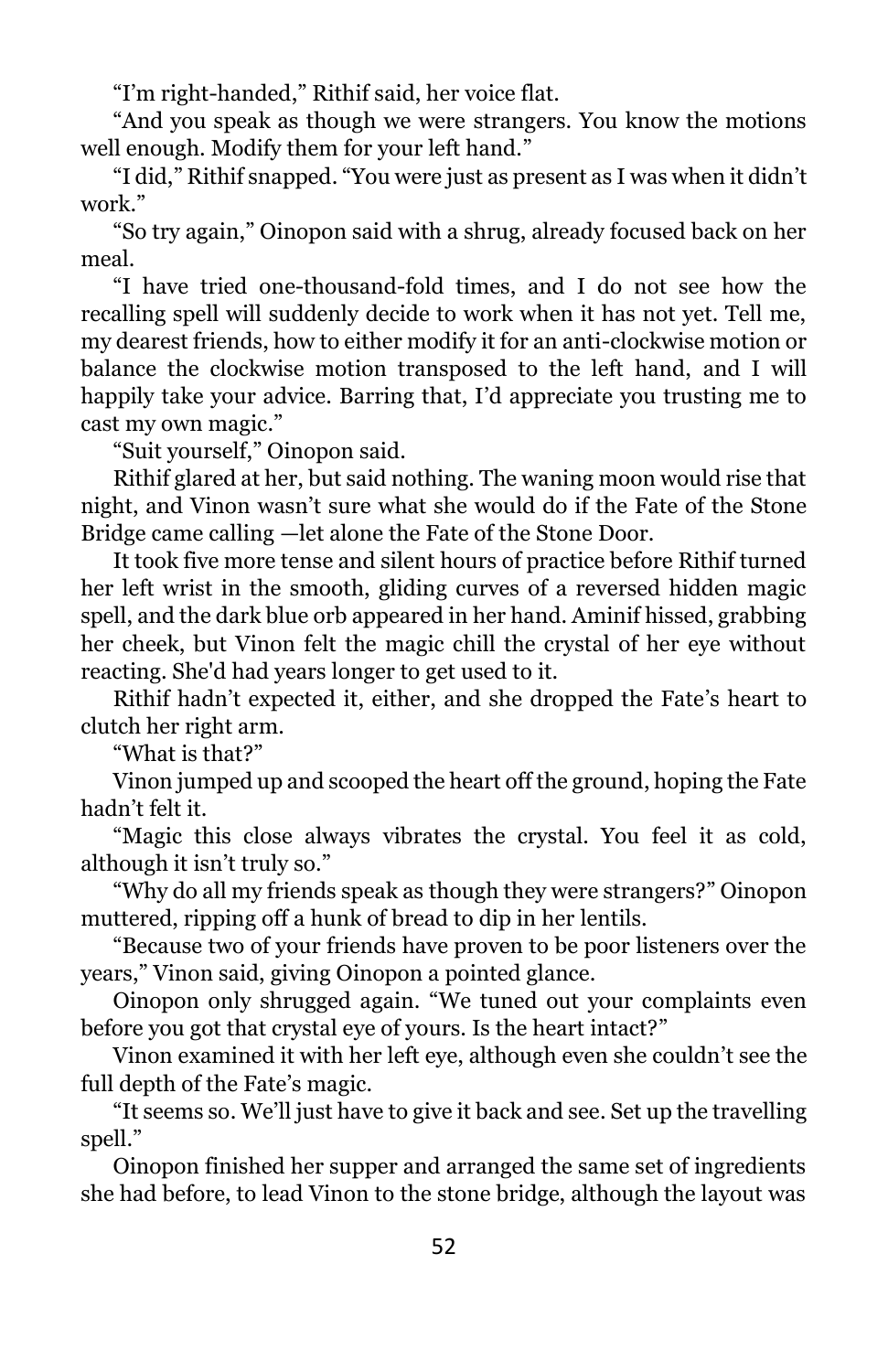different. Vinon took out her watch and compass, her nerves buzzing in fits and starts, waiting for Oinopon to complete the complex and costly spell. The compass and watch hands both swung round to point to the right, and Vinon told her companions she'd see them soon, the heart tucked safely away in her jacket pocket.

She followed the spell's guidance, walking up out of the depression and through the trees, winding this way and that according to the whims of the compass needle and the watch hands, until once again she reached the spot where the compass pointed towards the watch, and the watch wound backwards.

She looked up only to curse under her breath. It wasn't the stone doorway she was facing, as she had stumbled across three years ago, wandering barefoot with the blood still drying on her wounds, the key to the Forbidden Gate clutched in her hand.

A breeze stirred, and the mists rose from the ground. The scarlet pennant flapped in the wind. The Fate of the Stone Bridge sat with her needle unwinding the thread, lowering the moon's reflection back into the water.

Vinon strode up to the stream's bank but didn't step onto the bridge.

"I meant to find your sister's door. We have her heart."

The old woman was silent. Gently, she slid the moon back into the rippling currents of the stream and wound her thread back onto her needle. She stayed planted on its stones, and Vinon stayed planted on the earth, shivering in her leather jacket. She could feel the heart pulsing in her pocket. The Fate was silent for several moments, then spoke.

"I know you do."

The magic of the Fates vastly outclassed Vinon's crystal eye, and so to her scrutiny the old woman was just that: an old woman. She knew better, and her blood fizzed in her veins.

"I mean to give it back to her."

"I know you do."

"She hired me to retrieve it, three years ago in my reckoning."

"Hired? What payment did she offer?"

"She saw me safe to a farmstead, where they took me in and cared for me during my recovery."

"The tale I heard told was that you offered yourself for hire, mortal. Or rather, you begged."

The old woman turned, staring straight into her soul.

"Many beg at the threshold of my sister's door. Few are turned away. Fewer still return of their own choosing."

Vinon didn't speak, and was careful not to ask a question, aware that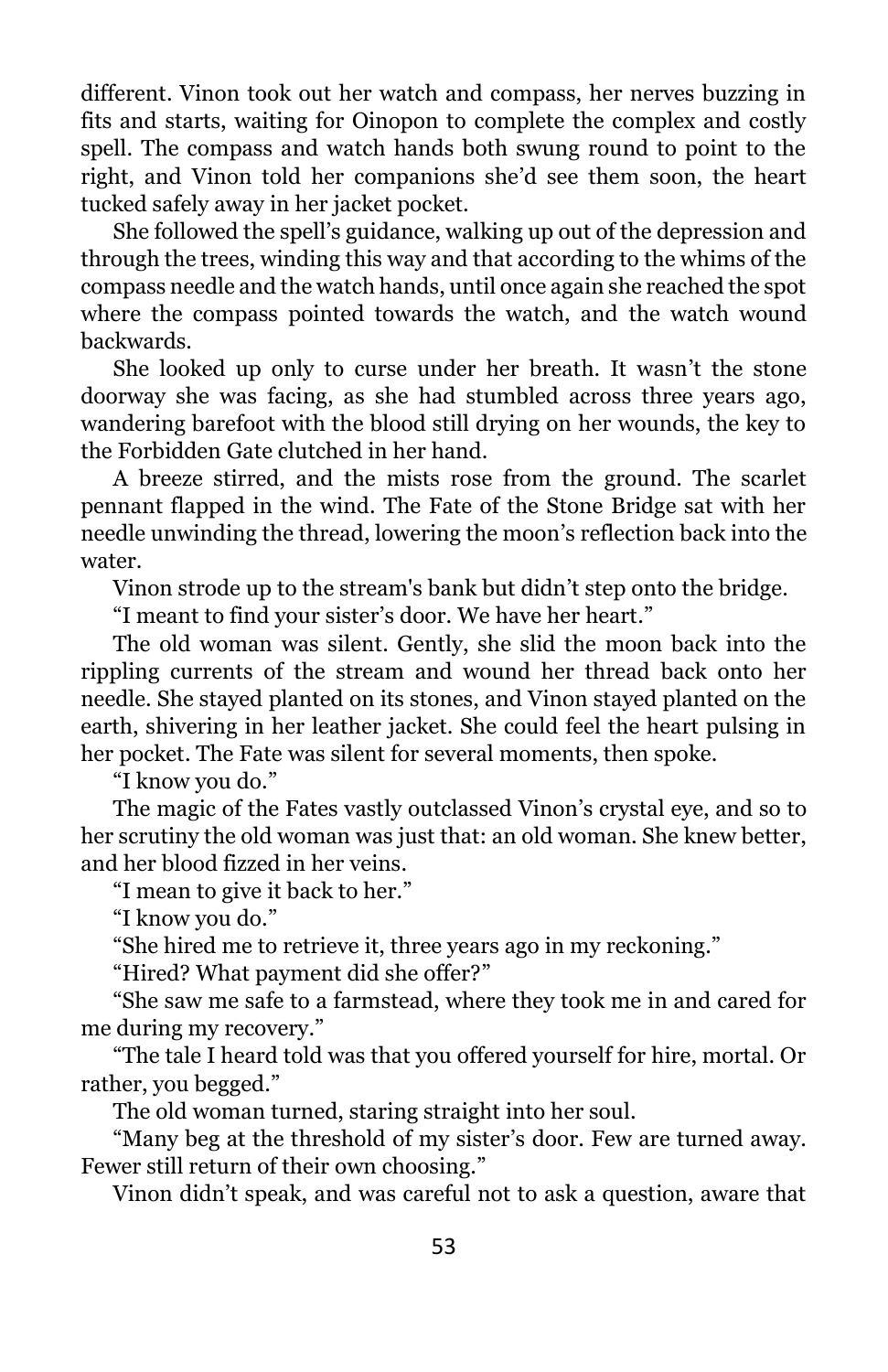just asking might hold a price. The old woman chuckled and turned back to her stream, the mists parting. On the far side of the stream stood the stone doorway, a simple, unadorned grey thing, weatherworn and ugly compared to the splendour of the Crystalfolk's Forbidden Gate. Vinon shuddered to think what the crystal people might have done with the magical power contained in the pocket of her coat.

"You mean to extract payment for my crossing," Vinon said.

The woman kept her gaze trained on the moon's reflection. "What if I told you that the Crystalfolk still hunt you?"

Vinon pointed to her left eye. "I would tell you that the Crystalfolk hold no power over my courage."

The Fate sighed, settling into her folds of blue fabric the way a crow settles into its feathers. "The Crystalfolk do not pursue you. Still, you would be wise to discard that key and not return to their realm."

Vinon's ears perked up. "Perhaps I will discard the key, in that case." With a deep breath to steel her nerves, she took one step onto the stones, then another, then came to sit beside the Fate. "What if I told you I have a key to the realm who sought your sister's heart for their own designs?"

"I might trade passage for this key."

"I might trade this key for passage."

Vinon took the key from her pocket and placed it on the stones beside the woman. The woman unwound the thread from her needle, tying the end to the crystal key and casting it into the water. It splashed into the reflection of the moon, and the white light took on a pale blue cast.

"Pass then, and send my sister my best wishes for a swift recovery," the old woman said. She chuckled. "Too few of these crystal people respect the stone bridge and the doorway beyond, if they think to banish the night from their realm with my sister's heart."

Vinon walked down the other side of the bridge, the wind tugging at her dark red hair.

"It seems your dealings with these crystal people are not my business."

She stepped off but didn't turn, knowing the Fate would already be gone. Instead, she approached the door and bent down beside the figure huddled on the threshold. She took out the dark blue orb of a heart and presented it to the old woman, who seemed more a sack of old cloth than a living thing.

The woman's eyes opened, white orbs dimmer than her younger sister's.

Vinon presented the heart. "I have brought you what you asked."

The Fate of the Stone Door reached out and took it, pressing the light to her chest. She took a long, deep breath then exhaled, muttering too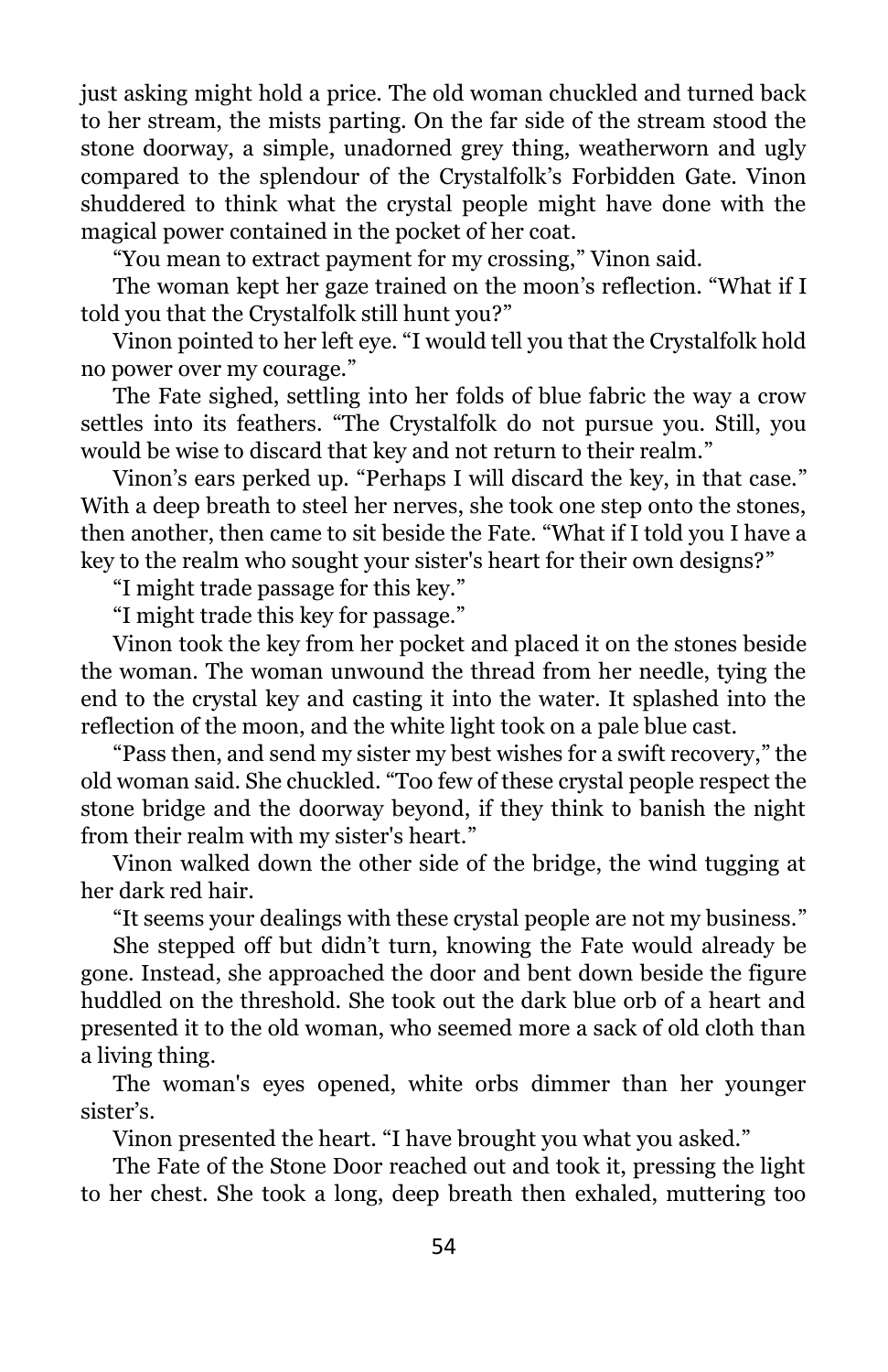quietly for Vinon to hear. When she stood, she was several inches taller than Vinon, and loomed over her. Vinon felt a dash of fear clench her stomach, as she had when she'd first found herself at the doorway's threshold, the space beyond empty and grey.

The Fate laughed, louder and fuller than the low chuckle of her sister.

"What use have I for you on the other side of my door?"

Vinon knew better than to answer.

The Fate pointed to Vinon's face. "I could restore your eye, if you wish it."

Vinon shook her head, wary of any more deals.

"I am glad we were able to help each other, but I should be getting back. My friends will be eager to see my return."

"And I eagerly await yours."

The Fate's laughter followed Vinon long after she'd disappeared.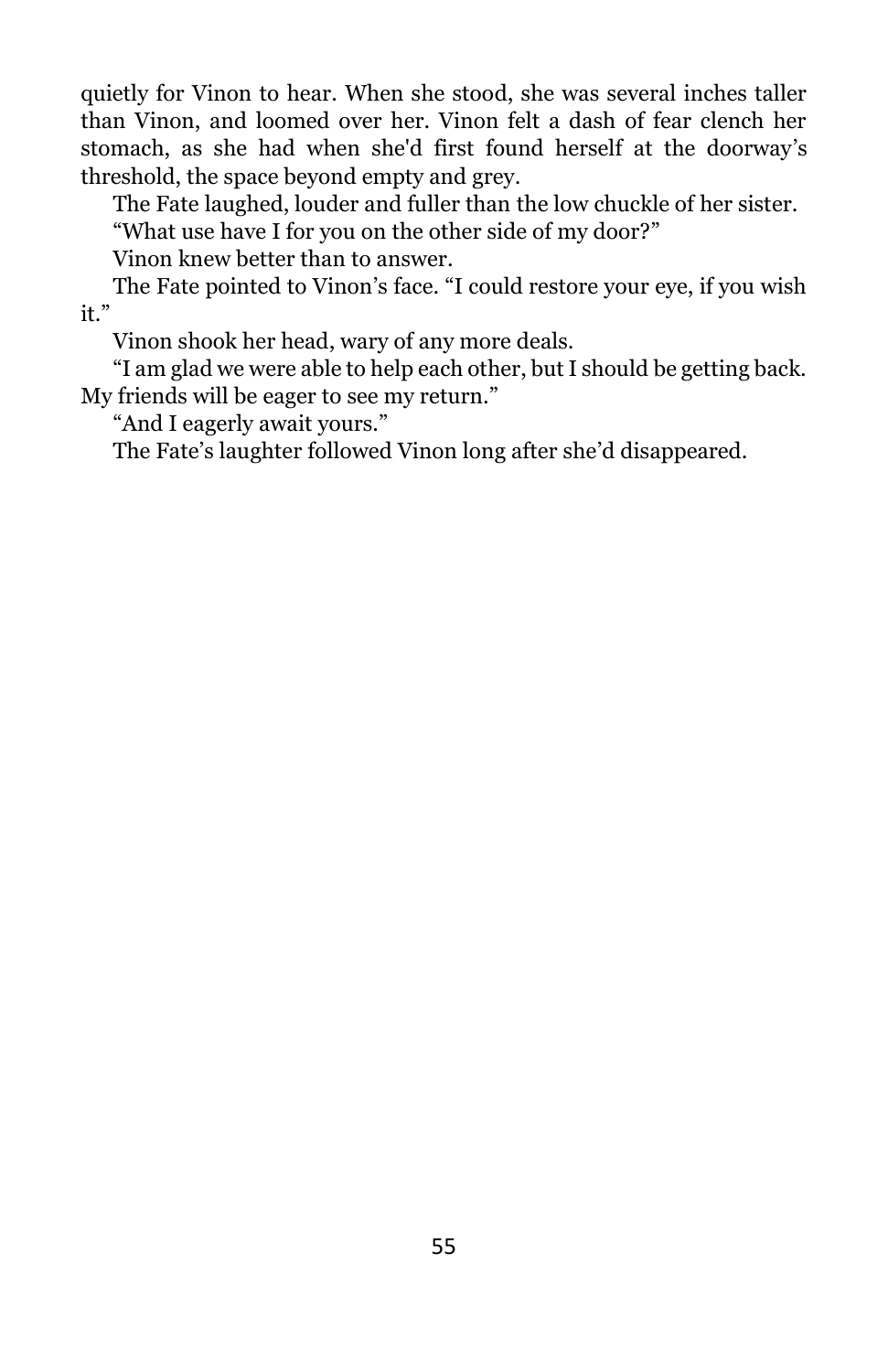# Divinity Expansive

## Magi Sumpter

<span id="page-57-0"></span>Magi Sumpter is a nineteen-year-old paralegal based in West Monroe, Louisiana. She drafts divorce papers by day and spoils her cat way too much by night. You can find her on Twitter @MagiSumpter for musings about certain people and things.

"Divinity Expansive" © 2021 by Magi Sumpter.

**I.**  Before the void took root, They slept in the empty synapses between the stars.

From the tip of Their thumb dug into a sentient piece of sky, They found resistance, a particle to fight back against an open universe, and that is where They laid the galaxy.

The recesses of the mind rolled, a marathon from thought to thought. They bowed down to the void when Their first Creation sprang to existence.

A sphere of clay and matter.

#### **II.**

They poured out their blood blue, rivers flowed.

From Their spirit came the first Life, Neillon. The everpresent.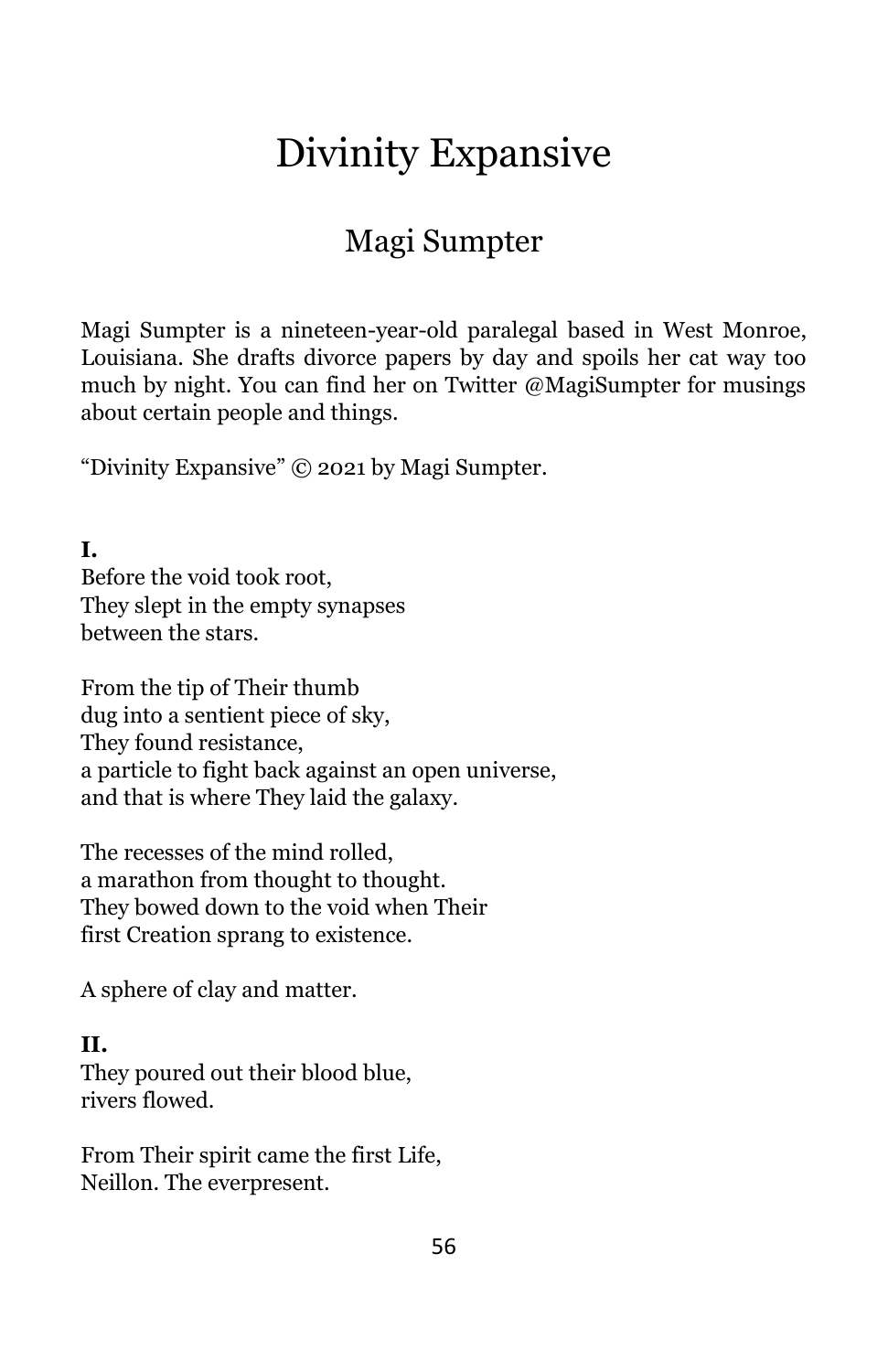A young girl naked atop her head, blue in skin and face, with vitality for blood and patience for breath.

With her assistance, They crafted treescapes, mountains, dirt beneath Their feet. Neillon clutched the material realm, Imbibing consciousness into the still.

After a week of this, Neillon sat under a tree and sketched legs and arms and horns into dirt. The second Life, a tawny deer with eyes bright in anticipation.

#### **III.**

Neillon cared for her Creations as she thought them into existence. She heard their needs and answered with a bright smile across her face.

One day they laid branches at her feet under the same tree and asked for the power to Create. Neillon wept for them.

Balance, she discovered, kept the damp earth spinning clockwise.

She came to Them and cried solemnly, "Creator, architect, pioneer of worlds, my children wish to Create, just as we have. "I cannot deny their wish. Yet I cannot deny your same sovereignty. To Create, they must give up the ends of the universe."

They held Neillon close as she wept and replied, "So it shall be done, my Divine."

Thus came the end of immortality. Neillon shed tears as new life graced the earth, and kept a strong facade as the old life began to fade.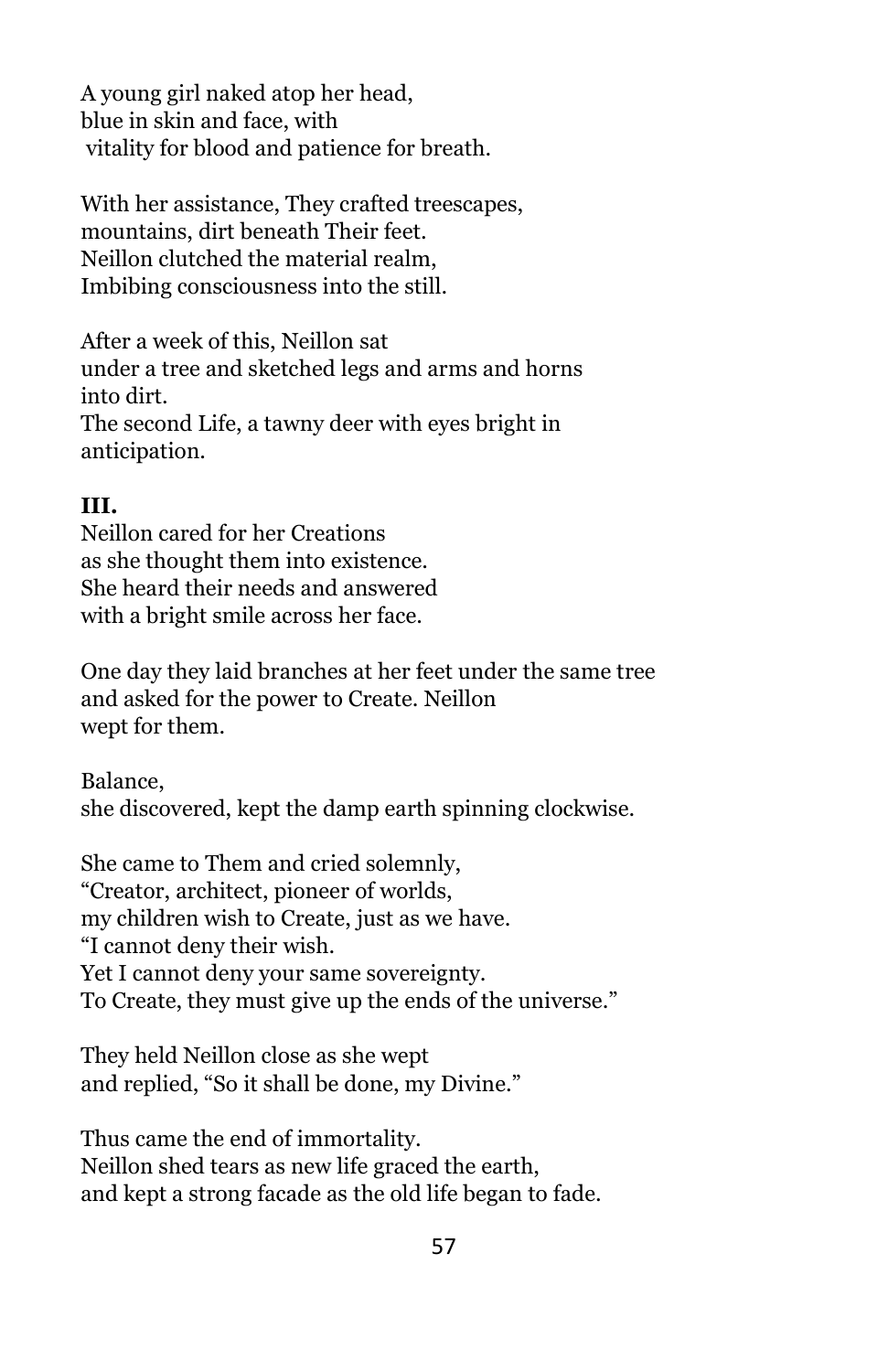#### **IV.**

They conjured another to console Neillon, a Divine all the same, pale in face and feminine in nurture. They called him Sahviel. The marrow.

"From the death of Creation, we can heal the world infinite. Their bodies shall be a vessel for the nourishment of the earth and its descendants. Do not cry, Neillon."

And she did not cry. Sahviel ventured across the earth to find the tawny deer, Neillon's first Creation, and lay him to an eternal sleep. His antlers and eyes yellowed with age. Sahviel laid his hand over the creature's eyes,

and with a blink, it was gone.

#### **V.**

Seeing Neillon's discomfort, They created Vaergo. Another Divine. The wanderlust. Same in countenance as Sahviel, but with a maturity of higher age, he grasped the soul of the deer as it slept.

"To another world," Vaergo said. He led the creature underground to a new world, one where pain is moot, to the last of the Divine, Aldonea. The hereafter.

Aldonea laid her hand against the deer's skull and wiped away a solitary tear. The memory, then, of winters scrounging for food, of humans on the prowl for dinner meat, washed to the ground below.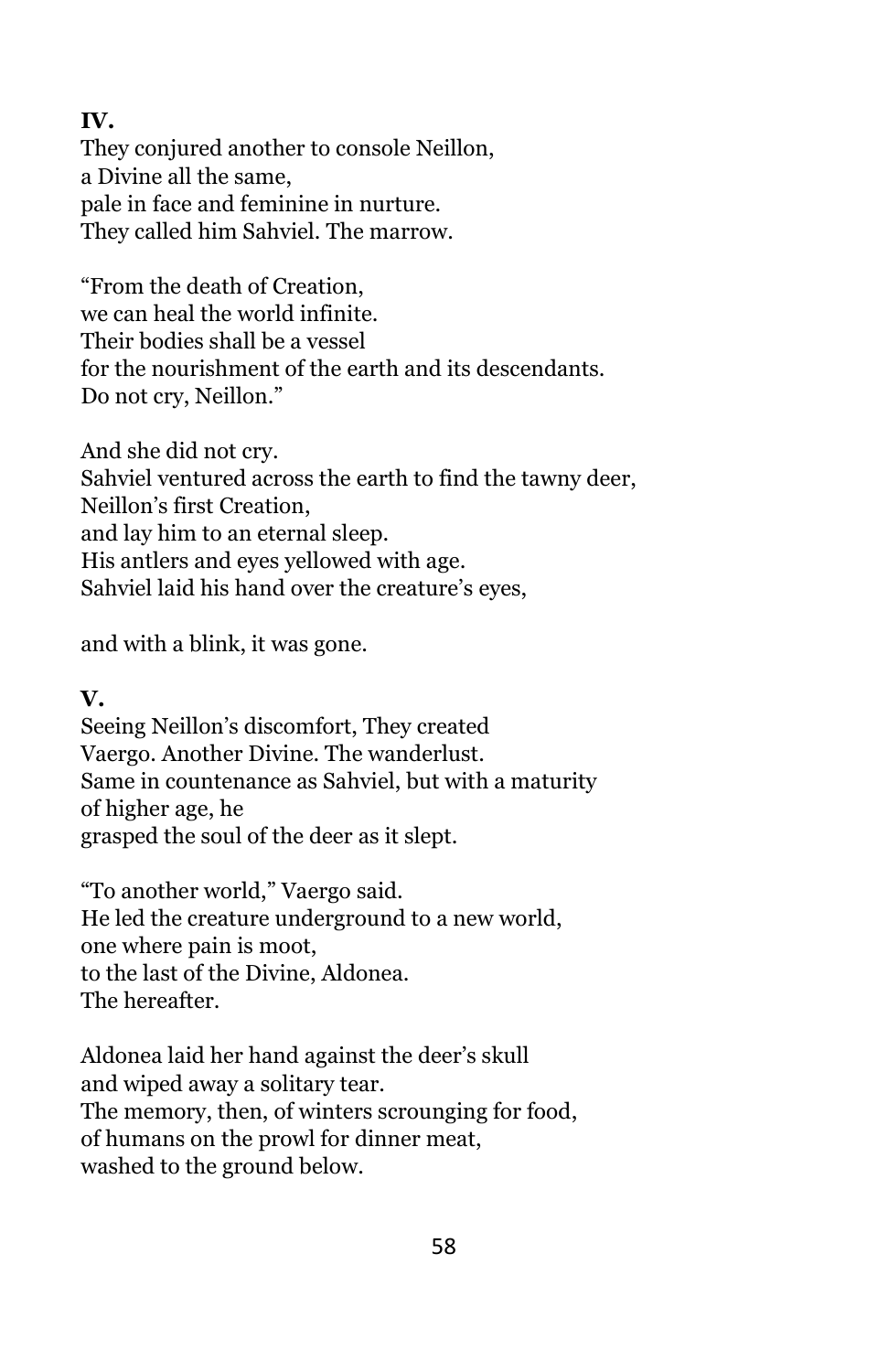"Welcome home, first of the dead. How I missed you coming home." And above, They reveled at Their own Creations.

#### **VI.**

"My children, gather around." They sat together with the Divine cross-legged on a soft patch of grass beneath the now-hanging Moon. Neillon gazed up at it as if it were hers alone.

"Yes, our Love?"

"Together we have created a Universe expansive. We hung the sky, we blew the wind down the riverbanks, we stepped on the earth until mountains formed.

"But the greatest Creation on this earth is you, my Divine. I wish for you to Create more of yourself, in your Own image, until the planet strains under the weight of your beauty."

Aldonea smiled, for she could see the history of the Universe from beginning to end. She nodded to Vaergo, Sahviel, Neillon, and lastly to Them, saying softly, "So it shall be done, our Love."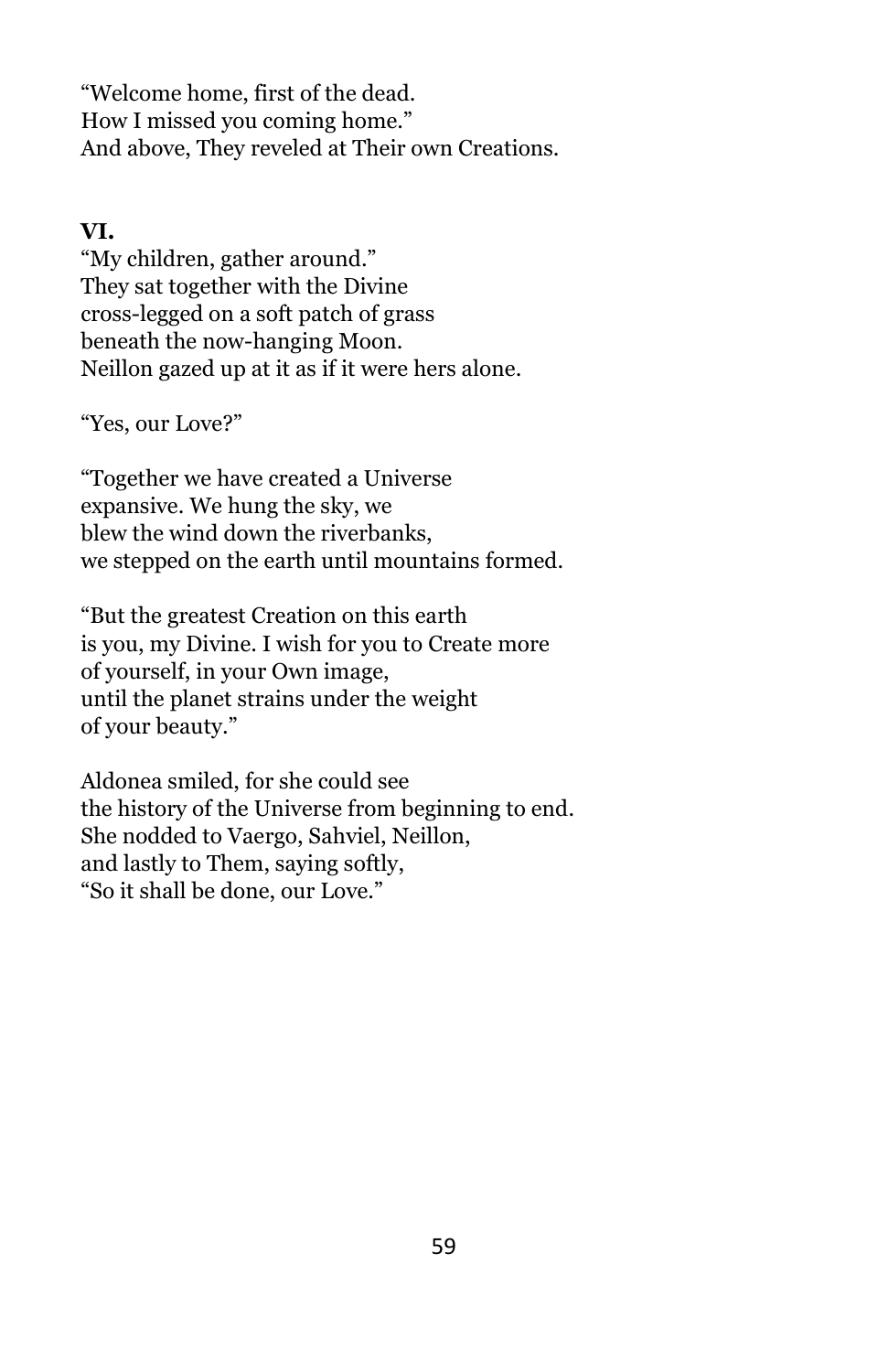# Beloved Love

## R. Ruvinsky

<span id="page-61-0"></span>R. Ruvinsky is a student, poet, and emerging writer in Orlando, Florida. She has kept a streak of writing a poem every day since 2016, with work published or forthcoming in *Prospectus, Underland Arcana*, and *Poetry on the Move*. She loves baking cookies, watching rocket launches, and listening to music too loud. She can be found at @writeruvinsky.

"Beloved Love" © 2021 by R. Ruvinsky.

CW: Self-harm.

knew that love would kill me—it said it right there, in tiny print, so small that you had to squint with your reading glasses on, just like Knew that love would kill me—it said it right there, in tiny print, so small that you had to squint with your reading glasses on, just like Momma did when they gave her my birth certificate. Her face was still sweety and r sweaty and red from popping me out minutes ago, but she grabbed her glasses from the little table and leaned in real good so she could make out the predicted cause of death: Love. Most people didn't trust that old folktale magic that could predict such things, but she did—and that's when she hardened her heart and forgot how to smile, because before, she was a cheery gal with a laugh that could light up the room. But she stopped all of that for my sake, because she loved me so much that she decided the best thing to do was stop loving me. And so that was that.

That's the way my Daddy told me the story, at least, when I asked why Momma glared instead of grinned, and scowled instead of smiled.

My Daddy, he loved me too, but it was in a quiet way so I never had to worry about him killing me. It was in the slight smiles when I walked in the door, or vague nods when I showed him something I had made. Sometimes, he even let me curl up in his lap and rest my head on his shoulder and he would tell me about life and love and all the lovely little moments the world contained—and I would fall asleep to the sound of his low voice, rumbling against me as I pressed my ear to his chest and listened to his heartbeat and wondered if that was love, and if this, maybe, would kill me. If I was to die, I would think as I slipped into sleep, then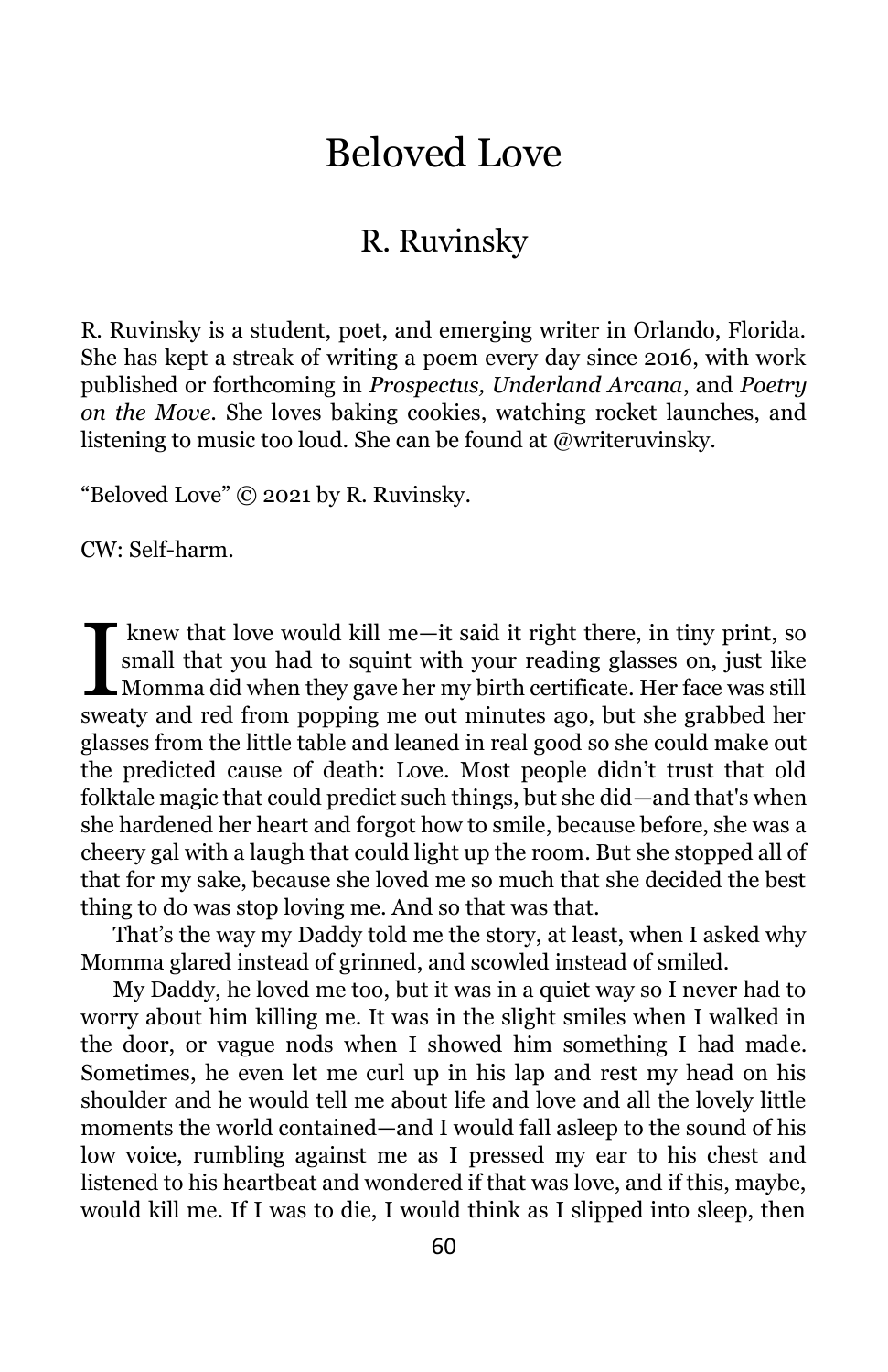this was a good way. But I would always wake up again, in my bed instead of my Daddy's arms, that link to love just a hazy memory.

That was when I was little, though, and could still fit in his lap. He never had enough time for stories when I was big—was always out somewhere else, with someone else. Momma didn't talk much, but she was always able to dig out her voice whenever it was to complain about Daddy, recycling the same bitter words again and again. I think she lost all her other words, the happy ones, threw them into the trash, because I never heard her say them. Never heard anything about love from her, and little enough about life.

But life was just there, just outside the door, and eventually I said my goodbye to Momma, though she had lost the word for "goodbye" long ago. I rapped on the doorframe for good luck as I went, that I remember, and it left my knuckles a little red, which I liked, and whenever I needed luck, I would rap my knuckles and remember that red and I knew that red meant luck.

Life wasn't so lucky, but it was good enough. The world was much larger than a little house, and I loved it for that, though not so much that it could kill me, because the world wasn't worth dying for, not until I had lived in it a bit. So I did my best to live in it—I learned a lot, got a tiny room for myself, got a hectic job that wasn't that great, but that was okay anyway, because I wasn't expecting greatness. I wanted to live, even if I was just living like everyone else.

"Is red your favorite color?" a man asked me once as I stood in line at a coffeeshop. He was right behind me, casual in his jeans and tee when I was put-together in my bright red dress.

"How did you know?" I said, flashing him a lipstick-red smile. "It's my birthday, and I'm going to see some friends, so I got all dressed up. Do I look nice?"

He smiled at me, too. "You do. Can I buy the birthday girl a coffee?" And I gave him a nail-polish-red thumbs-up, and he bought me a coffee and he asked the barista if she could make it red. She was confused, but it made me throw back my head and laugh, and that brought back his brilliant smile, so I was glad he had asked.

And even if the coffee wasn't red and actually didn't even taste that good, our talk was sweet and smooth and rich, better than the best coffee. I got him to smile a lot, too, that lovely smile, and the time flew by until I realized that I had missed my bus, but that didn't even matter because he offered to drive me, and then I invited him to hang out with my friends. We piled into his car and drove with the windows down, my hair flying and dancing in the wind, both of us singing along to some song neither of us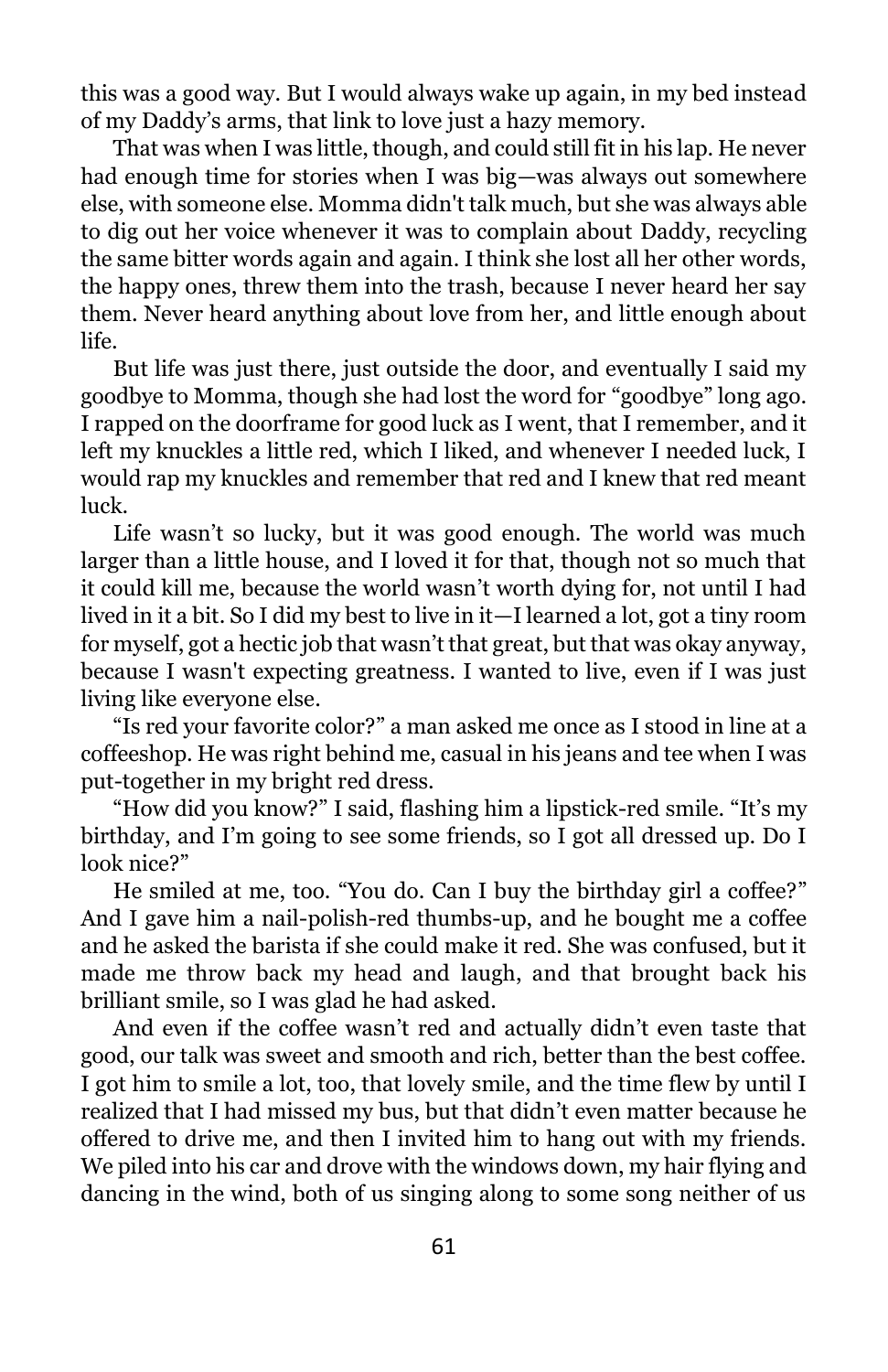knew.

It was only when we reached my friends that I realized I didn't know his name, and he didn't know mine, which made us both laugh. I stuck out my hand to him, looking into his eyes, wondering what this could be. "Esme Jacobs."

"Robert Love," he replied, shaking my hand, and then I was laughing again, laughing because his name was Love and of course it was and I loved that about him. And he might be the death of me, but he might be the life of me, and if this was Love and love and death, then I wanted to try.

That afternoon was the first of many, until I was no longer Esme and he was no longer Robert, but we were Esmeandrobert, always holding hands and always smiling. I looked in the mirror sometimes and saw my face, so like my mother's but completely different, all because of my smile, a smile I never saw from her. And then Robert would join me in the mirror, wrapping his arms around my waist and calling me "Beloved," and I was not alone and not my mother at all.

My ring was gold with a red, red ruby, diamonds twinkling at its four corners, and it fit on my finger like it knew it was mine. When I kissed him, I got my red lipstick smeared on his mouth. When I threw my bouquet, it was with red roses fluttering in the air, suspended for a moment, petals flying everywhere, all of this red luck and joy showering us and our friends and my mother, who still didn't smile, not even sadly, though she did look sad.

We took one of the roses back home and dried it out inside a heavy book. When it was flat and crinkly and felt like the paper pages of the book, we put it in a frame and hung it on our wall.

Red: that was our life, luck and Love mingling. And love, Love was my name now, Beloved Love, that was me. I felt so alive, how could I ever die?

We had a daughter, a beautiful one, and we named her love in another language, because love was life, and look at the love we had given life to, look at what our love had given life to. At night, when I would see her curled up in Robert's lap or being carried by him to bed, I would smile as wide as I ever could.

Life was full of love, but I didn't die of it. I didn't fear it, either. Looking at the two, my daughter and my husband, my love and my Love, I remembered those hazy dreams of being in my Daddy's lap. He would talk to me, tell me about his life and his loves and the world, and now I knew that the world was worth dying for, because I had lived in it.

Robert always tucked our daughter into bed and came back out to pull me close to him, and one night as I smiled at him, he sat me down and took my hand. He told me about his son. He told me he was so, so tiny, that he